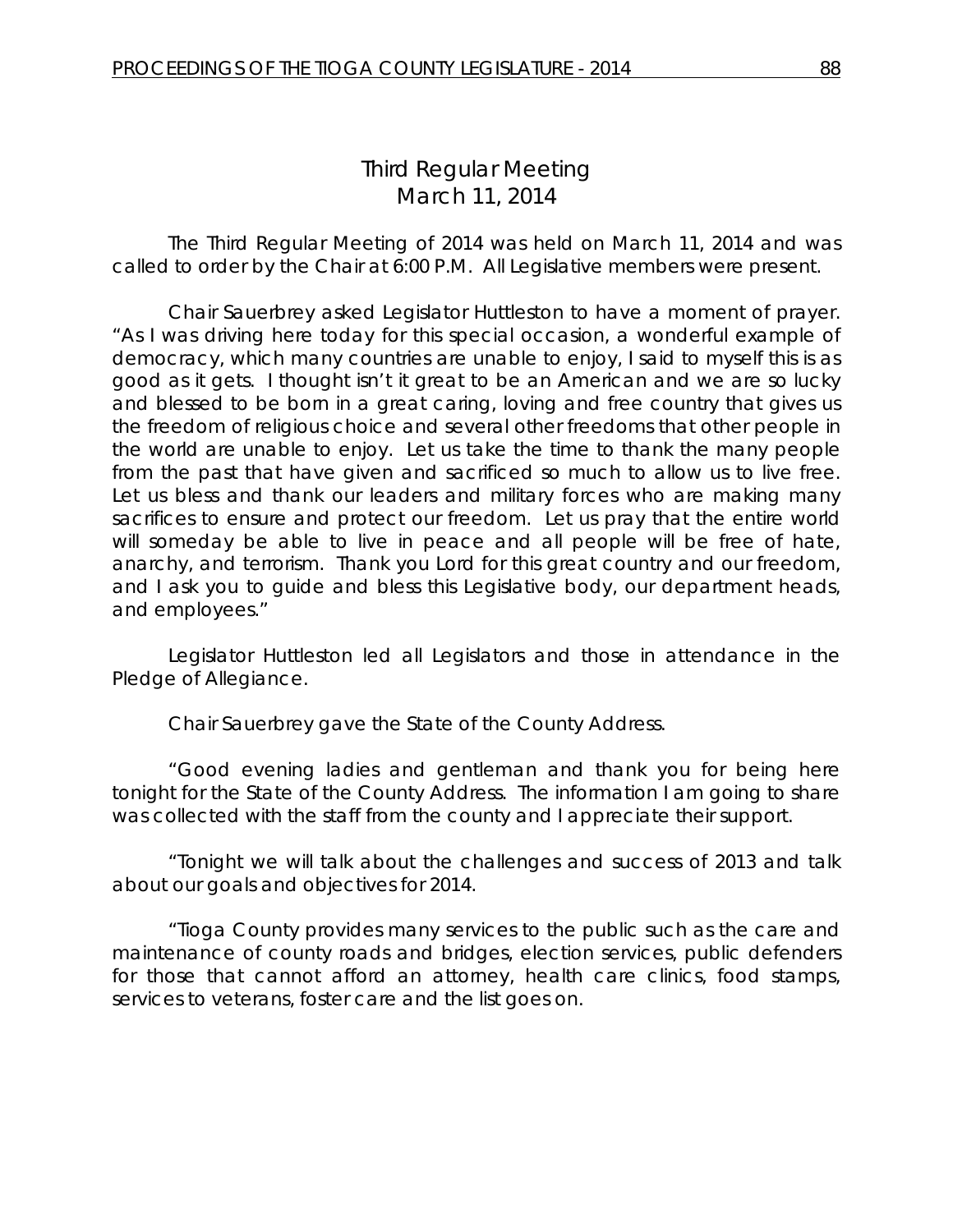"The legislature works with department heads and staff to provide services in the most affordable way. It's a challenge to provide needed services and keep the taxes low for county property owners. Even though we are organized, plan well, and run our departments efficiently, there are always unplanned surprises that come our way.

"One example is the flood of 2011 for which we are still recovering. We are still dealing with FEMA and working on mitigation plans to prevent damage from future floods. Another unplanned surprise was the change in Medicare funding for rural transportation. We knew changes were coming but we were totally unprepared for what happened. The change came when the state contracted with an outside vendor to handle Medicaid transportation. The vendor chose to use taxis instead of our bus system. We are now in a position where we have to modify or cut the bus system or experience a 1.7% in taxes.

"I will share an overview of 2013 as it relates to each area of business in the county.

## Administration

"In 2013 the Board of Elections provided the opportunity for a complete review of the street file database, which is the fundamental element in providing Election District integrity for elections held in Tioga County.

"Managing important county documents is critically important and the Records Management Department is still in recovery mode from the flood of 2011. In March 2013 there was a major shred of 17,318 pounds of documents.

"The Tioga County Clerk's Office made progress by hiring Cott Systems as the new ERMS software vendor. The software is now installed, operational and is helping to make the department more efficient. A total of all fees collected by the County Clerk were 4.9 M, 3 M went to New York State and 1.9 M went to Tioga County.

"In the Real Property Tax Services Department, Terie Huseby was appointed in October 2013 to the position of Real Property Tax Services Director for a six-year term. This department continues to produce tentative and final assessment rolls, tax bills for villages and town and county bills.

"Tioga County Historian, Emma Sedore handled, 64 genealogy requests and completed her third book "Gone, but not Forgotten, History of the Ahwaga Hotel".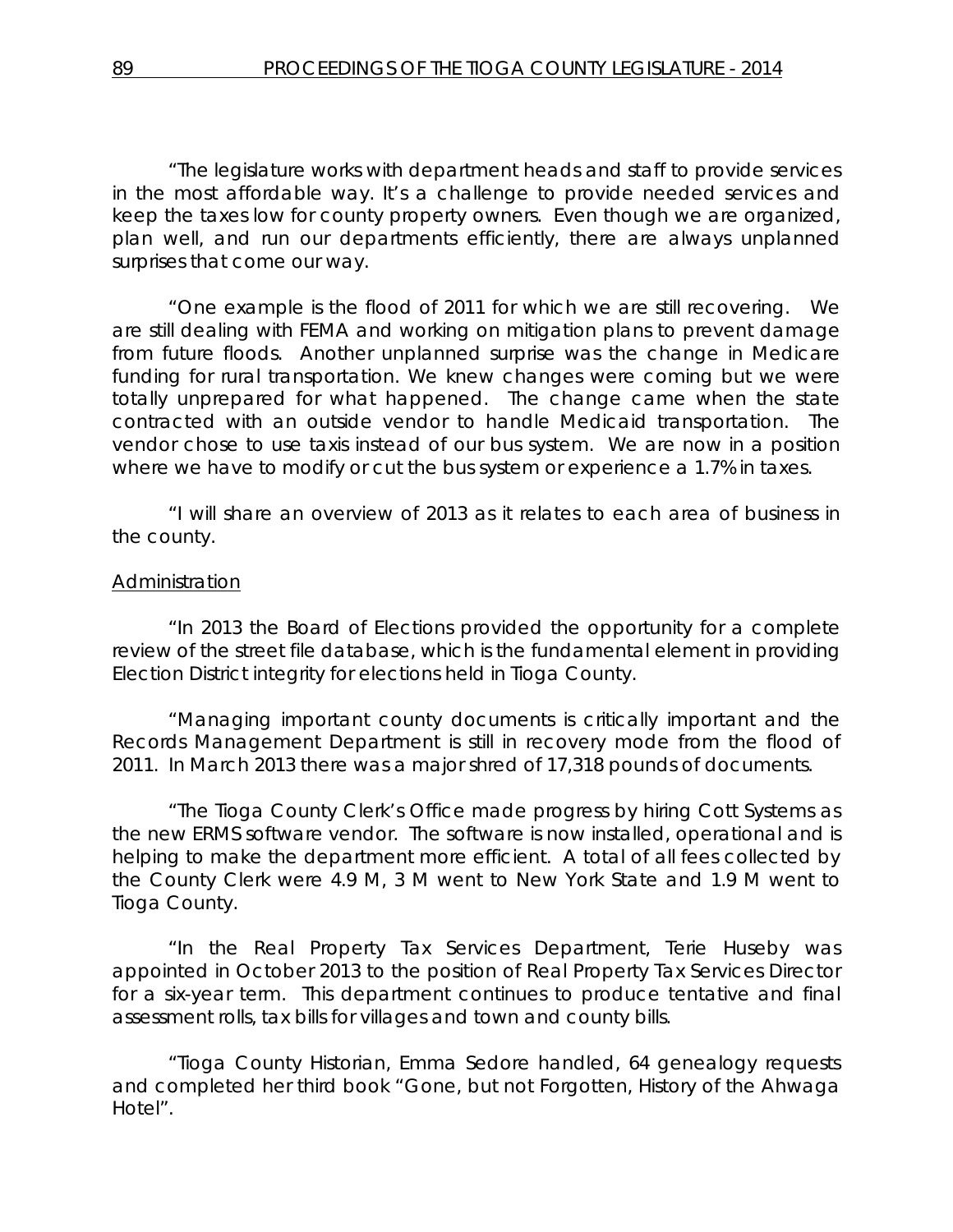"As a service to our US Veterans, the Tioga County Veterans Office reaches out and supports the nearly 4,700 veterans in Tioga County. Last year they provided support for 511 individuals in 2013. The Veterans Office has relocated to the Health and Human Services Department.

#### Finance/Legal

"The Law Department under the supervision of our Attorney Judy Quigley, reviewed 165 contracts for 2013, worked with the County's Labor Counsel, Roemer, Wallens, Gold & Mineaux and the Personnel Department in matters relating to the administration of the civil service, personnel related challenges, benefits administration issues and the administration of labor contracts and grievances. All of this while continuing to address issues surrounding the 2011 flood including document recovery, insurance issues, audit of clean up bills, and processing of FEMA paperwork.

"William Kenville came on board on August 26, 2013 as our Safety Officer and went to work immediately addressing numerous issues and making sure we are safe in our work environments.

"Kirk Martin was elected District Attorney in November 2013 for a four-year term and took office on January 1, 2014. Previous to that on November 7, 2013 the Defense in the Calvin Harris murder conviction served and filed a Motion for Change of Venue with the New York State Appellate Division which creates a challenge for the future. In 2013, the District Attorney's Office had 126 County Court Indictments and Superior Court informations filed.

"In 2013, the Public Defender's Office covered 1,816 cases for Drug Treatment Court, Felony, and Violations/Misdemeanor and Parole Hearings. Looking to 2014 we have Mari Townsend coming on as the new Family Court Public Defender.

#### Health and Human Services

"Tioga County's Health and Human Services Departments provide valuable services to the citizens of Tioga County. The Department of Social Services Preventive Unit provided direct preventive services to 70 families with 165 children. There were 10 admissions to foster care and 14 discharges from foster care. The Department of Social Services reported local revenues and recoveries totaled approximately 1.3 M. Medicaid recoveries from accident settlements, estates, and liens totaled \$418,797, an increase of \$181,729 (77%). Child Support Enforcement Unit collected 5.6 M for children in Tioga County.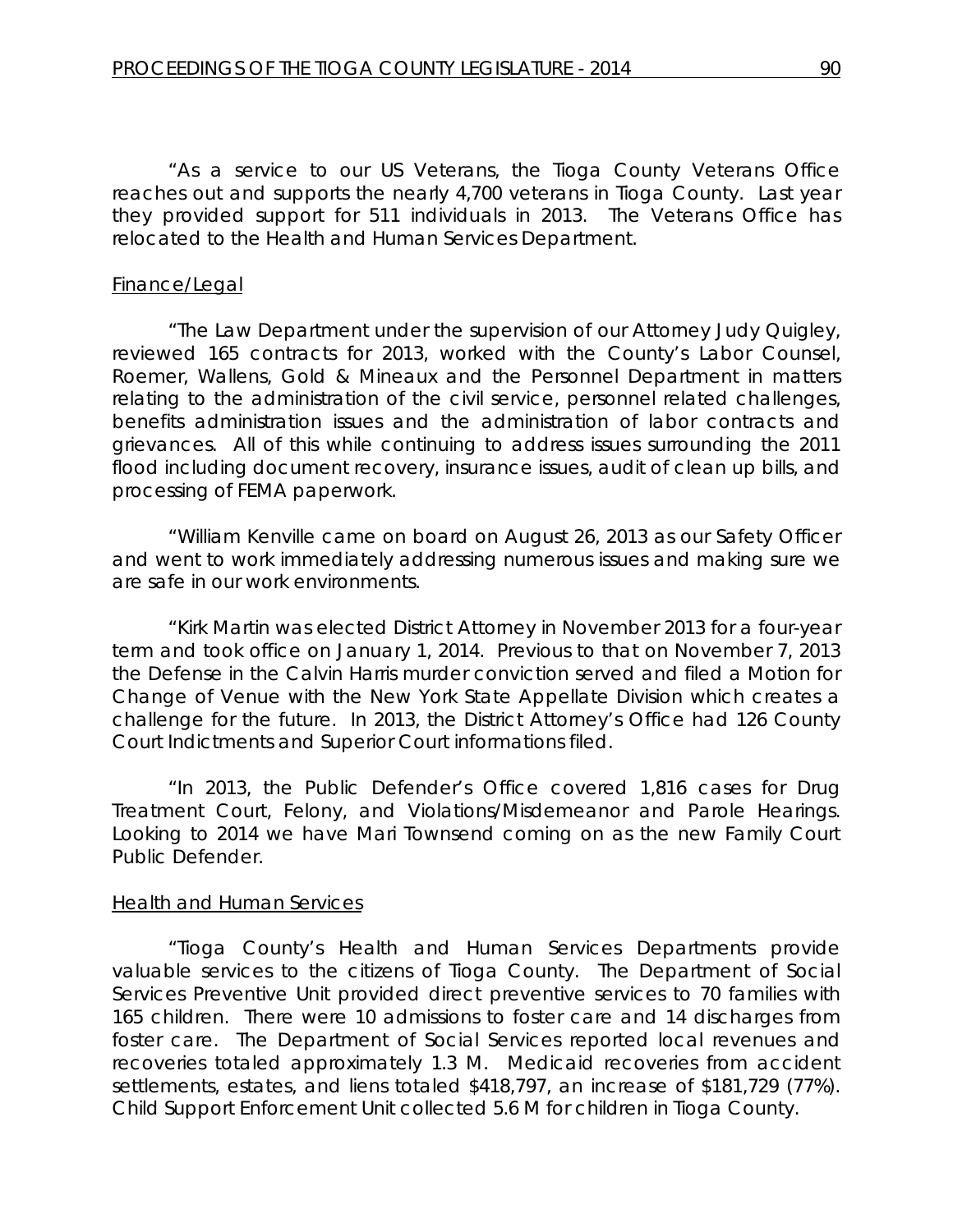"The Federally funded HEAP Unit processed 7,876 benefits to customers totaling 3.8 M for the 2012-2013 seasons. This is an increase in HEAP benefits of almost 32%, but a decrease of almost 17% in benefits processed from the previous year.

"Our Mental Health Clinic provided 15,499 services to citizens of Tioga County. The Mental Hygiene Department purchased new electronic healthcare record/billing software so that we are in compliance with the Affordable Care Act requirements.

"Tioga County Alcohol and Drug Services continue to be the primary provider of outpatient and alcohol services within the County. During 2013, a total of 6,169 services were provided to individuals.

"Tioga County welcomed James Rich, MPH, as he was appointed to Tioga County as Public Health Director effective November 12, 2013. Health Educators facilitated the 2014-2017 Community Health Assessment and the Community Health Improvement Plan. Lasts year the Health Department held the largest car seat event in the region for National Child Passenger Safety Week.

"Tioga County Employment Office. Long term unemployment benefits, which extended unemployment benefits from the regular 26 weeks to up to 99 weeks, were discontinued as of 12/31/13. The annual unemployment rates in Tioga County decreased in 2013 to 7.9%.

"Transportation, Tioga County Bus Transportation System. The Governor's Medicaid Redesign plans kicked in late last year regarding transportation for Medicaid beneficiaries. The state secured an outside vendor to arrange transportation, and took away local control from the counties. Medicaid recipients used our bus transportation to go back and forth for their appointments and now those Medicaid recipients are being transported by taxi, not by bus. Therefore the funding Tioga County received to provide transportation has gone away and we are now responsible for funding the bus system. The contract with our transportation provider also ran out this year, the county went out for bids as required by law and First Transit secured the bid.

#### Information Technology Department

"2013 was a year of significant change affecting the County's Information Technology Department. Douglas Camin was appointed the permanent Director in November. Several significant technology projects were undertaken,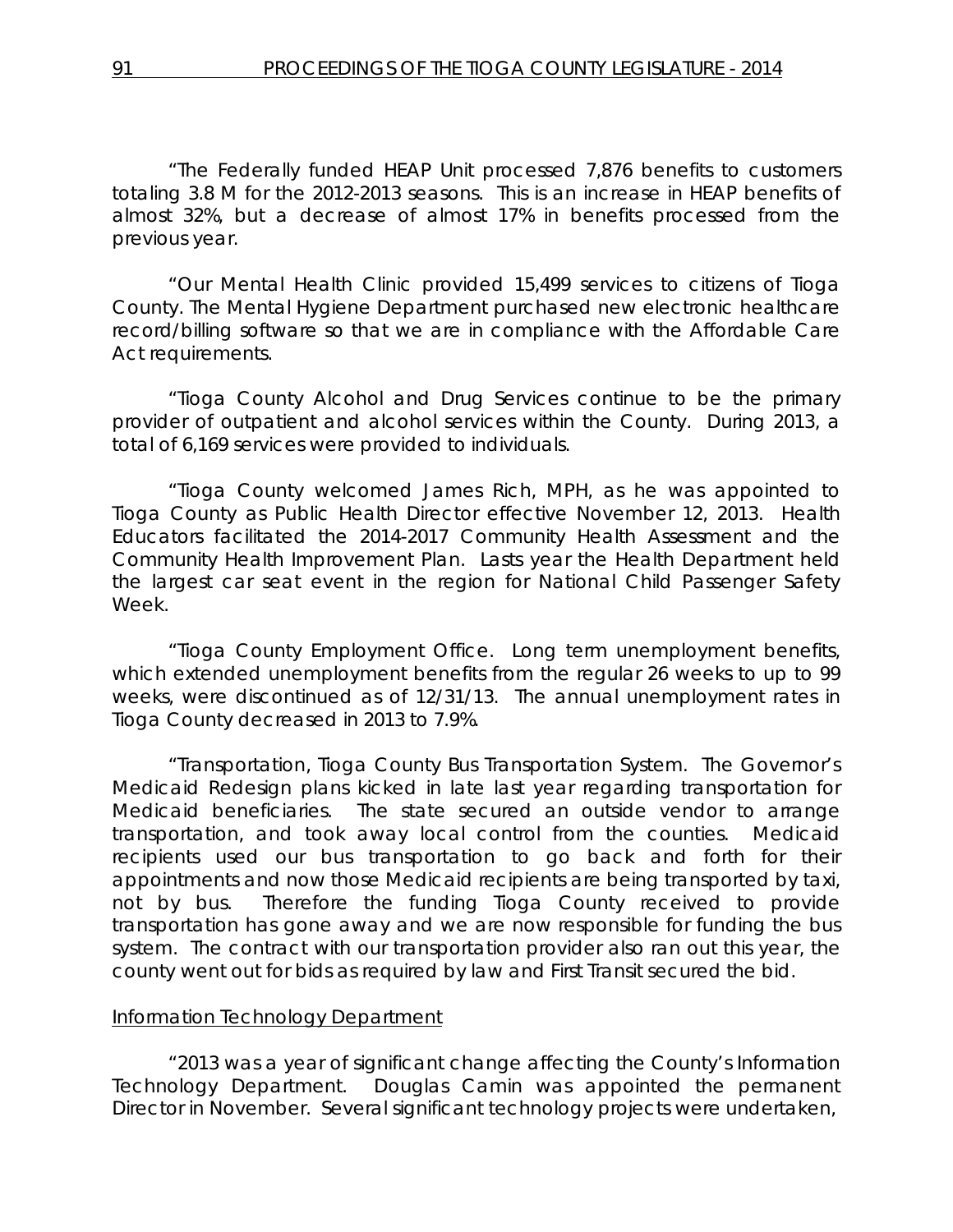including upgrade and replacement of approximately 75% of the county's desktop and laptop computers; redistributing many servers of the County to better prepare for any network failures and placing key servers in every building.

### Legislative Support

"The Legislative Office completed the Journal of Proceedings which are the minutes and official resolutions for the county for 2013 and they are posted on the County website. Staff continues to help with the education and transition of the new county chair.

## Personnel Department

"The Personnel Department conducted 36 Civil Service Examinations in which 246 candidates participated. This was the 2<sup>nd</sup> year the County had the high deductible health insurance and health reimbursement accounts in place for over 300 employees.

#### Public Safety

"The safety of Tioga County Citizens is of upmost concern for county leaders. We are pleased that our Public Safety departments work together to ensure the safety and security of our residents.

"The Road Patrol Division recorded 402,607 miles of patrol, and handled 8,733 calls for service. The total number of calls-for-service comprised of 45,417 for police related incidents and 8,101 were calls for EMS or Fire services.

"Stop DWI operational costs came in 11% under budget with expenditures totaling \$101,787.54 for 2013. Revenues from fines collected totaled \$88,097.22. The Coroner's Office handled 62 cases in 2013.

"The ATI Weekend Work Program conducted by Public Safety performed more than 2936 hours of community service labor during 2013. The Civil Office received and disbursed \$767,998.73 during the year; a 41.5% increase from 2012, \$189,890 in bail money was received and disbursed. The Division earned \$62,308.64 in revenue, a 1.5% increase from 2012.

"Pistol permit transactions increased 32% from 2012, a total of 1,536. Since 2011, the program has realized a 73% increase in transactions.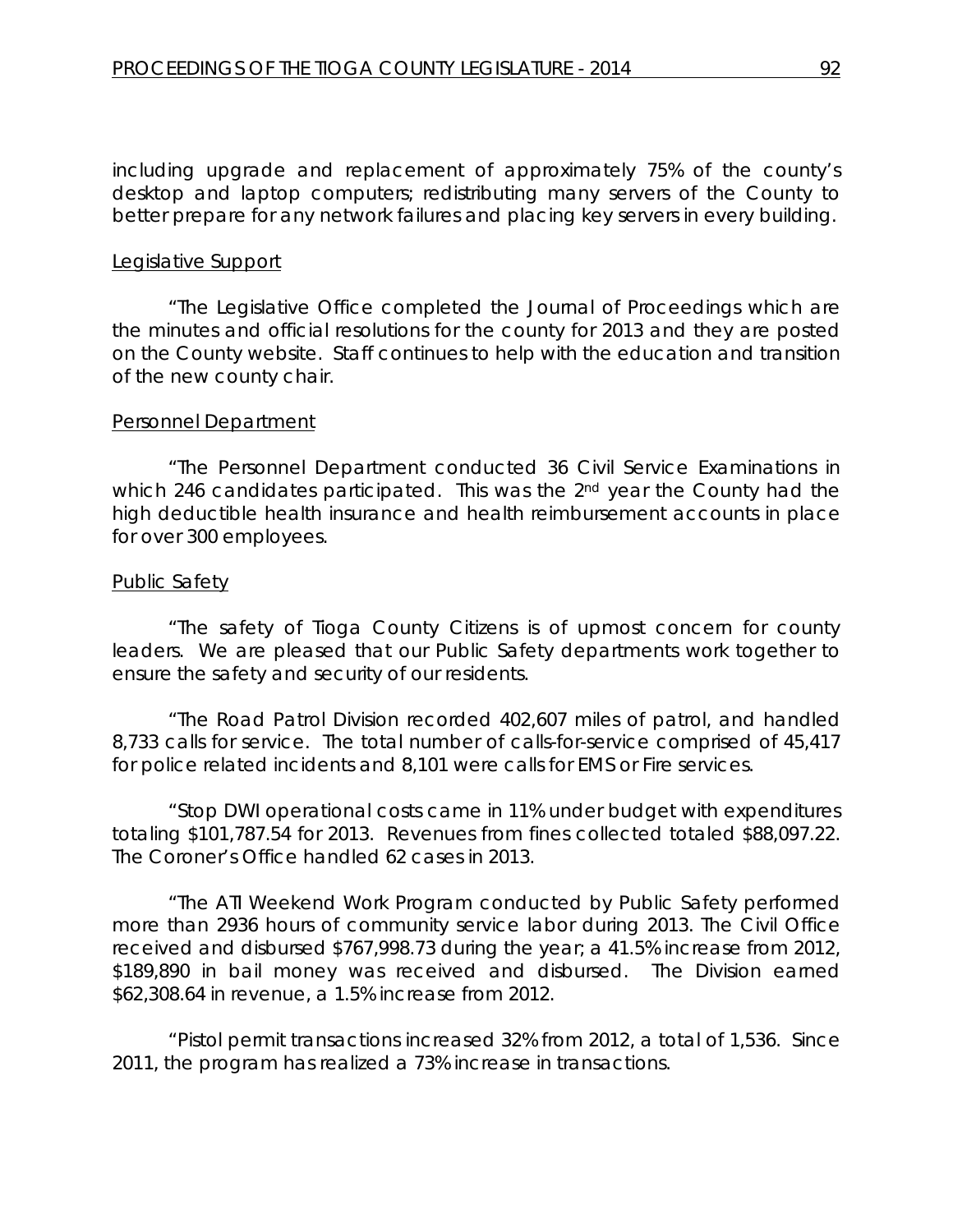"In the Probation Department officers completed 292 Investigations, which were ordered during 2013 by the 18 courts serviced by the Probation Department. Probation collected \$67,966 in restitution, designated surcharges, and DWI Supervision fees, and disbursed to Tioga County government and crime victims.

"The Bureau of Fire and EMS Services total calls were up slightly again from the past year. In 2013 there were 8,101 calls for service. Good news regarding grants, the Bureau of Fire received a 2.3 Million interoperable communications grant to enhance infrastructure of the aging County Public Safety Communications System.

"Emergency Management Office. The Emergency Management Office testified before the Governor's Mooreland Commission on NYSEG response for major disasters on 4/22/2013. The Chair of the Legislature completed the mandatory training for the NYS Division of Homeland Security and Emergency Services.

## Public Works Department

"The Department of Public Works maintains our buildings, keep our roads and bridges secure. In 2013 the Department of Public Works managed the Pennsylvania Avenue Bridge construction using 100% FHWA emergency funds stemming from the Topical Storm Lee flood.

"Buildings & Grounds Dept. constructed a new entry/waiting area for Mental Health, new offices for STIC, new storage room for Information Technology, and reconditioned an office for the new Assistant Public Defender.

"Recycling. Recycling revenues went up by 67.3%. The sixth annual tire and scrap metal collection program was held in 2013 and there have been more than 600 tons of tires cleaned up and properly disposed of since its inception.

# Economic Development and Planning.

"We look to the Economic Development and Planning Department to bring jobs and create opportunity for Tioga County. July 2013 brought a change in leadership to the Economic Development and Planning Department. LeeAnn Tinney with sixteen years of experience at the Tioga County Industrial Development Agency took over as Director of the Department. Since that time, she and her staff are actively pursuing new opportunities for Tioga County.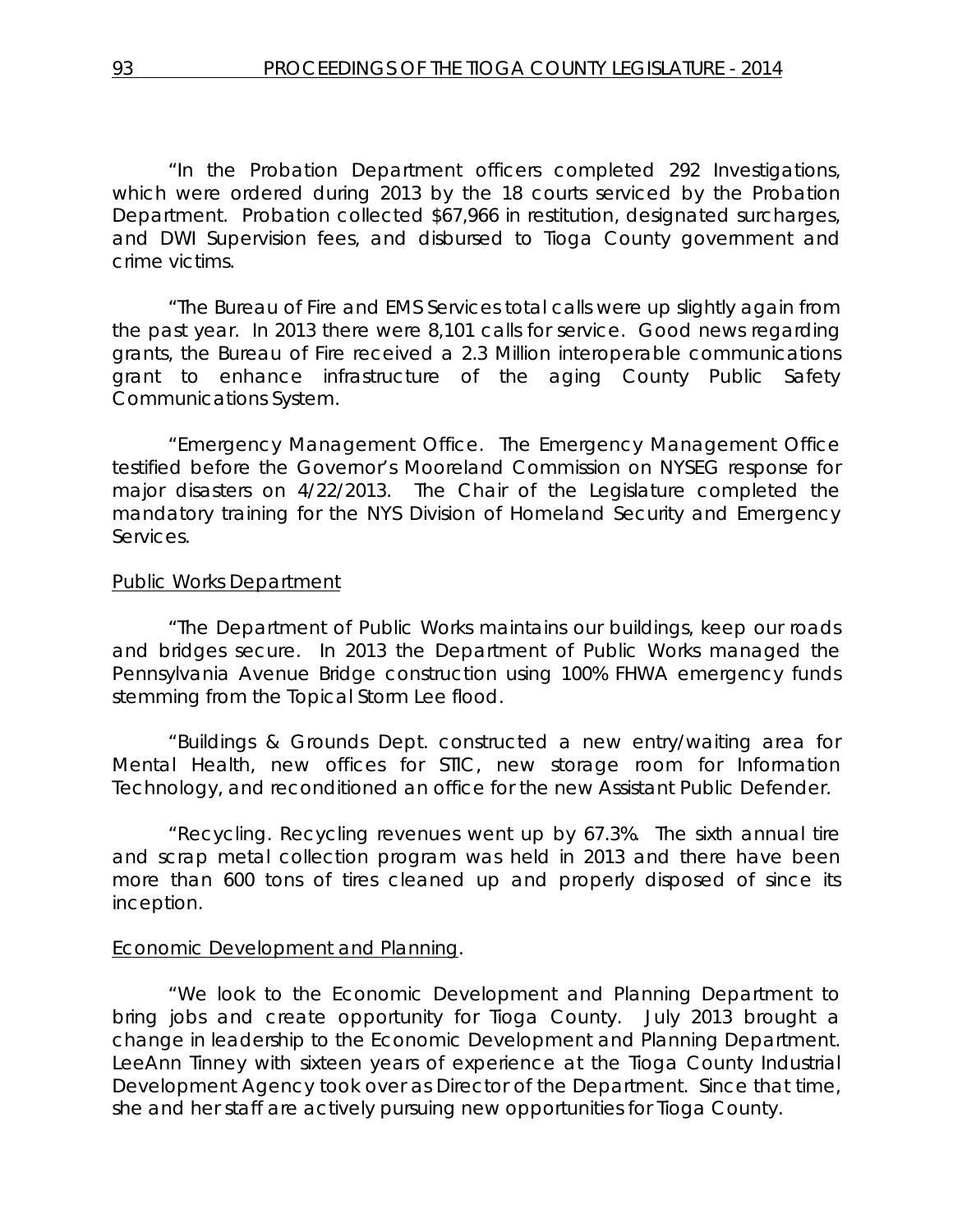"They secured 1 M for site preparation and infrastructure expansion to the Tioga County Industrial Development Agency owned ESite on 434 in the Village of Owego.

"On the Western end of the county Tioga County ED&P Assisted Rynone Manufacturing to help keep the longstanding Tioga County based business at their current locations in the Town of Barton and Village of Waverly.

"As a priority, work is being done to support Tioga Downs in their efforts to obtain the Southern Tier Region gaming license. Last fall they helped Tioga Downs in their efforts to promote Proposition One, the amendment to the New York State Constitution to allow table gaming.

- Worked with the Town of Nichols, Village of Owego, and Town of Tioga to complete Long Term Community Recovery strategies.
- Facilitated the New York Rising Community Reconstruction Program involvement for the Town of Nichols, Village of Nichols, Town of Owego, Village of Owego, and Town of Tioga.
- Assisted the Town of Nichols in the sale of 15 acres and extension of existing water/sanitary sewer for the construction of the Army Reserve Training Center located in Lounsberry.

# Financial news for the County.

"The County's financial reporting received a clean audit from our independent auditors. Although the County Sales Tax collections were down 4.98%, collections exceeded the prudent budgeted amount. The annual summer auction of tax foreclosed properties produced winning bids of \$910,000. After recovering the \$205,000 in back taxes, the auction closings produced a surplus of \$700,500 to the county's general fund.

"Last August the Treasurer bonded 9.9 M at a low interest rate of 2.27%. The 10-year debt issuance will pay for capital fund infrastructure improvements to a dozen bridges and an energy savings project including two new roofs in 2014.

"General fund appropriations came in at 67.362 M, down from 2.1 M from 2013, and revenue was set at 44.655 M, down 1 M from 2013.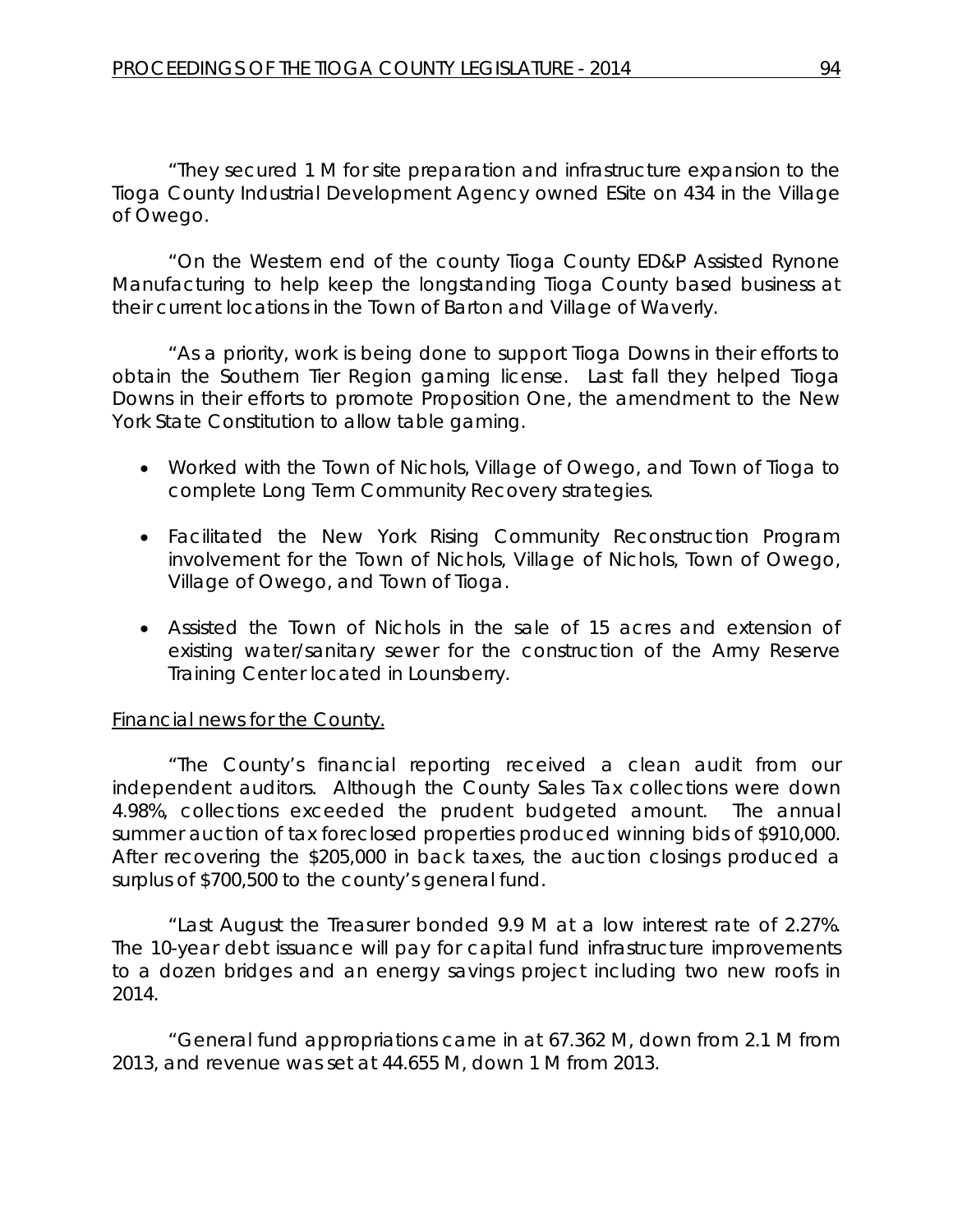"In the 2014 budget the appropriated fund balance was reduced from 2.956 M to 1.5 M to reduce taxes.

"FEMA and insurance reimbursements continued in 2013 with the county recovering close to 95% to date of the 4.8 M in various damages from the 2011 flood of county assets by over 1 M. 4.9 M in sales tax dollars was distributed to towns and villages.

# Challenges for 2014.

"2014 has brought us several challenges. Working with our experienced department heads and staff the legislature is working with other rural counties to resolve the rural bus transportation issue. We are looking to Albany for some relief and restore the former funding for our bus system. We fear that if that does not happen, Tioga County will not be able to pay for a bus transportation system. We are looking at many options and working to make the best decisions for the Tioga County Citizens

"We are also concerned about the Governor's Property Tax Freeze Proposal. As it stands now we fear that the process of implementing this program lies heavily with the county, requiring extra staff hours to implement the program over the next few years. There are many unanswered questions to this project and the information is confusing.

"We are working on good news.

"The FMAS – Financial Management Accounting System Project is now underway. We have secured Jeff Morgan from Evolve to help us with our RFP, request for proposal to purchase new financial software for the county. This is expected to be a two year project that should bring more efficiency and help our departments run more effectively. This is a badly needed upgrade and I am pleased that we are off to a good start.

"More activity for 2014 include: Continue to work on space allocation and place Departments in the most efficient and practical spaces.

"Tioga County Public Works has an ambitious program this year including the reconstruction of as many as eight (8) bridges including the E. River Road Bridge at Kirby Park in Nichols.

"We look for new opportunity for the E-Site on 434 in the Village of Owego as we begin construction on that property.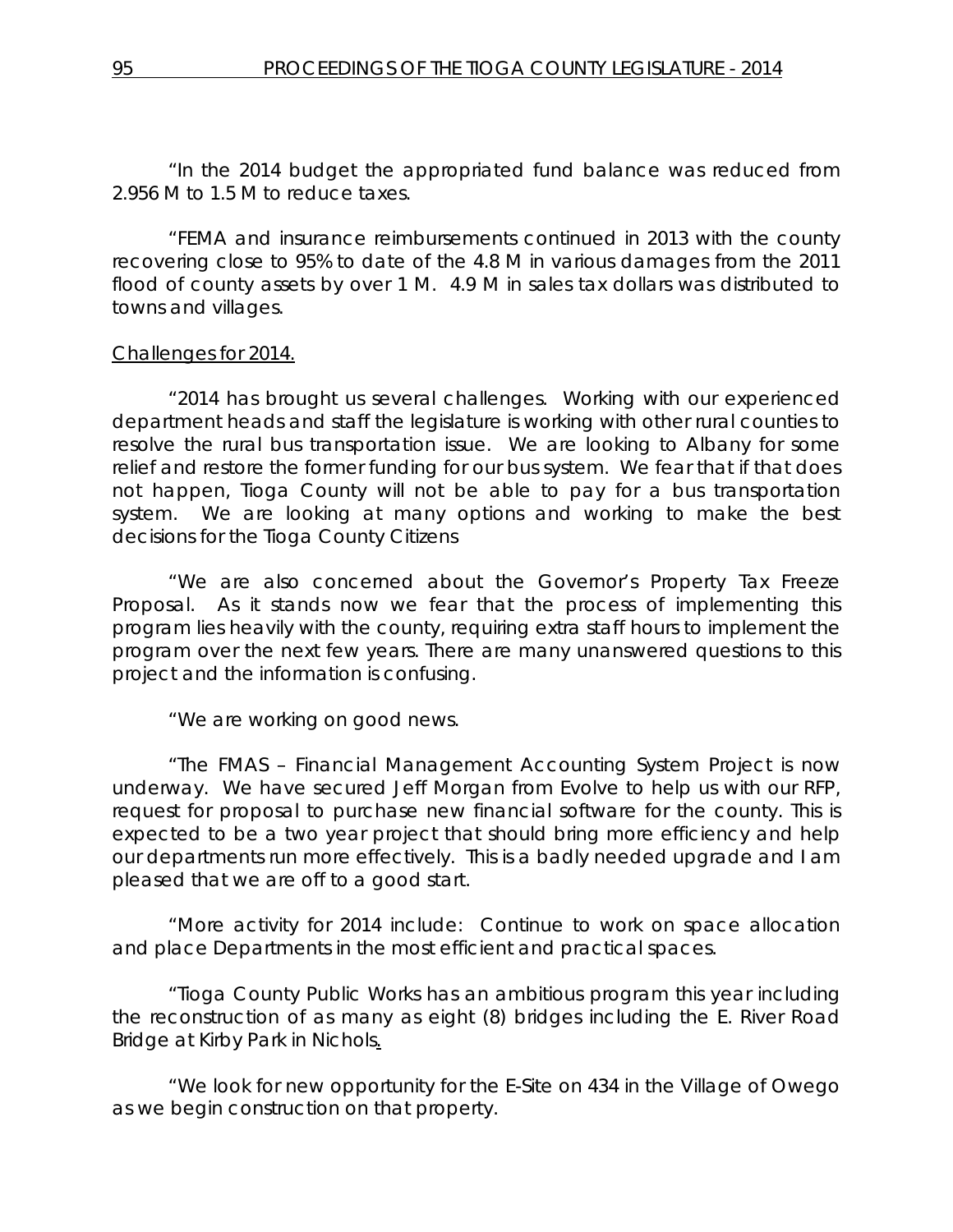"Tioga County will benefit by the Southern Tier Network 5 M project that will extend the dark fiber backbone into Tioga and Broome Counties from Steuben and Chemung Counties.

"Property improvements will be completed in the Village of Waverly under the \$137,000 Rural Area Revitalization Program Grant

"NY Rising Community Reconstruction Program priority projects will be underway and the Ag and Farmland Protection Plan update will be complete.

"We look forward to The Army Reserve Facility opening in the spring. They are located in Lounsberry in the Town of Nichols and will be in operation in 2014.

"The County will also be doing 1 M of flood mitigation work in our Owego County Office Building, a \$350,000 improvement project at the Court House and a 2 M energy project including new roofs at the Public Safety Building and County Office Building.

"In closing…Running county government takes a team effort.

"Thank you to our dedicated employees, professional staff, directors, and hardworking legislators who work together to get positive results. I look forward to making progress this year, and along with my fellow legislators, we expect to make good decisions and do the right thing for our Tioga County Citizens."

Chad Post presented the Employee of the 1st Quarter 2014 to William Ackley of the Department of Public Works.

"I would first like to thank the Legislature on behalf of the Employee Recognition Committee for their continued support of the ERC Program. This evening we are pleased to recognize Tioga County Mechanic and Working Supervisor William "Zeb" Ackley as Employee of the 1st Quarter of 2014.

"William began his career in Tioga County on October 1, 1979 as a laborer and on February 1, 1981 he was promoted to auto mechanic. Over the years Zeb has continued to work his way up the ladder, being promoted to parts clerk on June 11, 1984, automotive stock clerk on July 10, 1990, and mechanic and working supervisor on January 2, 1999. Zeb's job is very hectic as he is in charge of keeping the county trucks and equipment in good working order.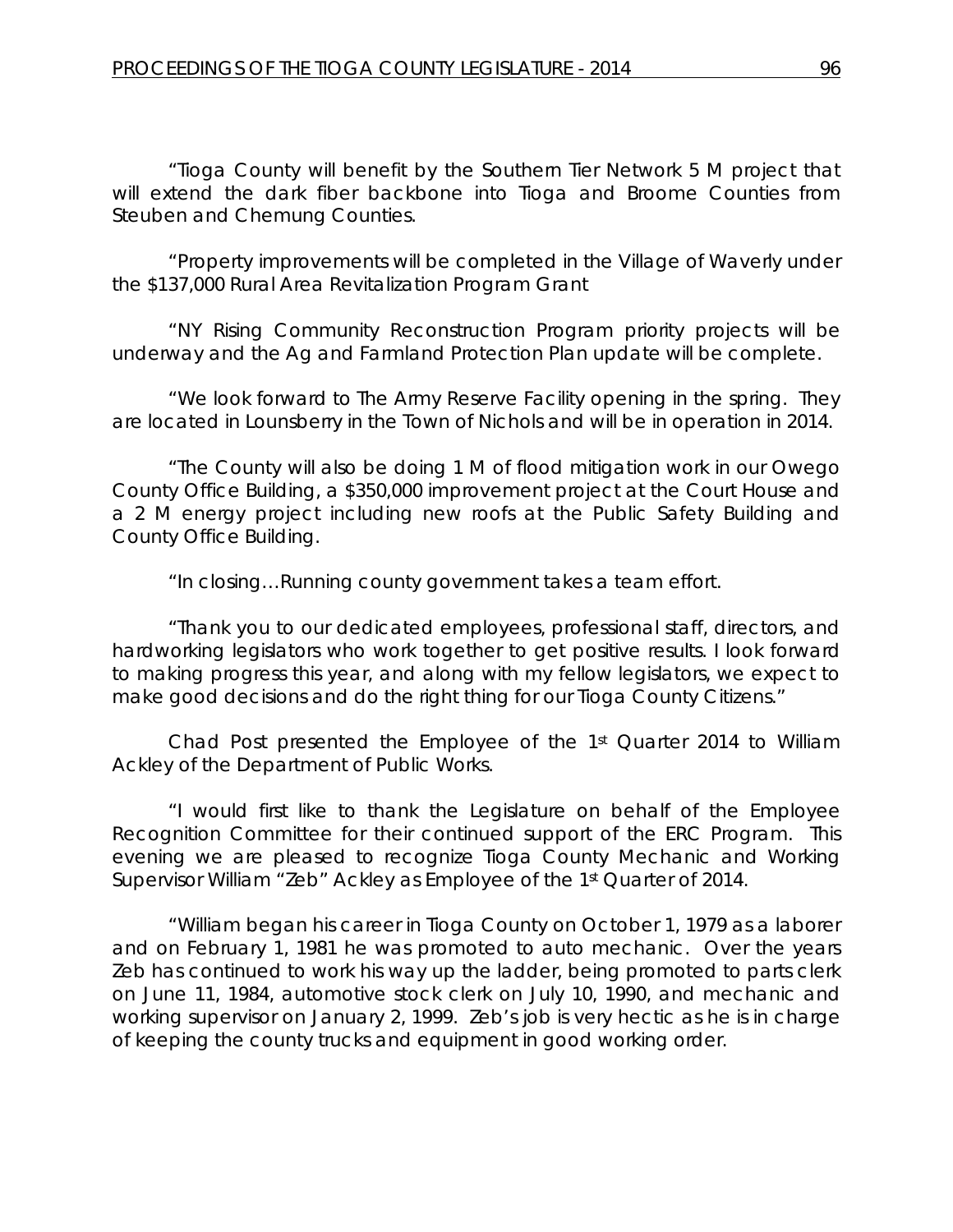"He is often called upon to go out to various job sites and fix equipment in inclement weather. Winter can bring long hours for the Highway Department and Zeb is always there when he was needed, whether day or night. Zeb lives in Berkshire with his wife Patty and he has two grown sons, Brian and David, both of whom work for Tioga County Buildings & Grounds. Zeb also has daughter-inlaws, Alana and Jess as well as two grandchildren. Zeb enjoys the outdoors including hunting, fishing, boating, snowmobiling, and four-wheeling. Zeb and Patty also enjoy vacationing in the Adirondacks. Thank you Zeb for your outstanding service and for the hard work you do for the County. Your dedication is appreciated by all."

Ken Del Bianco, Commissioner of Public Works, spoke. "I finally found out how he got his nickname "Zeb" after working with him for almost 14 years. It was a previous employee gave him the nickname of Zeb and that is how we all know him as Zeb. 37 years with the County, I do not know what you can say about that, it is amazing and the dedication is unbelievable. It is hard to believe he is younger than I am.

"As mentioned in the biography, this is the guy that when it is zero degrees out and we are plowing snow and a truck is broke down, he is out there in that weather dealing with the situation and the temperatures. He is always there when you need him. I think the guys at the shop would all say that about him. If there is a piece of equipment that is broke down and we need to find a way to make it work, Zeb finds a way to make it work. He will fit some part in there. He will find some way to do it and we get that piece of equipment up and running when we need it.

"On a personality note, Zeb is kind of a jokster I would say. He likes to start things up a little bit. He is also known to exaggerate a little, especially about the weather. If it is 5 degrees at the County Highway Department, it is always 5 degrees below zero where Zeb lives. If we have 12 inches of snow, they have 18 inches wherever Zeb is, but because of it we have had several bets over the years on how much snow we are going to get for storms and I think I have won quite a few more than he has won. Zeb's favorite words, at least to me, the words I hear the most are when I ask him if a piece of equipment is ready, if it is fixed, is "oh waiting on parts boss". I think I have heard that probably about a hundred times since I have been working, but I will say in most cases it is true because when we do get the parts in he gets the piece of equipment up and running, and it is fast. I just want to give him a lot of credit and congratulate him on being the Employee of the 1st Quarter."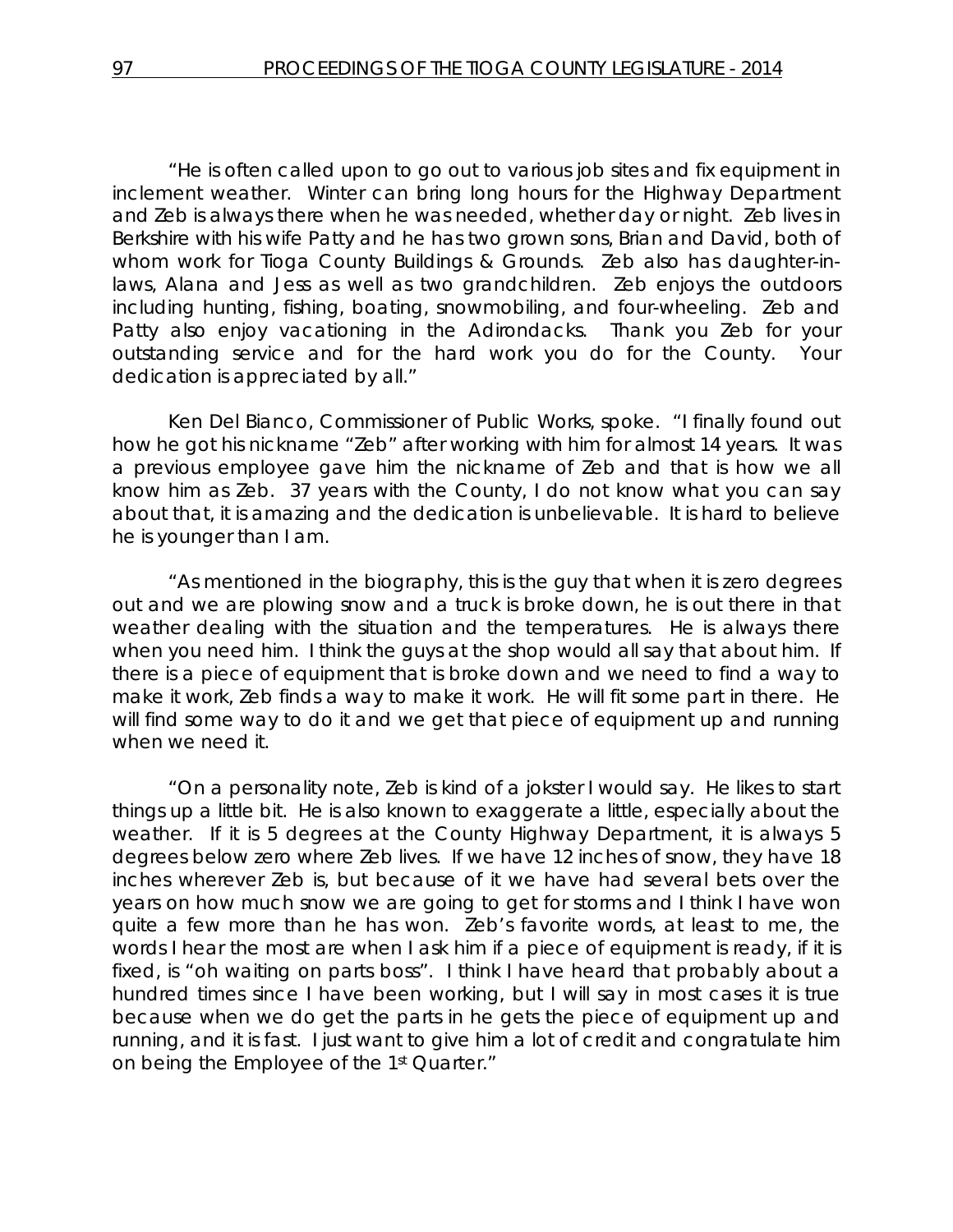Legislator Standinger read and presented the following recognition resolution to Sue Hall of the Department of Social Services.

There was a unanimous motion for the adoption of the following recognition resolution, seconded unanimously.

REFERRED TO: HEALTH & HUMAN SERVICES COMMITTEE RESOLUTION NO. 52-14 *RECOGNIZE SUE HALL'S TWENTY-NINE YEARS OF DEDICATED SERVICE DEPARTMENT OF SOCIAL SERVICES*

WHEREAS: Sue Hall began her career with the Tioga County Department of Social Services as a Community Services Worker on December 11, 1984, and was promoted to a Social Welfare Examiner on January 16, 1985, and promoted to her current title of Senior Social Welfare Examiner on November 14, 1988; and

WHEREAS: Sue Hall has been a dedicated and loyal employee in the performance of her duties as a Senior Social Welfare Examiner; and

WHEREAS: Sue Hall has shown the highest levels of integrity, trust, loyalty and competence in the performance of her duties; and

WHEREAS: Sue Hall will retire on March 31, 2014; now therefore be it

RESOLVED:That the Tioga County Legislature, on its own behalf, as well as on behalf of the citizens of Tioga County, express sincere gratitude to Sue Hall for her twenty-nine years of dedicated and loyal service to the Tioga County Department of Social Services and its most vulnerable citizens; and be it further

RESOLVED: That this resolution be spread upon the minutes of this meeting and a certified copy be presented to this loyal, dedicated and outstanding employee, Sue Hall.

ROLL CALL VOTE Unanimously Yes – Legislators Huttleston, Monell, Sauerbrey, Roberts, Standinger, Sullivan, Weston, Case, and Hollenbeck.

No – None.

Absent – None.

RESOLUTION ADOPTED UNANIMOUSLY.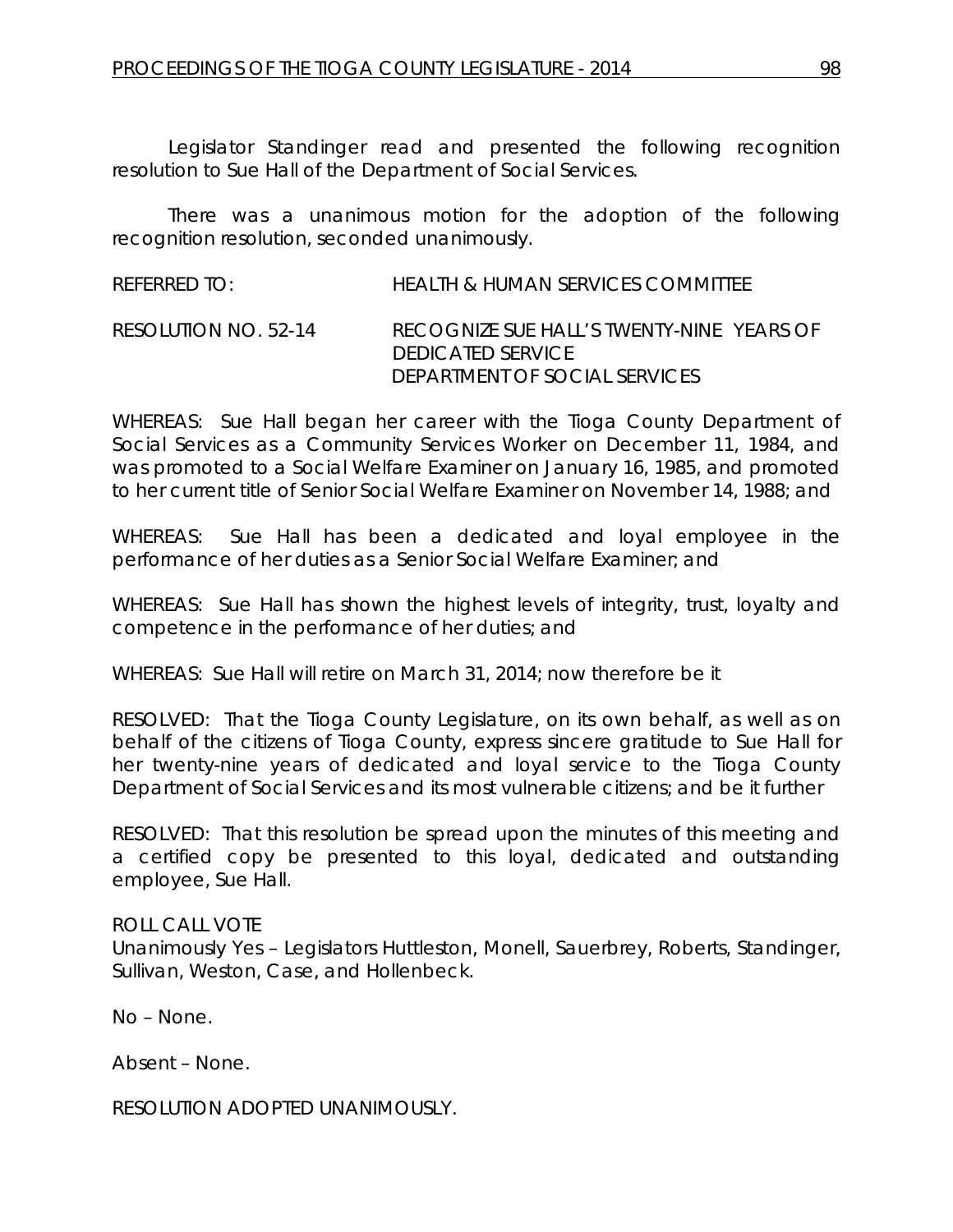Gail Barton spoke. "Before I start, I just want to say how nice it is to see the many DSS retirees who are here this evening and they all look great, so I do not know what that means about retirement, but nice to see you all.

"The story was told at the Employee Recognition luncheon when Sue was honored for 25 years of service that on her first application with the County in 1984 under previous experience and within the box that asks you to describe duties below, Sue simply wrote "none that pertain to this type of work". Despite her lack of pertinent related experience, she was hired. Those who interviewed her must have been confident that Sue would be able to learn and develop the needed job skills. They must have also known that having a kind and compassionate attitude towards those we work with in the world of DSS is something that cannot be taught and that those personal qualities are just as important as the skills we can teach you.

"Here we are 29 years later and Sue has accumulated a wealth of knowledge and experience about working with the diverse people that we serve day in and day out. Sue has done a little bit of everything in her years with the Department from which she began as a Community Services Worker to her current role within the HEAP and Energy Unit where there is such a high demand for both quantity and quality. Sue adjusted to the fast paced high volume crisis driven world of HEAP with good humor, a positive attitude, and chocolate.

"One of Sue's favorite roles over the years was that of teaching our employment workshop. Sue put much effort into developing the employment classes. In that role, Sue found a niche that was both rewarding for the people she taught basic work skills to as well as rewarding for her. Touching each and every client's life and lifting them up was an important accomplishment for her.

"What has always been true about Sue is her ability to always keep a steady focus on how she treated the person sitting across the desk from her. There has always been a high level of compassion and empathy for those we serve. Sue has received countless thank you notes and notes of appreciation from people she has served. Sue has a humorous and caring side to her when it comes to her coworkers, enjoying playing practical jokes on them, something about tinfoil and tinfoiling an office, but also feeding them delicious baked goods.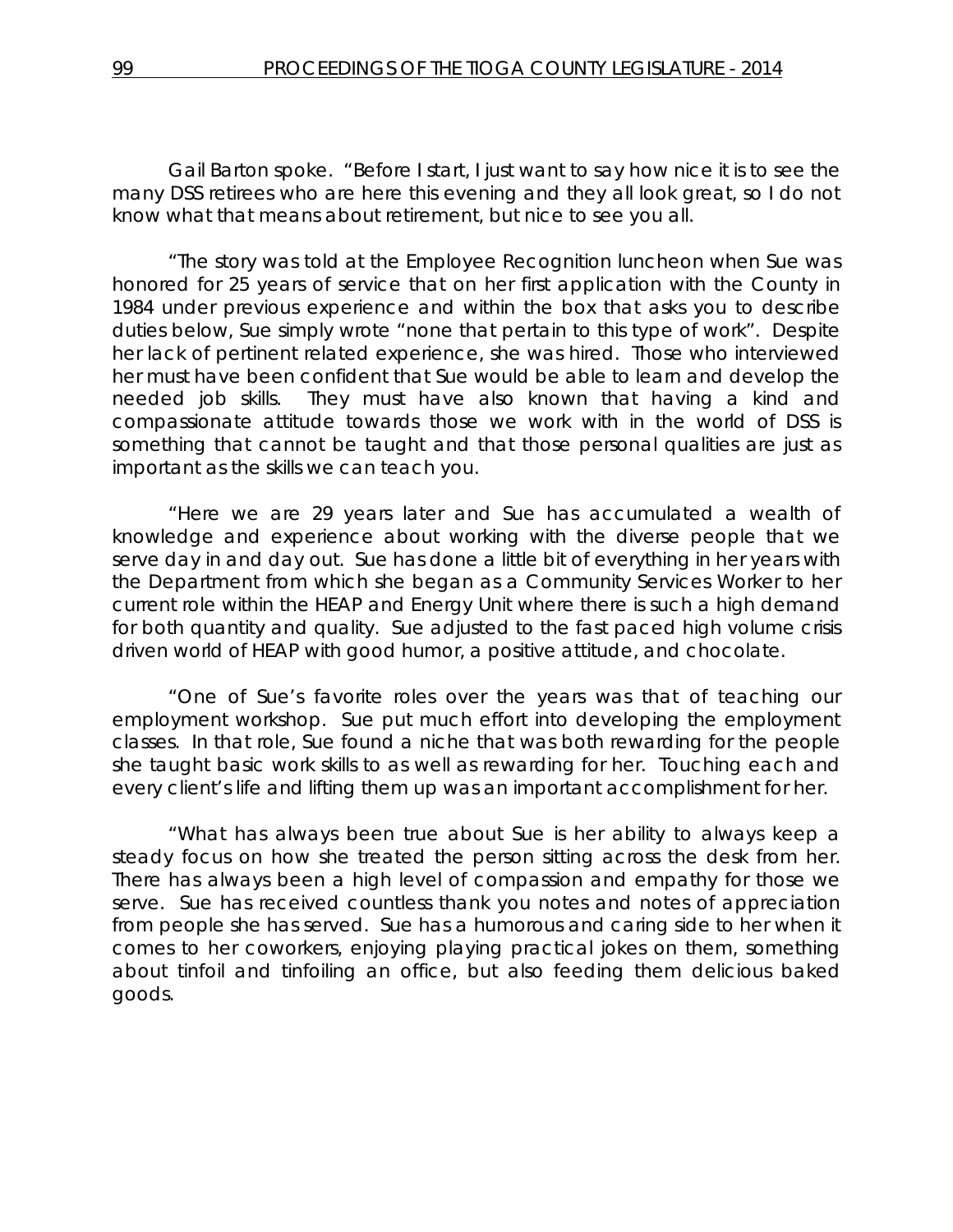"Sue's coworkers appreciate her great listening skills, ability to keep a confidence, and her willingness to do whatever is asked without complaint. Even though Sue has had much to overcome personally and was ready to retire last fall, she stuck it out until HEAP closing because of her loyalty to her coworkers and extreme dedication to the clients we serve.

"Thank you Sue sincerely for your 29 years of service. Thank you for your dedication to the Department of Social Services, to your coworkers, and most importantly for your dedication to anyone who has ever been in need of another person's concern and compassion. We hope you recognize how important you have been to the thousands of individuals and families you have helped. Congratulations on reaching a most well deserved retirement. We all wish you much good health and happiness as you continue along life's journey."

Sue Hall spoke. "I just want to say thanks and I have enjoyed it. I have learned a lot along the way. I have met a lot of friends, wonderful coworkers, and thanks."

Chair Sauerbrey noted the following Proclamation on Public Health Week.

# County of Tioga EXECUTIVE PROCLAMATION

WHEREAS: The people of Tioga County benefit every day from the efforts of the public health workforce when eating at restaurants, drinking tap water, learning about prevention of deadly diseases or receiving vaccinations; and

WHEREAS: Public health activities protect Tioga County residents from infectious and chronic diseases, environmental and workplace hazards, unintentional injuries and violence; and

WHEREAS: Educating people about the benefits of healthy behaviors is an essential element in attaining good health and preventing premature illness and death; and

WHEREAS: Public health efforts alone cannot accomplish the goal of a healthier Tioga without cooperation and partnership with communities and individuals; and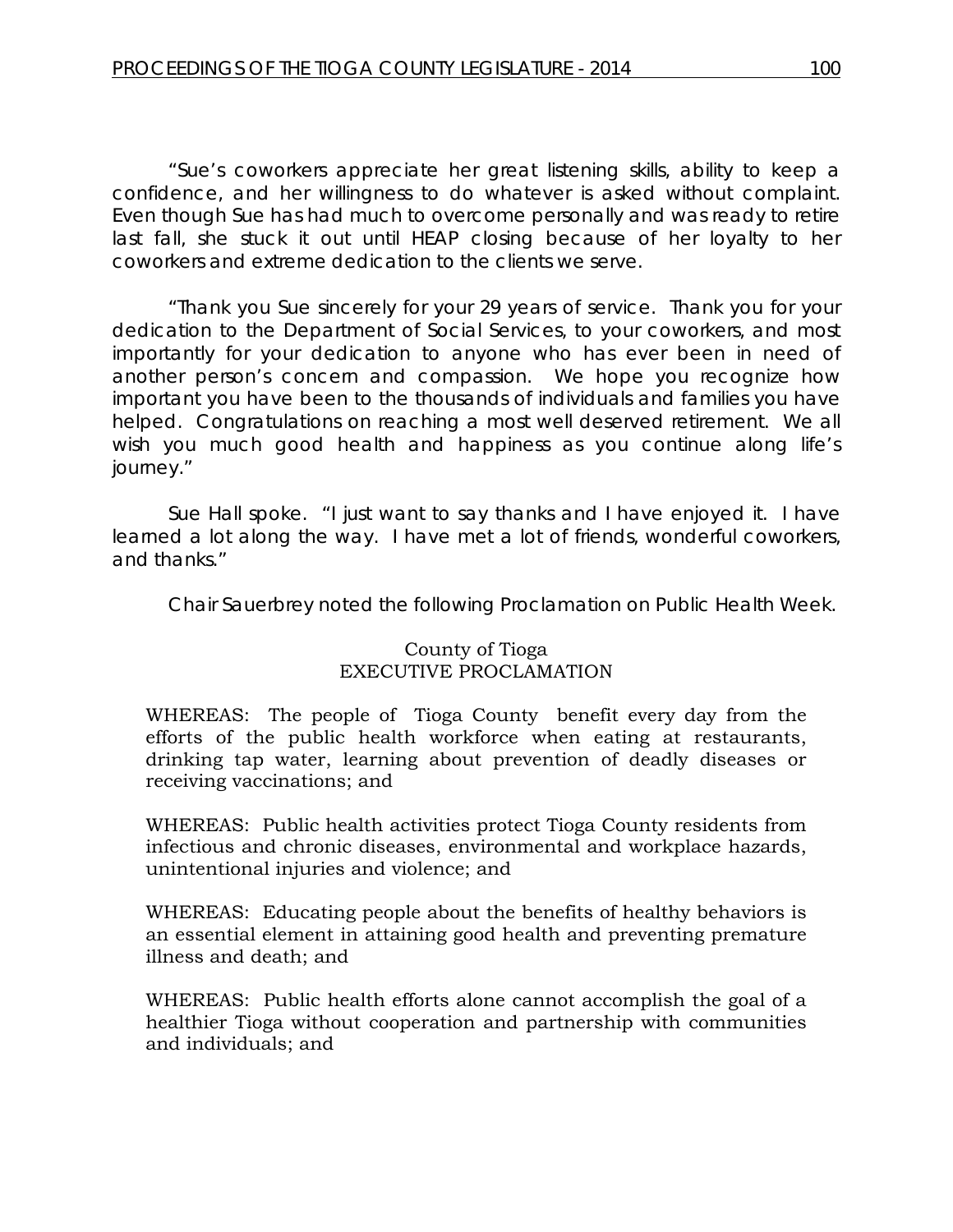WHEREAS: Each of us needs to do our part by taking personal responsibility to improve behaviors by not using tobacco, making time for regular, safe physical activity and eating more fruits and vegetables in order to prevent disease; and

WHEREAS: National Public Health Week provides an opportunity for our county to learn about public health concerns and success stories that are vital to healthy communities, such as immunizing against infectious disease, maintaining good nutritional standards and providing good prenatal care; and

WHEREAS: The residents of Tioga County recognize the essential role public health plays in their everyday lives; therefore be it

RESOLVED: That the Tioga County Legislature does hereby ask all residents of our county to join in declaring the week of April 7, 2014 to April 13, 2014 be designated as Public Health Week in Tioga County.

George Penney had privilege of the floor. "I do not think that I need to remind any of you that farming is still the number one industry in Tioga County and now with increasing world population I think it will remain so for some time. As yet the drilling for gas industry in New York State has not been prohibited, such drilling would have a severe impact on Tioga County farms. It is very important that any drillers be required to post a bond for removal of equipment and debris. I thank you for listening."

Cynthia Roy had privilege of the floor. "Hi, I just want to let you know I ride the Tioga County bus and I depend on it, and I wanted to give you a few things about the bus that I ride. I ride the Waverly to Ithaca to Cornell bus and it encourages us to buy locally I believe because where I park my car I get off the bus and I actually do my shopping in Spencer, and I buy my gas in Spencer, so it all goes towards Tioga County.

"I ride the bus with a lot of people and I just want to tell you about the people that I ride with, just some of them. There is a man who works at Ithaca College. There is a young woman who works downtown Ithaca and she works making stuffed animals. There is a man who goes to Ithaca who is a dog behavioralist. There are Cornell employees. There is a lady who goes to Ithaca twice a week to go visit her mother. There is a lady who goes to Ithaca to see her doctor. There are people whose cars break down and they ride the bus for a week or so while their car is being worked on. Some of them find out they like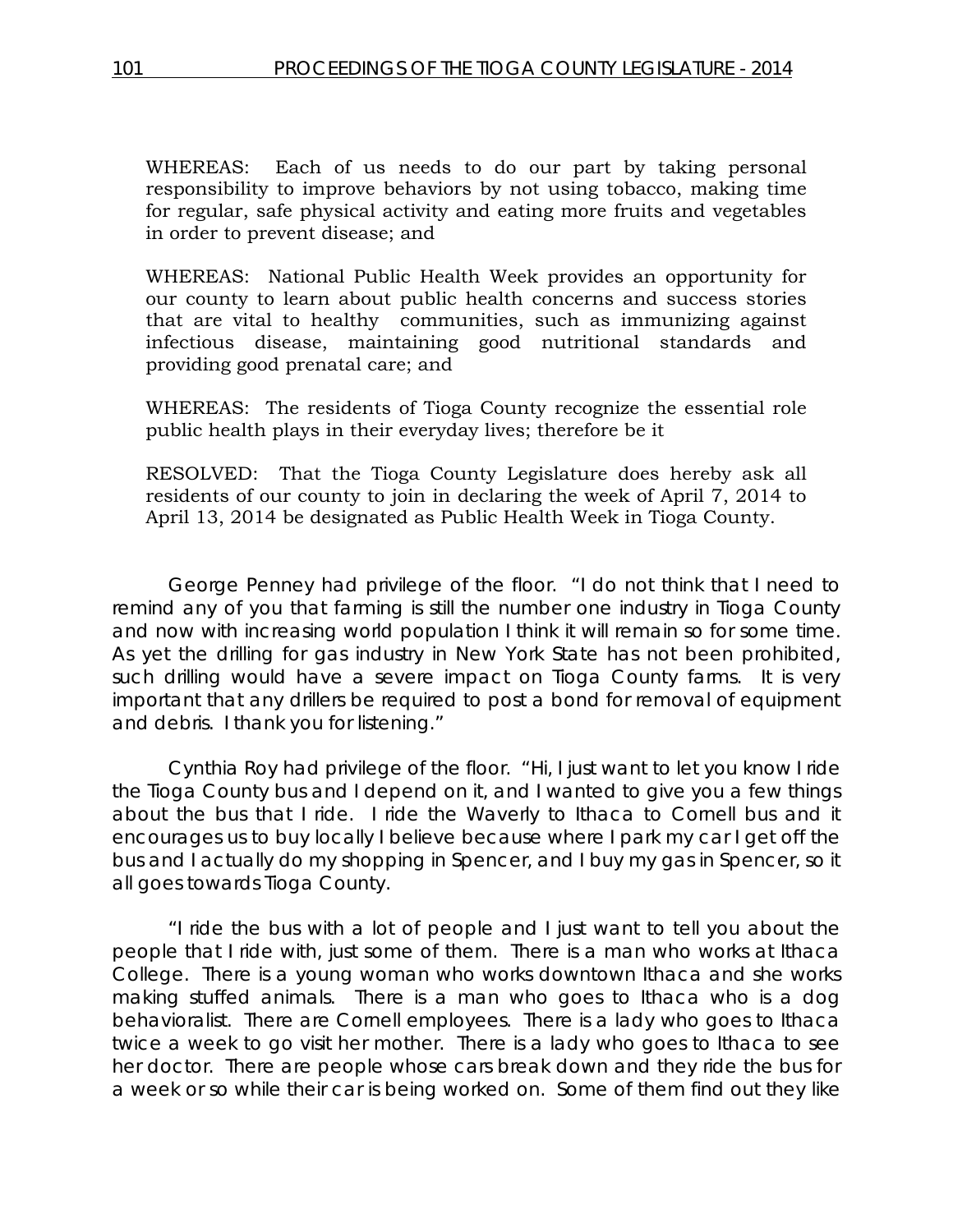it and they quit driving, and they take the bus, which is good. There is a guy who walks a mile every day to the bus stop there in Spencer. There is a lady who takes the bus who works at Walmart and at Christmastime she had two different jobs in Ithaca and she took the bus. There is a guy who rides the bus to Ithaca so he can go to unemployment services. He lost his job recently. We lost a construction worker recently who used to ride the bus because on January 2 and 3 our bus did not actually show up and his boss had told him the next time he is late he is fired, so he does not ride the bus anymore. In general the bus is there and it is there for us.

"There are many people who ride the bus at our stop and right now the webpage shows there are two stops in Spencer, West Danby and then Green Street when in actuality in Spencer it stops at Dollar General, stops at the Big M. We have a flag stop between the Big M and Liberty Street. We stop at Liberty Street. We have a flag stop at Fisher Settlement Road. We have a flag stop at the subdivision and flag stops are where people do not ride it every day, maybe two times a week. We have a stop at Michigan Hollow Road. We have a stop at Hill View Road. We have a stop at the Nature Center. We have a stop in West Danby. We have a stop at VanBrusser Road. We have a flag stop at Piper Road. We have a flag stop at Home Depot when we get to Ithaca. We have a stop at the Mobile in Ithaca and we have a stop at Kwik Fill. These are all stops of ones we stop at every day and there are multiple people. We also have a flag stop at Tops, flag stop at Dunkin Donuts, and then we get to Green Street. Where you show we have two stops to Ithaca from Spencer to Green Street, there are actually eight all time stops and there are another seven flag stops that vary from time to time. We ride the bus because it is economical. Thank you very much."

Anie Clark had privilege of the floor. "I just want to share my story about how I ride the bus. I gave a call to Loretta and thank you so much, she was very attentive and helpful. I started riding the bus in 2008 after I hit a deer and my car was totaled, so I had no car for a month. If the bus service had not been available I would not have had a way to get to work and get back on my feet so I could put a down payment on a car. It is a very long ride from Spencer to Ithaca and there is people that ride from Waverly. There are people that ride all the way from Owego.

"I think why to keep the service is to have available for people. Now I have a car, but I do not know if I will hit another deer, which it is highly likely in this area. I do not know if my car is going to break down. Also, my husband became disabled last year and our income went down like 50%. If I ride the bus, my expense in gas is more than half of what I would pay driving every day to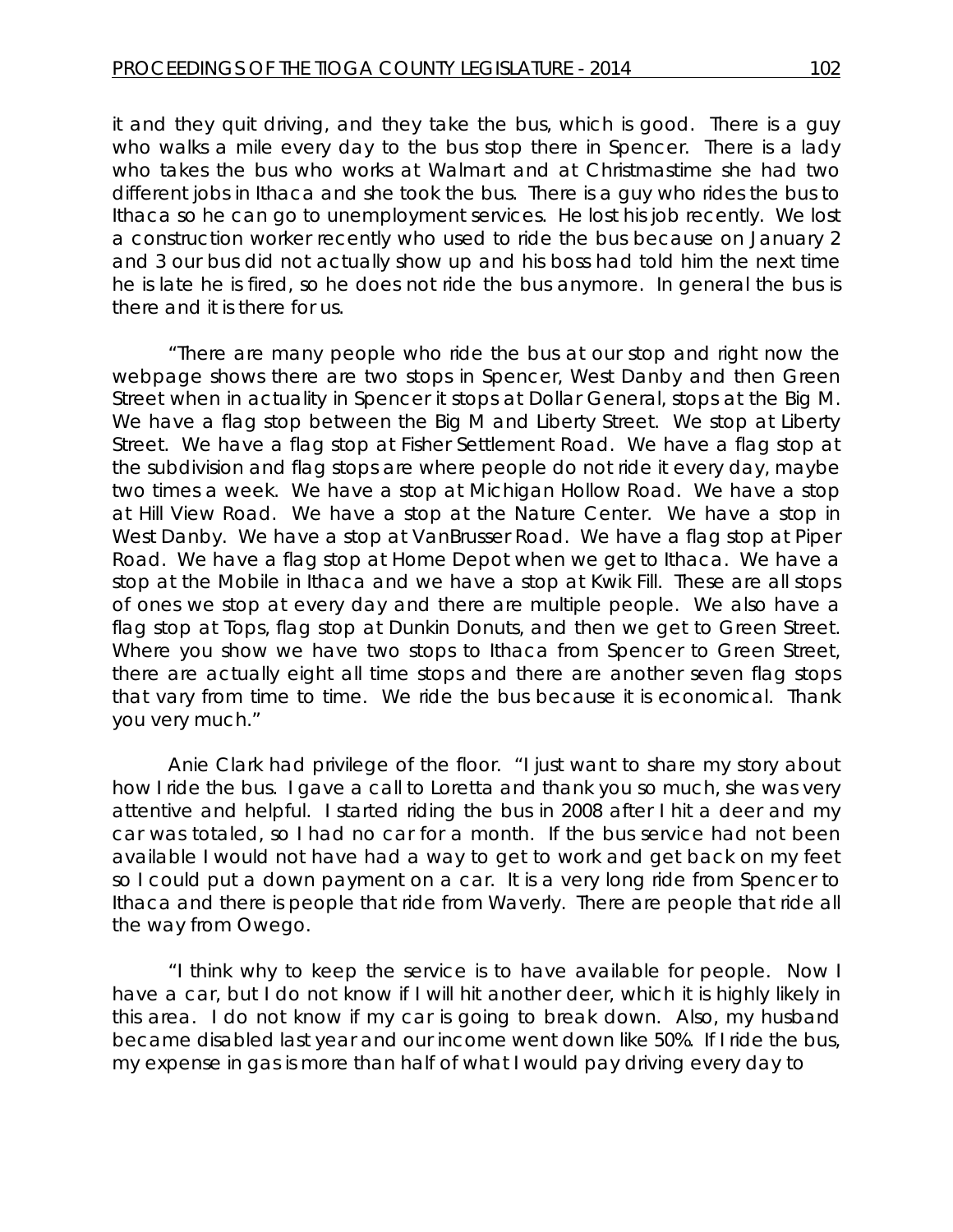get to work in Ithaca because that is where Cornell and Ithaca College are, which are the largest employers in the area, and in the end I pay taxes in Tioga County. If we say we lose the bus, there is a tax increase. I will guess that nobody is going to like to hear those words. I do not have any kids, but my taxes pay for services for kids, so I think that in the end we all pay for services for everybody and everybody benefits directly or indirectly from those services. I would invite you if you want to hear from your constituents and you want to know what riding the bus or going to work every day 50 miles, do hop on the bus and go talk to the people that are on the bus, they are the ones that are using the service, ask them why are they riding the bus and why would it benefit them or how would it affect them if the bus was not there anymore. Thank you."

Richard Vanderpoel had privilege of the floor. "First and foremost I want to thank all of you for serving and I know it is not a great gratitude job, but you are all doing a wonderful job. My wife has been riding for a few years. She never dreamed of it. She loves it, of the time that she gets to do things that you could not do if you were not here, but I understand a lot of folks think that it is a service for a few, mainly large corporations in Ithaca or Colleges and things like that, and I imagine the majority is that.

"As I was talking to the Legislature not long ago, I got thinking about that and if we are doing transportation for a big part of Cornell or a big part of Ithaca College, or Walmart or Wegman's, or Tops, I wonder if it is possible if they would like to pay for some advertising on the side of our buses or even the car dealers, which are now just a few, one that has many of them, which you cannot get any better advertising than going through every rural town in Tioga County and that could set off some of the costs, maybe for fuel and for repair, and I really believe that they would jump at it because there is no other way, the newspapers today do not go out as much, people do not take them anymore, they are not worth it, people do not listen to a lot of shows on radio anymore, so I really think that kind of advertisement you could afford and they would be more than glad to do. Thank you."

Wendy Deis had privilege of the floor. "Thank you for letting me speak today. My comments are brief. It is my understanding that you are thinking about cutting the bus system and there is a lot of misconception that I have heard, you know just kind of rumors that people think that it is just Medicaid patients who are riding the bus or people who do not have cars, that should go out and buy them. I just am here to tell you that never did I think I would ride the bus, but I do ride the bus and I am a taxpayer, and I do own a car, but I have epilepsy and so I cannot drive, and cutting the bus is cutting away my independence, my ability to go shopping and get clothes. I have a lot of great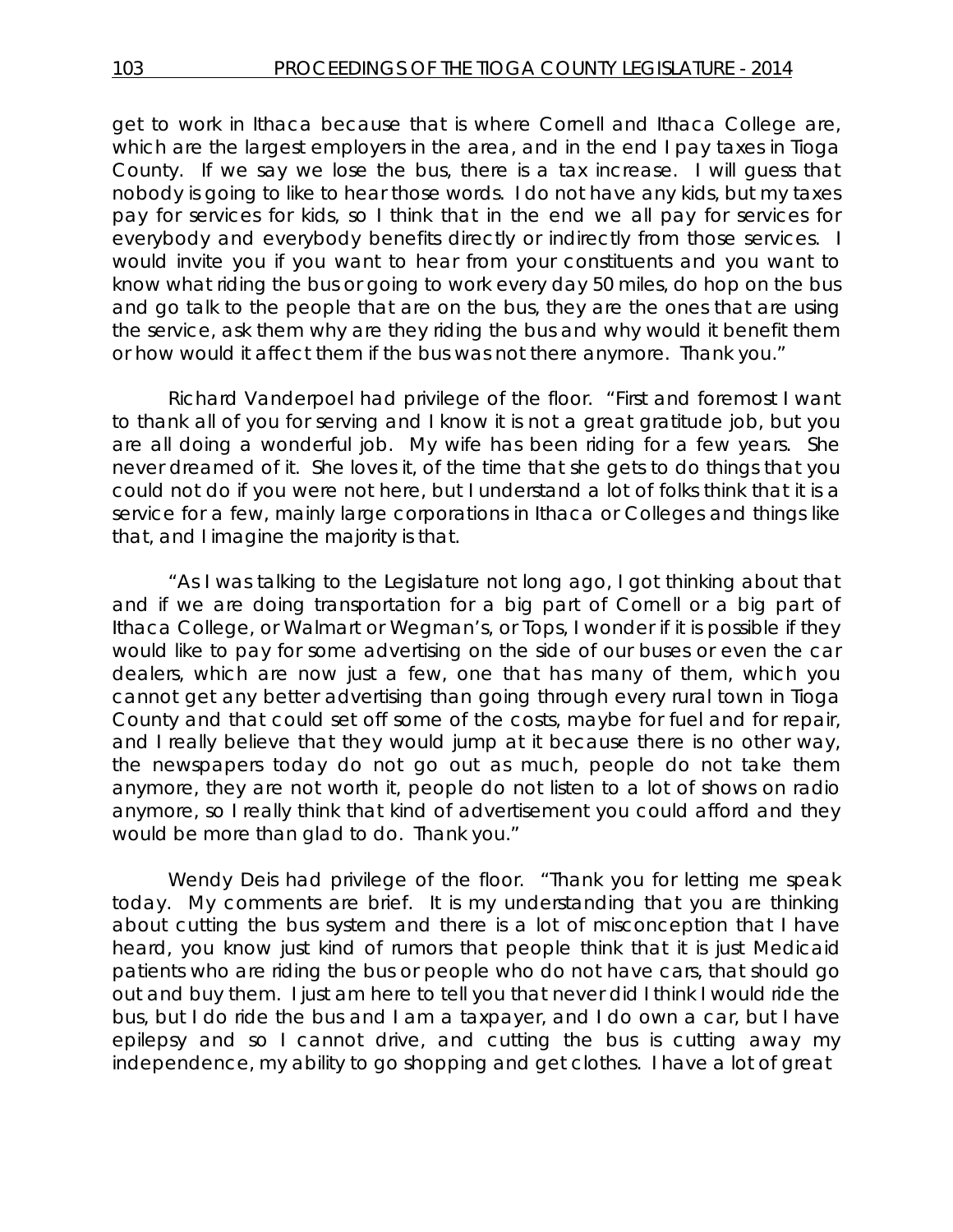friends who take me a lot of places, but I cannot count on the people all of the time to take me every way I need to go. I am really begging you not to do this. Thank you."

Charles Kerr had privilege of the floor. "I am not the democrat of the family. I own a fair amount of property. I owe lots of money on taxes. My new car is a 2003 so I guess I am cheap, but the bus service makes a difference. I had one question, the Veterans' Center moved to where something else was, where is that, is that up the road by the Jail? Without the bus, I am not sure how I could get there as a Veteran. The other thing is it is independence. My wife has a medical condition. She is still able to drive. We do have only one working car. I drive her to the bus at Dunkin Donuts every morning and give her a kiss and see her again 11 hours later.

"I had two strokes in my 40s because I was too stubborn to have a nervous breakdown. I was one of the nerds for one of the blue collar companies around here. Oh and by the way the only person I recognize in the room is Zeb because I have seen him out under equipment. I grew up in an area like this. My city wife here, it took her five years to admit she liked it better. It took me seven years to get her pizza. I wish those were all on the bus route. I tried not to repeat anything to respect your things, but actually I repeat most of the things the other bus people said.

"Our independence goes away when driving stops and the reason we use the buses is because we do not have trains. I see a sign everyday on the old Owego/Ithaca train route and I lived in New York for quite a while, and I took trains to places we have to take buses or we take cabs, and you can be as conservative as you like, it is a waste of money. It is a shame we lost a free ride off of the folks that get extra benefits, but if my taxes go up, they go up. You are not talking a lot of money for a bus service.

"I think there is a lot of talent right here plus some of your colleagues of these other counties that might be the same way, they can think of a solution. My job used to only be working at problems other people gave up on because they were not interested, so please do not give up on this one. It is solvable and it is part of the community, and we are all getting older, our whole community is getting older. Things like this are going to become more important. I have one question later if someone could tell me the answer. Since the new bus company took over, I have seen the small little buses early in the morning on rural roads I had not seen previously. They are picking up somebody and doing something, I would love to know how they are being utilized even though the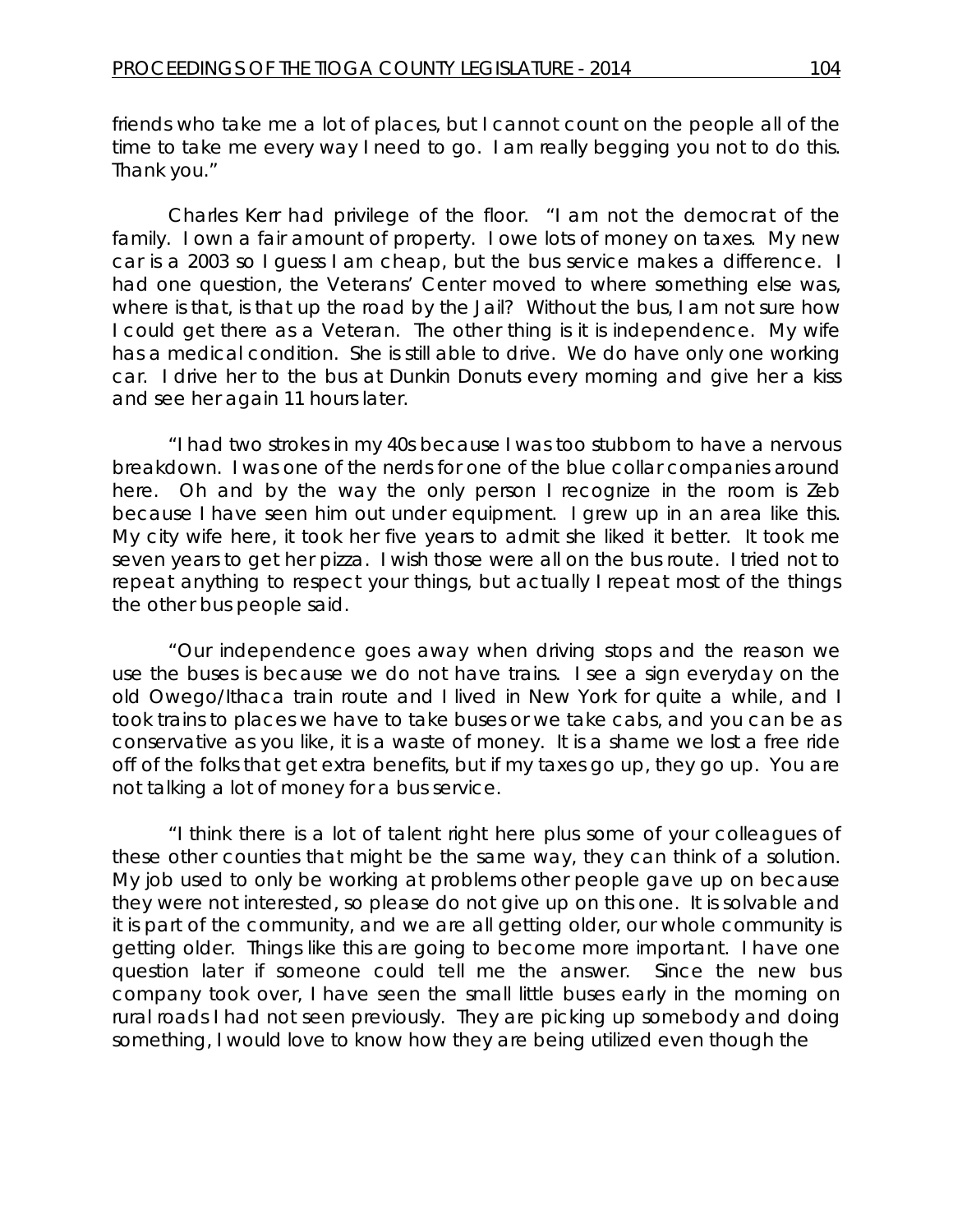contract for stuff went away. They are doing stuff before 8:00 in the morning. Thank you."

Russ Barber had privilege of the floor. Thank you for giving me the time here. I come from a different unique position, I am not a bus rider, but I do have a vested interest in the public transportation considering the fact that I spent a fair amount of time as the operations manager of the previous contractor. I can tell you some things, but I guess my first question that seems to be aloof here is whether or not we are considering other alternatives. So far all I have heard in every domain is it is one or the other. It is either we end the service or we raise taxes. I am convinced it does not have to be either.

"The service as it stands today, given the current contract, I believe is overvalued. It is archaic. There are routes that should not be run. There are routes that could be far more effective than they currently are. My basic philosophy during the time that I was at Tioga Transport was that we need to start putting the buses where the people are because at the time that whole system was developed, it may have made sense then, but does not make sense now.

"Unfortunately I went through a catastrophic event, we call it the flood and that kind of ended my time in Tioga Transport. Prior to that, we were already working on some plans and some ideas and revisions for changing the routes that would make them far more effective. You have heard, I am sure everybody has heard, that yea we frequently see buses running empty. Yes you do. There are a lot of buses that do run empty because they are not effective routes. You are also hearing a lot about the Medicaid. This is one of the issues that bothers me the most. It is well known that the State took over the Medicaid function, the nonemergency medical transportation portion. That leaves a quandary. How can the current contract be more expensive than the previous one when you have lost one-third of your demand for service and certainly the funding that went with it. How does the new contract exceed the old one? That is a mystery to me. Having said that, I do not know where the County is in this conversation, nothing has been published at least that I have seen in terms of what the actions are going forward and what the intent is going forward, but I can tell you having been in that position, that there are a lot of people, a lot of residents in this County that depend on that service and if it should go away certainly will be catastrophic to those people.

"From my perspective, I do not think it is an either or. I do not think it is a matter of raising taxes and I do not believe it has anything to do with cutting out the service. Thank you."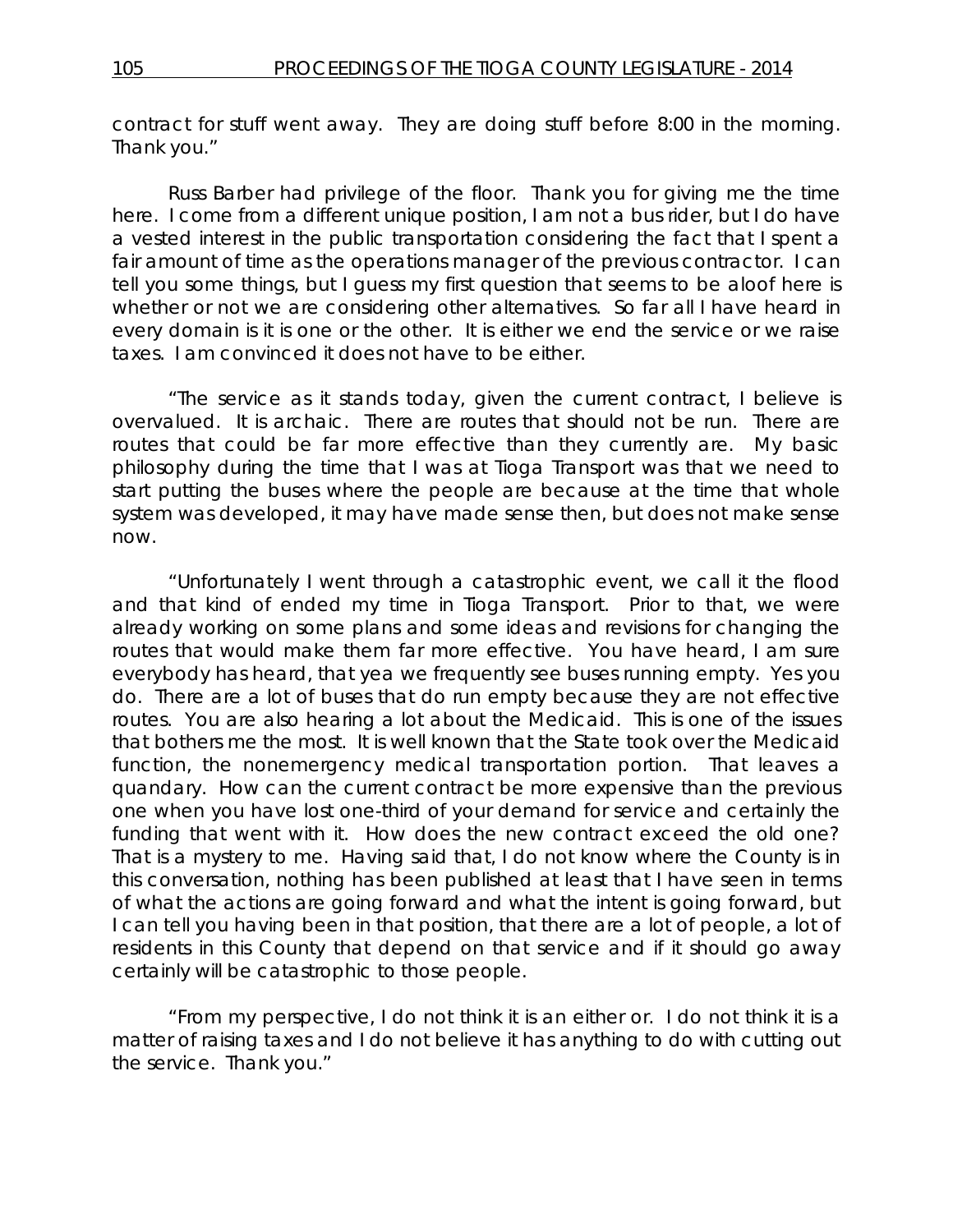Joe Dabbracci had privilege of the floor. "I am a bus rider from the Owego to Ithaca route. I work at Cornell University. I am the Director of Human Resources for the Division of Alumni Affairs there. I want to first thank Ms. Sullivan here who spent some time with me this week explaining the difficult challenge that each of you face as you try to resolve a tough conundrum here. I think though instead of spending time telling you my personal needs and why I enjoy riding a bus, I would want to point out to you that I think there may be other solutions as prior speakers have enumerated on that we have yet to tap, and it is important that we do that for a couple of reasons.

"I can tell you and I am speaking on behalf of myself, I am not representing the University in any way here, but I could tell you in the short time I have ridden this bus in the three years since I left Lockheed Martin to seek other employment, I have seen that service grow and more and more people become riders on a regular basis with no advertising, no publicity virtually, and basically by word of mouth. This is important for you to understand because while the employment level here in Tioga County has remained steady and we would like it to be lower, Ithaca I can tell you as a Human Resources Director for a large employer there is struggling to find employees, many of which they continue to draw from this County, employees who come to work there every day, who earn a paycheck and come back and spend it here in Tioga County, who pay taxes here in Tioga County, and this bus is a key service that enables them to be able to take advantage of the jobs that are being filled there.

"I just would ask that before any hasty decisions and I recognize again from Ms. Sullivan's explanation there are some significant budget deficits realized right now, but if we have any ability to go back to the State, to try to find a way to get the taxi service turned into something that Tioga Transit could take over, I strongly encourage you to do that. We have an opportunity to help many many more citizens in this community. Thank you."

Susan Chambers had privilege of the floor. "I am not a public speaker. I have been riding the bus for about five years, but I live in Tioga County, I have lived there about 30 years, and worked in Ithaca for about 30 years. Since the State has revoked the Medicaid, I do not want to disparage any Medicaid patients, but I have a hard time believing 100% of them need taxi service door to door. Most of New York State consists of rural communities and I have to believe this action has affected all those counties as well.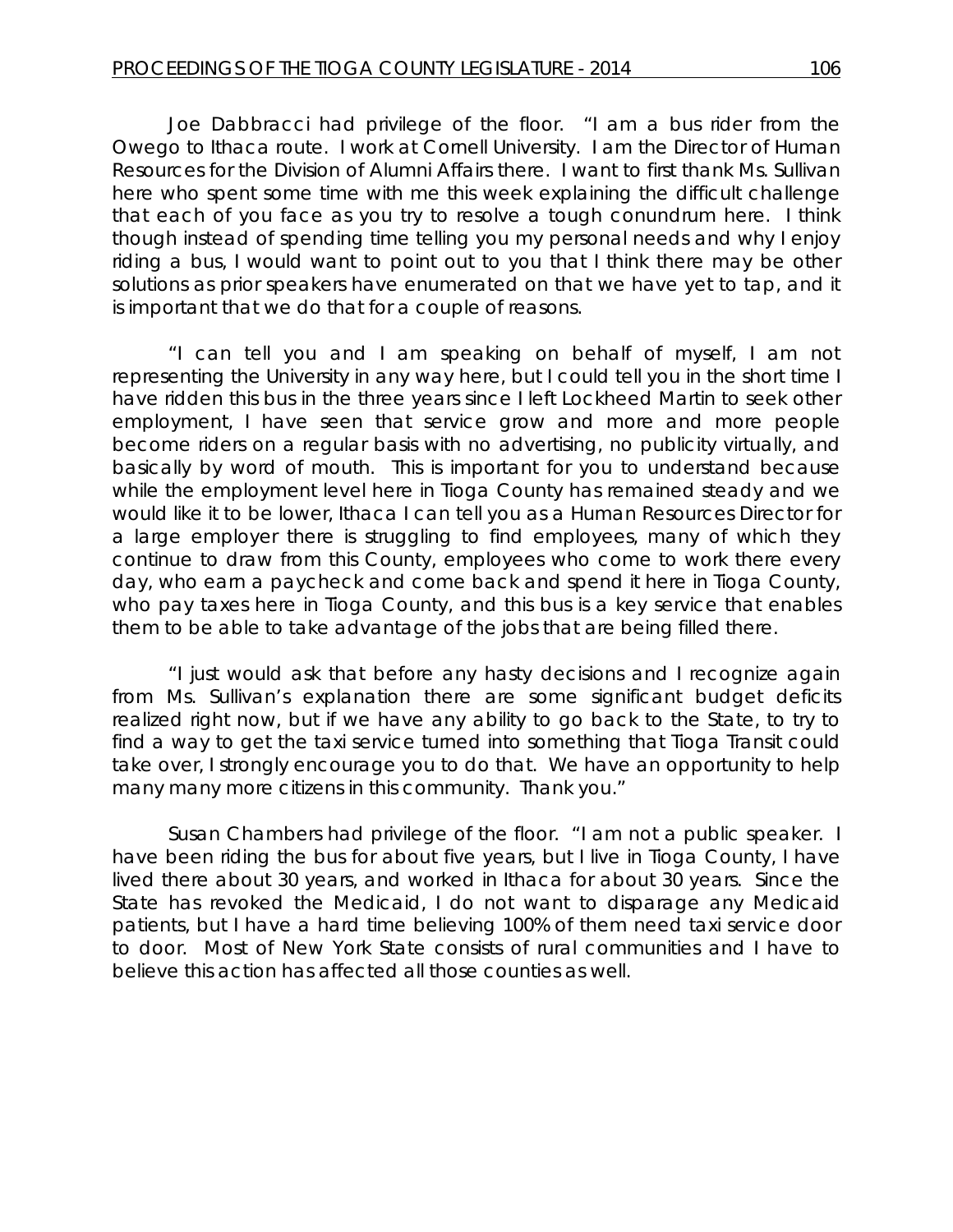"I have been in touch with a gentleman from Tompkins County and he said that the Governor can make administration changes on how Medicaid transportation is managed. He said the operating rules have changed so Medicaid trips are booked with local transit systems before using taxis and have fares to cover the cost of providing the service. He also says they have taken several ideas to the Legislature including giving counties the right to broker their own Medicaid trips, thus opting out for the State brokerage and requiring Medicaid trips to be booked first on local transit systems, that seems like a reasonable alternative.

"Also a lady wrote to me and said another point to bring out is those of us who ride tend to keep our business local in Tioga County as we are parked there as opposed to driving to Tompkins County and parking there. She says I know for me I buy my gas in Tioga County and intend to stop at the local stores, and this is where my car is parked. If I were driving to Ithaca each day, Tompkins County would be getting more of my business. As a matter of convenience I would be more likely to stop at Tops in the East Hill Plaza and get gas there, and use the restaurants there as opposed to stopping here and grabbing something to take home for dinner. She also said she probably would stop at Rite Aid for her prescriptions as opposed to coming back here to get her prescriptions filled. It is just a matter of convenience. She would rather stay here, I would rather stay here and spend the money in Tioga County as opposed to spending it all in Tompkins County as if we were to drive that is where we would stay."

The list of audited bills was submitted and is summarized as follows:

| <b>Description</b>                 | Equipment | <b>Expense</b> |
|------------------------------------|-----------|----------------|
| Legislative Board                  |           | 509.69         |
| <b>District Attorney</b>           |           | 2,243.99       |
| <b>Public Defender</b>             |           | 6,363.14       |
| <b>Assigned Counsel</b>            |           | 2,000.00       |
| Treasurer                          |           | 843.48         |
| Assessments                        |           | 232.00         |
| Tax Advertising and Expense        |           | 8,520.00       |
| <b>County Clerk</b>                |           | 1,594.76       |
| Department of Motor Vehicles       |           | 178.09         |
| Law                                |           | 3,545.00       |
| Personnel                          |           | 1,772.50       |
| Elections                          | 1,300.47  | 144.22         |
| Records Management                 |           | 268.40         |
| <b>Public Works Administration</b> |           | 100.00         |
| <b>Buildings</b>                   | 25.98     | 37,743.75      |
|                                    |           |                |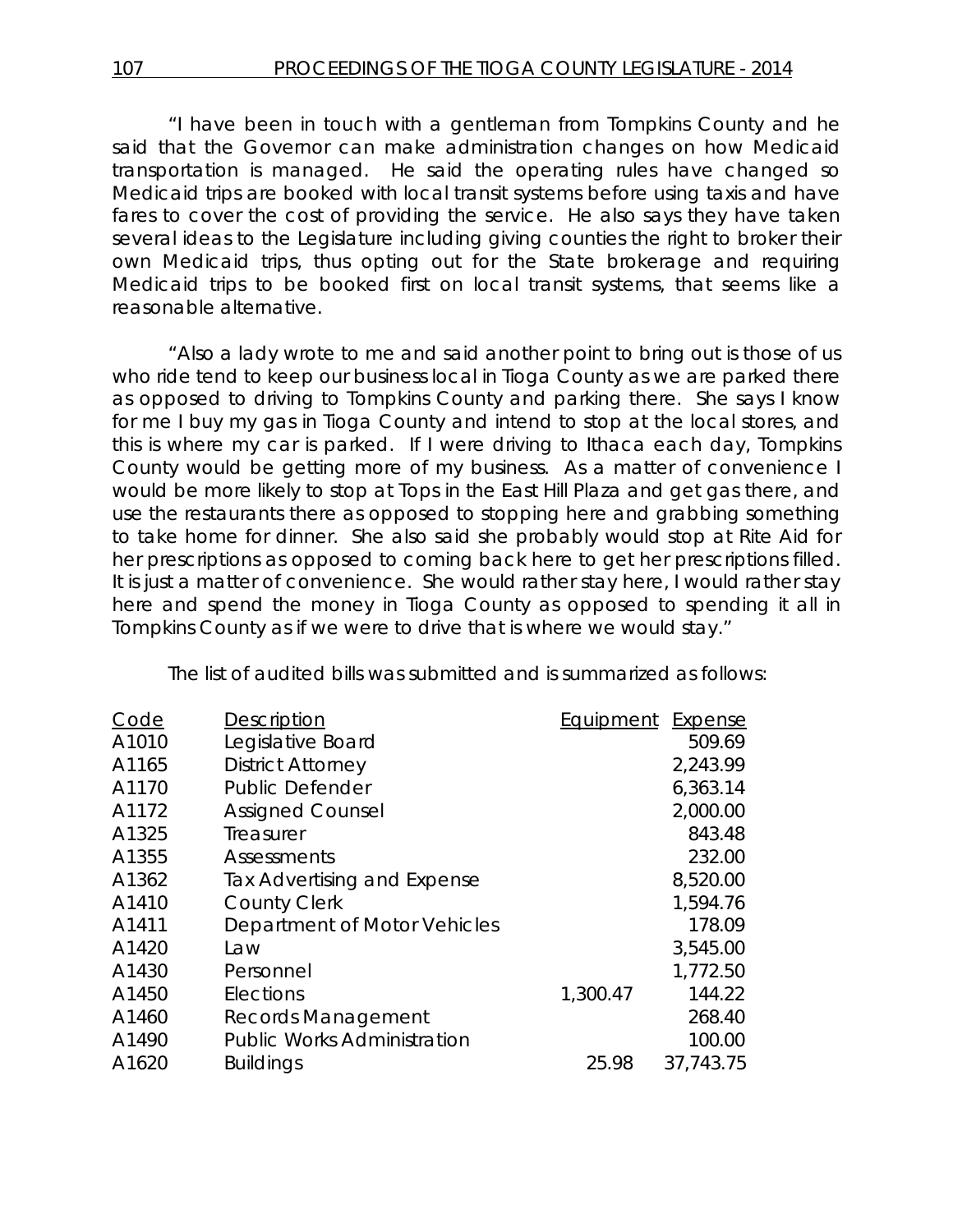| A1621                      | <b>Buildings</b>                      |            | 18,479.42  |
|----------------------------|---------------------------------------|------------|------------|
| A1680                      | Information Technology                |            | 18,988.91  |
| A2490                      | <b>Community College Tuition</b>      |            | 40,719.53  |
| A2960                      | <b>Education Handicapped Children</b> |            | 178,297.37 |
| A3020                      | Public Safety Comm E911 System        |            | 1,993.67   |
| A3110                      | Sheriff                               | 2,985.52   | 18,112.10  |
| A3140                      | Probation                             |            | 98.00      |
| A3146                      | Sex Offender Program                  |            | 9,240.00   |
| A3150                      | Jail                                  | 78.50      | 49,707.64  |
| A3315                      | Special Traffic Programs              |            | 600.00     |
| A3410                      | Fire                                  |            | 4,012.65   |
| A3640                      | <b>Emergency Mgmt Office</b>          |            | 482.44     |
| A3641                      | <b>Emergency Mgmt Grant Program</b>   |            | 1,264.90   |
| A4010                      | <b>Public Health Nursing</b>          |            | 4,462.66   |
| A4011                      | <b>Public Health Administration</b>   |            | 8,961.63   |
| A4012                      | <b>Public Health Education</b>        |            | 475.00     |
| A4042                      | <b>Rabies Control</b>                 |            | 322.02     |
| A4044                      | Early Intervention                    |            | 6,550.00   |
| A4053                      | Preventive/Primary Health Services    |            | 44.00      |
| A4054                      | <b>Preventive Dental Services</b>     |            | 1,758.95   |
| A4064                      | <b>Managed Care-Dental Services</b>   |            | 7,623.49   |
| A4070                      | <b>Disease Control</b>                |            | 2,355.60   |
| A4090                      | <b>Environmental Health</b>           |            | 187.29     |
| A4210                      | <b>Alcohol and Drug Services</b>      |            | 12,231.07  |
| A4211                      | Council on Alcoholism                 |            | 10,990.33  |
| A4309                      | Mental Hygiene Co Admin               |            | 7,723.42   |
| A4310                      | <b>Mental Health Clinic</b>           |            | 106,840.01 |
| A4320                      | <b>Crisis Intervention Services</b>   |            | 24,379.67  |
| A4321                      | Intensive Case Management             |            | 1,438.90   |
| A4333                      | Psycho Social Club                    |            | 26,854.00  |
| A6010                      | Social Services Administration        | 2,500.00   | 57,195.78  |
| A6422                      | Economic Development                  |            | 2,333.00   |
| A6510                      | Veterans' Service                     |            | 398.00     |
| A6610                      | Sealer Weights and Measures           |            | 25.00      |
| A9060                      | <b>Health Insurance</b>               |            | 4,907.40   |
| <b>SOLID WASTE FUND</b>    |                                       |            | 89,603.93  |
| <b>SPECIAL GRANT FUND</b>  |                                       |            | 1,396.96   |
|                            | <b>LIABILITY INSURANCE FUND</b>       |            | 1,756.88   |
| <b>COUNTY ROAD FUND</b>    |                                       | 70,293.27  |            |
| <b>CAPITAL FUND</b>        |                                       | 940,817.52 |            |
|                            | <b>CONSOLIDATED HEALTH FUND</b>       |            | 1,179.43   |
| <b>SELF-INSURANCE FUND</b> |                                       |            | 4,975.00   |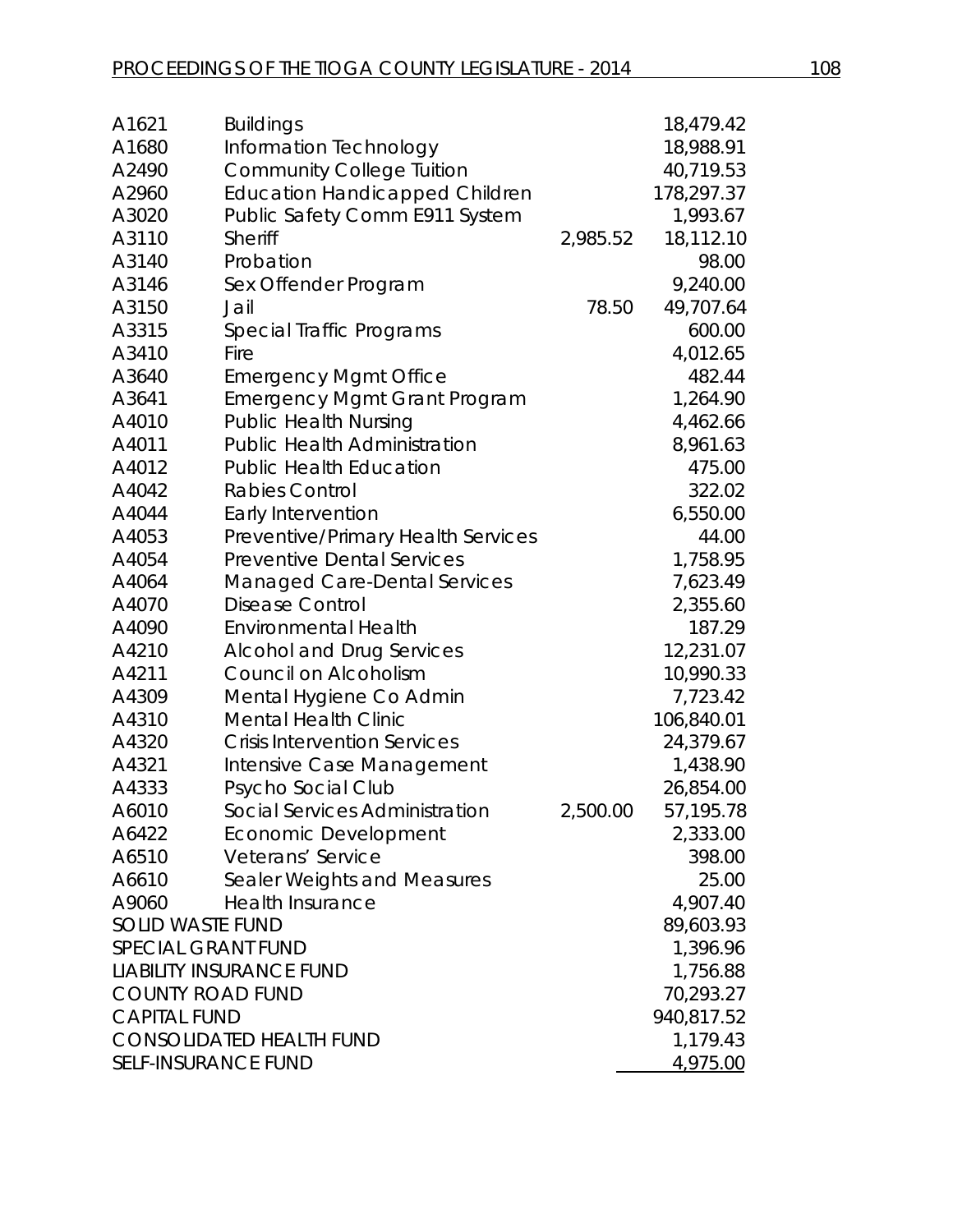GRAND TOTAL \$ 1,813,026.33

Legislator Hollenbeck made a motion to approve the minutes of February 11 and 20, 2014, seconded by Legislator Monell, and carried.

Chair Sauerbrey made the following appointments to the Financial Management/Accounting System Committee:

| <b>County Attorney</b>                   | Probation Director or Designee    |
|------------------------------------------|-----------------------------------|
| Commissioner of Public Works or Designee | Information Technology Director   |
| Legislative Clerk                        | Legislator Hollenbeck             |
| Chair Sauerbrey                          | <b>Accounting Supervisor DSS</b>  |
| <b>Undersheriff</b>                      | Confidential Secretary to Sheriff |
| Director of Admin Svcs Mental Hygiene    | <b>Deputy County Clerk</b>        |
| Director of Admin Svcs Public Health     | Treasurer                         |
| <b>Deputy Treasurer</b>                  | <b>Budget Officer</b>             |
| Personnel Officer or Designee            |                                   |

Committee meeting reports are on file in the Legislative Clerk's Office and may be procured there by any interested person.

Legislator Hollenbeck moved for the adoption of the following resolution, seconded by Legislator Case.

REFERRED TO: FINANCE/LEGAL COMMITTEE

RESOLUTION NO. 53-14 *RESOLUTION OFFERING AN ALTERNATIVE TO THE PROPERTY TAX FREEZE THAT WILL LEAD TO PERMANENT AND HISTORIC PROPERTY TAX REDUCTIONS BY ELIMINATING THE COST OF STATE MANDATED SPENDING IMPOSED ON COUNTY PROPERTY TAXPAYERS* 

WHEREAS: The Governor and State Legislature have prioritized property tax relief as necessary to help improve New York's economic competitiveness especially in struggling upstate areas where the high property tax burden has contributed to a loss of economic opportunity, industrial and business decline, and flat or negative population growth over the last two decades; and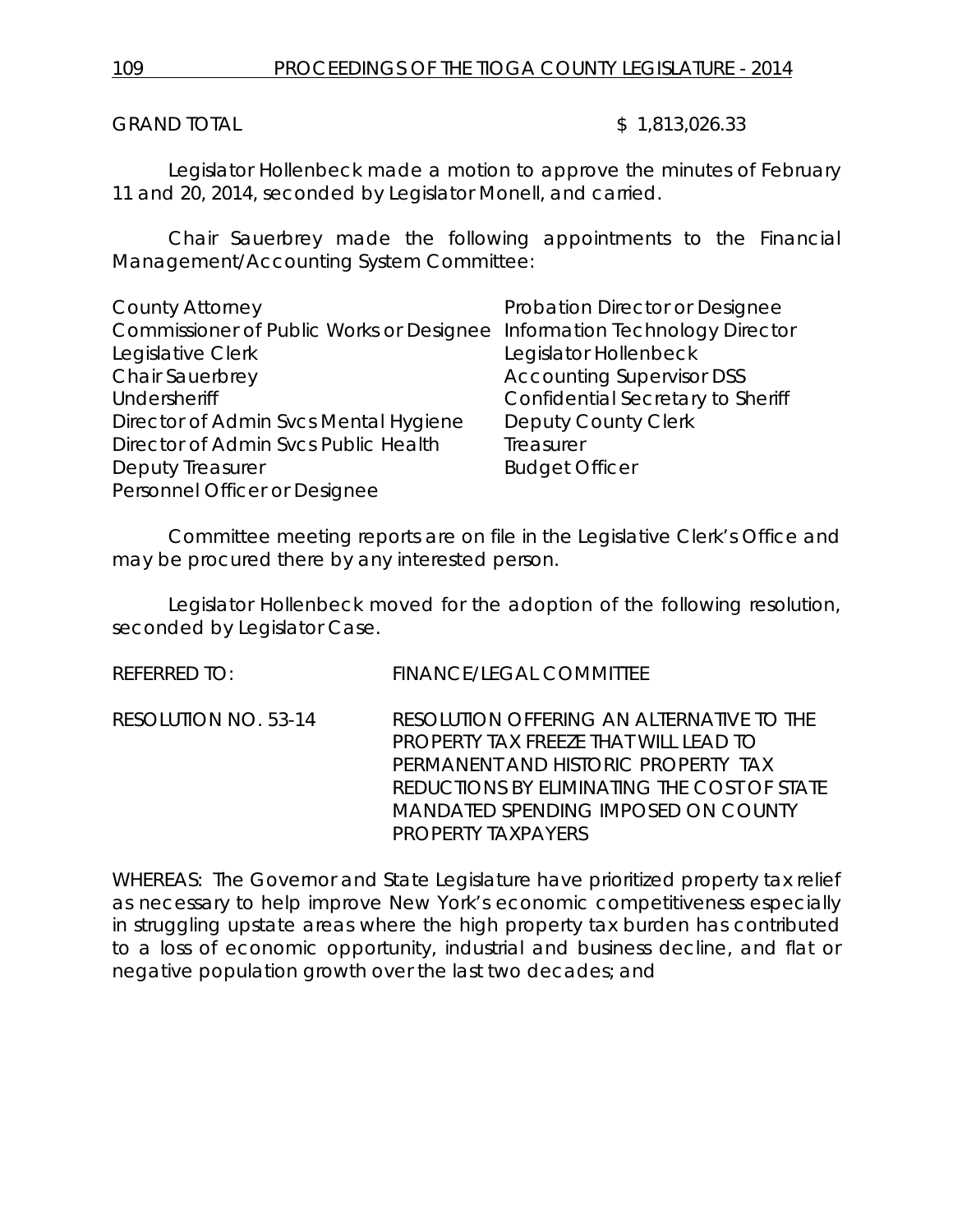WHEREAS: The Governor has proposed a two year property tax freeze in these same economically burdened areas, that includes a state financed rebate for any increase in property taxes in municipalities that stay within the state imposed property tax cap over the next two years, while also pursuing shared services or consolidation of functions with other local governments in the second year; and

WHEREAS: The proposed property tax freeze would create a new layer of tax bureaucracy and procedures with unknown costs to the taxpayers, which have not been adequately analyzed, calculated, and publicly discussed; and

WHEREAS: County government has been a strong proponent of increasing cooperation, sharing services and consolidating major governmental functions across multiple jurisdictions as highlighted in the 2013 Cornell University study, "Shared Services in New York: A Reform That Works"; and

WHEREAS: Recent law changes enacted by the Governor and State Legislature to cap the growth in county Medicaid costs and the creation of another pension tier will help reduce pressure on future county property tax levy growth, especially in 2020 and beyond; and

WHEREAS: County elected leaders strongly support meaningful state and county efforts to lower the property tax burden for homeowners and businesses across the state; and

WHEREAS: The levying of county property taxes is directly linked to state mandated spending as county governments act as the state's administrative arm through the delivery and financing of state programs; and

WHEREAS: County officials believe the best way to improve New York's economic climate and competitiveness is to reduce property taxes through fundamental reform of state mandates that directly impacts the causes of high property taxes and not simply the symptoms (not just slow the rate of growth); and

WHEREAS: Recognizing the need for property tax relief and consistent with the call for realignment of responsibilities between governments, aligning the cost of the state's human services programs with the government obligated to provide them will result in a historic and sustainable reduction in county property taxes and a more appropriate and equitable distribution of the cost of the state's human services programs; and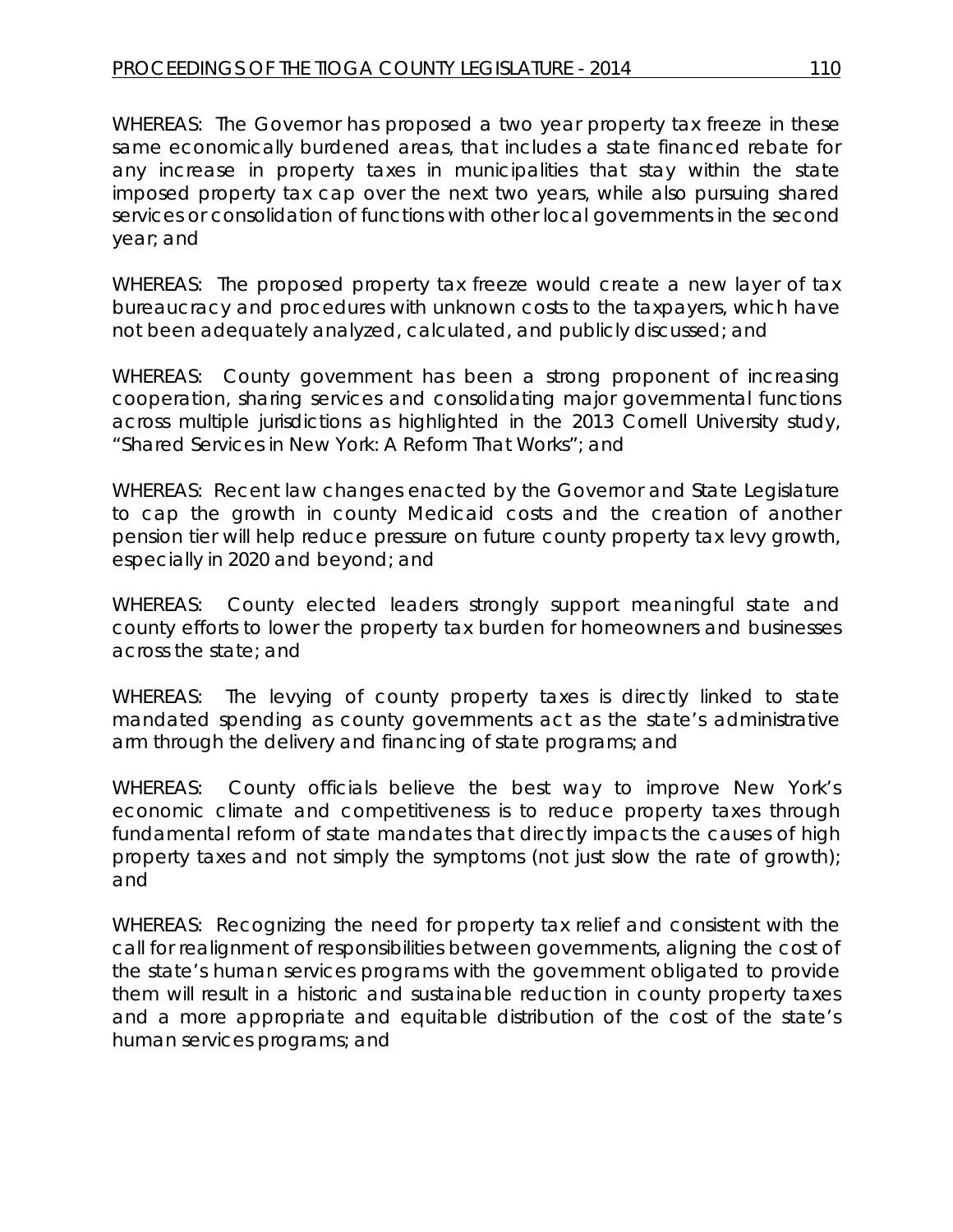WHEREAS: The cost of paying for the state Medicaid program in a typical county (outside of New York City) equals about one half of the county property tax levy; and

WHEREAS: The benefits, scope and ultimate cost of Medicaid has been set and controlled by the State for nearly 50 years, but not fully financed with state resources, therefore transferring a significant cost burden to local property tax payers that contributes greatly to the disparity between property taxes in New York State and those in other states; and

WHEREAS: New York City tax payers also dedicate a large amount of locally raised non-property taxes to support the State Medicaid program; now therefore be it

RESOLVED: That counties find no quantifiable evidence that the property tax freeze would result in significant property tax relief, while a phased state takeover of the costs of its own mandated human services, starting with Medicaid, would provide immediate, permanent and measurable property tax reduction; and be it further

RESOLVED: That the state should also provide fiscal relief to New York City for a portion of the local taxes they commit to state mandated programs; and be it further

RESOLVED: That copies of this resolution be sent to the sixty-two counties of New York State encouraging member counties to enact similar resolutions; and be it further

RESOLVED: That the Clerk shall forward copies of this resolution to Governor Andrew M. Cuomo, Senator Thomas Libous, Assemblyman Chris Friend, Congressman Tom Reed, Towns and Villages, and all others deemed necessary and proper.

# ROLL CALL VOTE

Yes – Legislators Huttleston, Monell, Sauerbrey, Roberts, Standinger, Sullivan, Weston, Case, and Hollenbeck

No – None.

Absent – None.

RESOLUTION ADOPTED.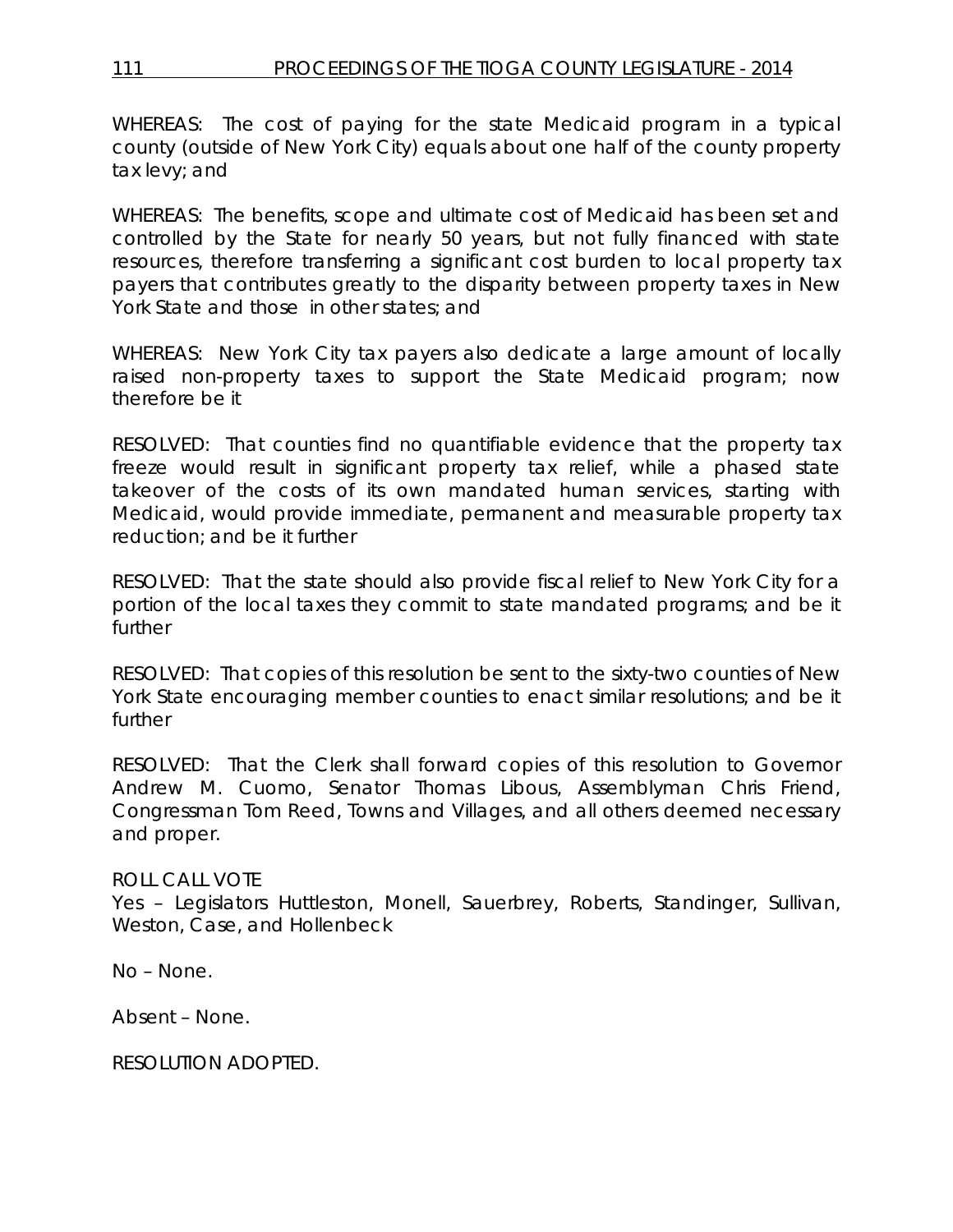Legislator Monell moved for the adoption of the following resolution, seconded by Legislator Case.

| $R$ FFFRRFD TO:      | PUBLIC SAFFTY COMMITTEE                    |
|----------------------|--------------------------------------------|
| RESOLUTION NO. 54-14 | APPOINT MEMBERS TO<br>TRAFFIC SAFETY BOARD |

RESOLVED: That the following members be reappointed to the Traffic Safety Board for a term as follows:

| <b>TITLE</b>                            | TERM               |
|-----------------------------------------|--------------------|
| James DeVita                            | 4/1/14-3/31/17     |
| Tioga County STOP DWI Coord or Designee | $4/1/14 - 3/31/17$ |
| Tioga County Fire Coord or designee     | 4/1/14-3/31/17     |

ROLL CALL VOTE

Yes – Legislators Huttleston, Monell, Sauerbrey, Roberts, Standinger, Sullivan, Weston, Case, and Hollenbeck

No – None.

Absent – None.

RESOLUTION ADOPTED.

Legislator Case moved for the adoption of the following resolution, seconded by Legislator Hollenbeck.

REFERRED TO: ED&P COMMITTEE

RESOLUTION NO. 55-14 *RE-APPOINT MEMBER TO THE TIOGA COUNTY LOCAL DEVELOPMENT CORPORATION (TCLDC)*

WHEREAS: The term of Tioga County Local Development Corporation member, Debra Twigg, will expire as of March 31, 2014; and

WHEREAS: Debra Twigg has expressed a desire for re-appointment to serve another term; therefore be it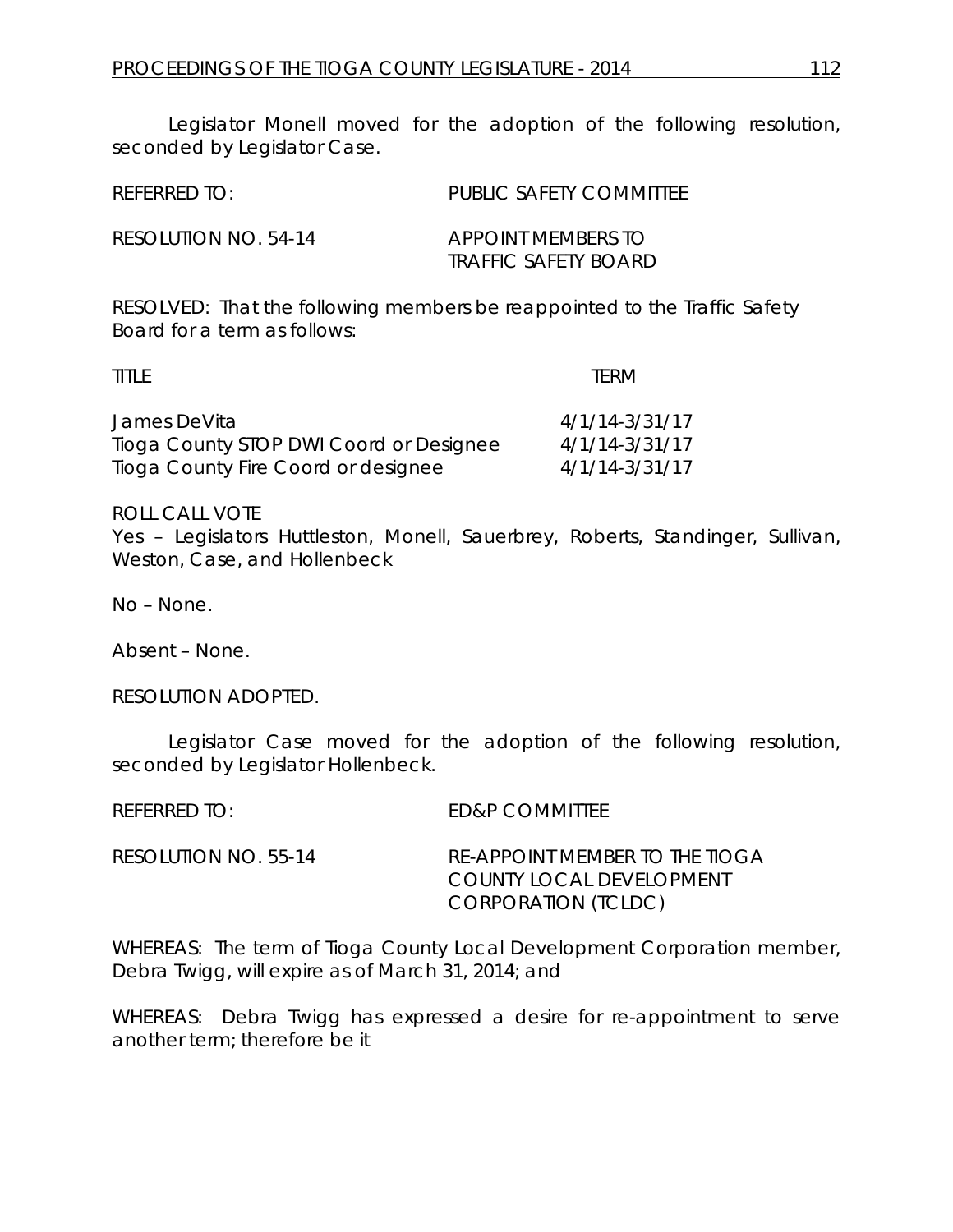# 113 PROCEEDINGS OF THE TIOGA COUNTY LEGISLATURE - 2014

RESOLVED: That the Tioga County Legislature hereby re-appoint Debra Twigg for another three-year term of 4/1/14 – 3/31/17.

ROLL CALL VOTE

Yes – Legislators Huttleston, Monell, Sauerbrey, Roberts, Standinger, Sullivan, Weston, Case, and Hollenbeck

No – None.

Absent – None.

RESOLUTION ADOPTED.

Legislator Case moved for the adoption of the following resolution, seconded by Legislator Hollenbeck.

REFERRED TO: ED&P COMMITTEE RESOLUTION NO. 56-14 *APPOINT MEMBER TO THE TIOGA COUNTY LOCAL DEVELOPMENT CORPORATION (TCLDC)*

WHEREAS: Eric Krenner's term on the Tioga County Local Development Corporation has expired as of March 31, 2014; and

WHEREAS: Lisa Engelbert has expressed a desire to replace Eric Krenner on the Tioga County Local Development Corporation; therefore be it

RESOLVED: That the Tioga County Legislature hereby appoints Lisa Engelbert to the Tioga County Local Development Corporation to replace Eric Krenner and serve a three year term of 4/1/14 – 03/31/17.

ROLL CALL VOTE

Yes – Legislators Huttleston, Monell, Sauerbrey, Roberts, Standinger, Sullivan, Weston, Case, and Hollenbeck

No – None.

Absent – None.

RESOLUTION ADOPTED.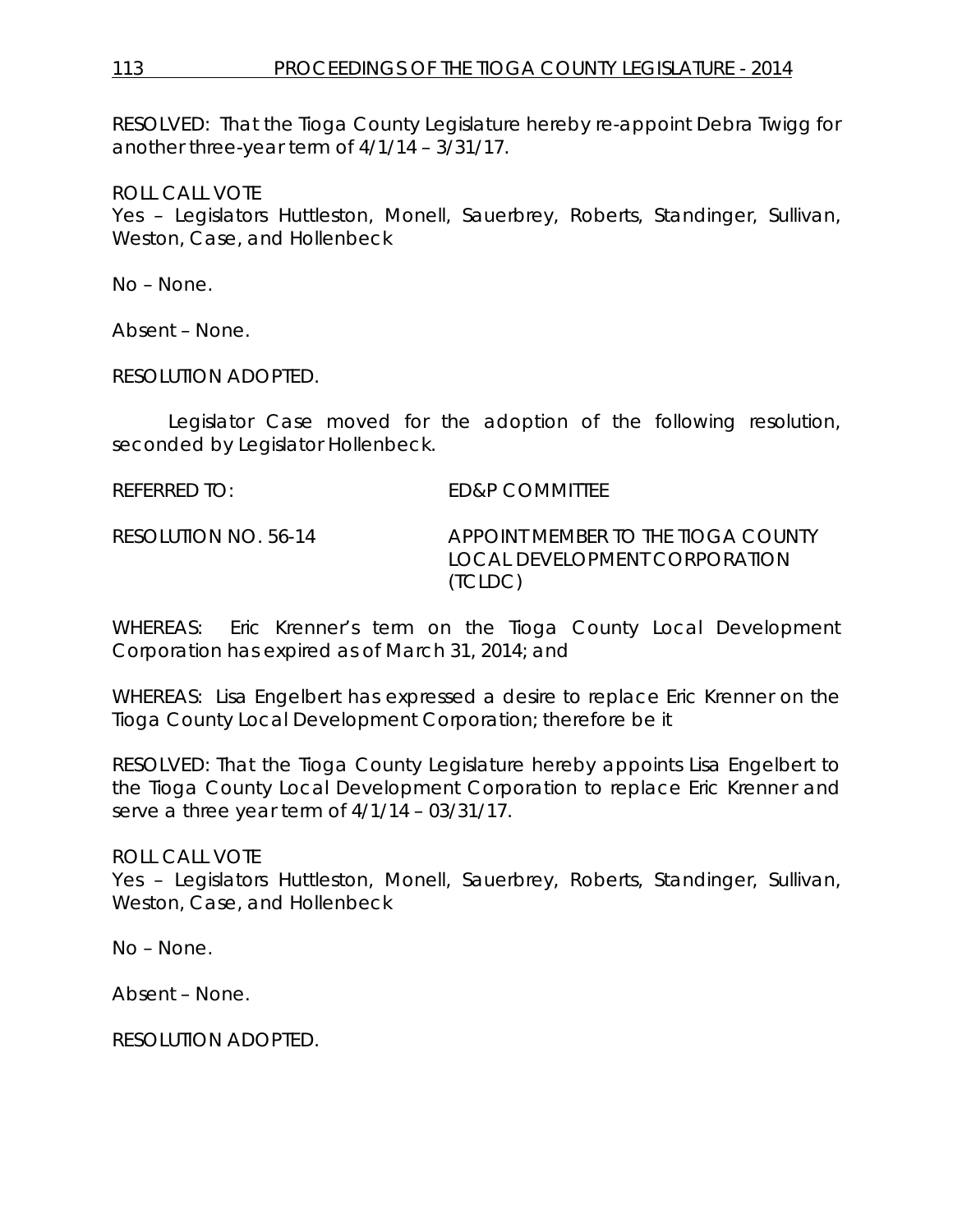Legislator Case moved for the adoption of the following resolution, seconded by Legislator Hollenbeck.

REFERRED TO: ED&P COMMITTEE

RESOLUTION NO. 57-14 *APPOINT MEMBER TO THE TIOGA COUNTY PLANNING BOARD*

WHEREAS: Arrah Richards has resigned as of February 20, 2014, as Town of Barton representative on the Tioga County Planning Board; and

WHEREAS: The Town of Barton has nominated David Mumbulo to serve as their representative; therefore be it

RESOLVED: That the Tioga County Legislature hereby appoint David Mumbulo to the Tioga County Planning Board to fill Arrah Richards unexpired term effective 3/12/14 – 12/31/16.

ROLL CALL VOTE Yes – Legislators Huttleston, Monell, Sauerbrey, Roberts, Standinger, Sullivan, Weston, Case, and Hollenbeck

No – None.

Absent – None.

RESOLUTION ADOPTED.

Legislator Monell moved for the adoption of the following resolution, seconded by Legislator Sullivan.

| REFERRED TO:         | <b>HEALTH &amp; HUMAN SERVICES COMMITTEE</b>                             |
|----------------------|--------------------------------------------------------------------------|
| RESOLUTION NO. 58–14 | APPOINT MEMBERS AND<br>EXTEND MEMBER TERM TO YOUTH BOARD<br>YOUTH BURFAU |

WHEREAS: The Tioga County Youth Board is organized as an advisory body to the Tioga County Youth Bureau; and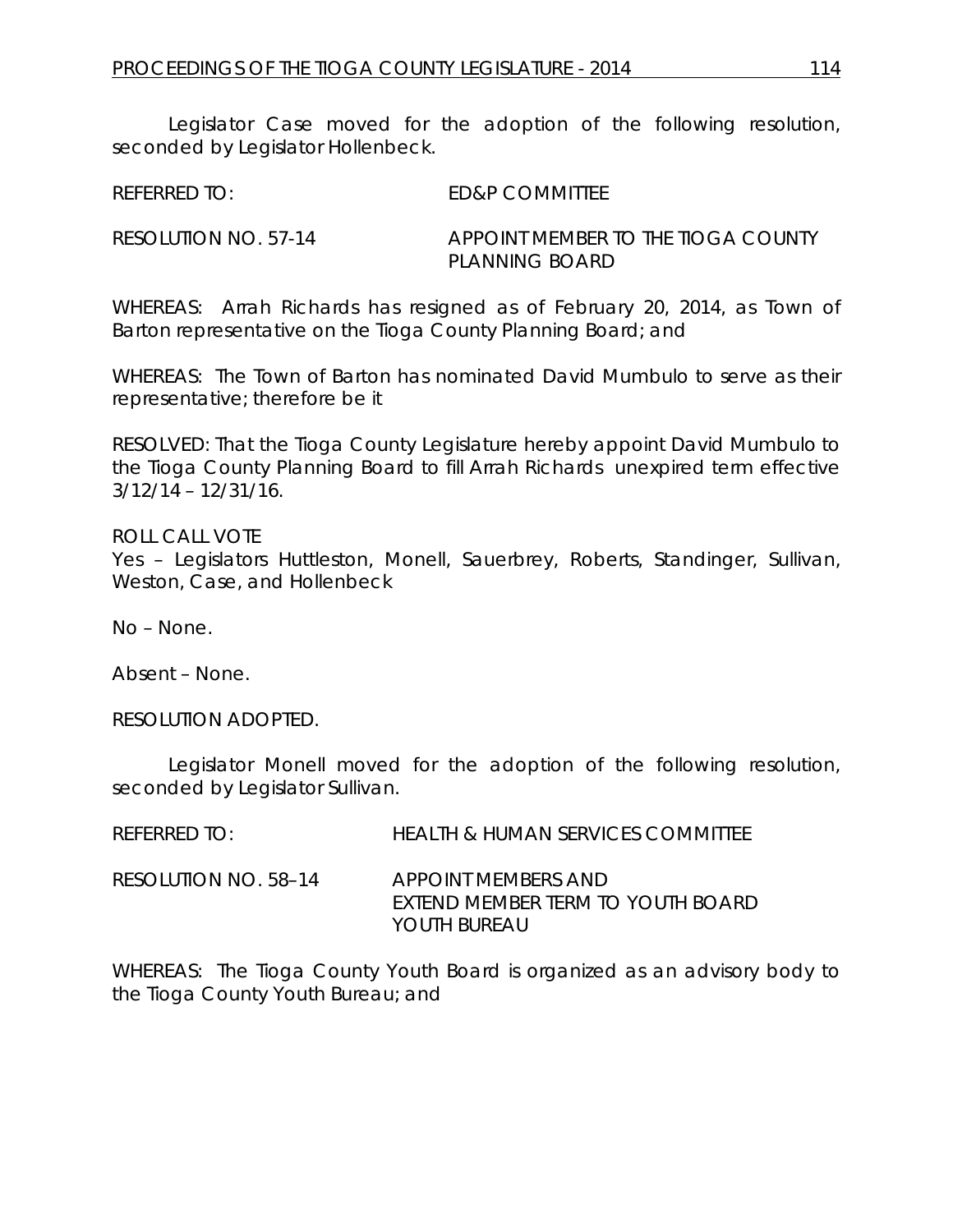WHEREAS: The purpose of the Youth Board is to carry out the provision of Section 95 of the General Municipal Law of the State of New York and Resolution No. 140 of 1981 of the Tioga County Legislature; and

WHEREAS: The Tioga County Youth Board Bylaws provides for representatives to the Youth Board be appointed by the County Legislature; and

WHEREAS: The County Legislature previously appointed members to the Youth Board under Resolution No. 90-13 and vacancies exist and terms have expired; now therefore be it

RESOLVED: That the following listed representatives be appointed and term be extended as members of the Tioga County Youth Board with the corresponding term of office consistent with the requirement of staggered rotation.

TERM

|                                             | .                 |
|---------------------------------------------|-------------------|
| Hilary Albrecht (Replacing H. Robinson)     | 03/01/14-12/31/17 |
| Barbara Pralat (Replacing Corrine Polhamus) | 03/01/14-12/31/16 |
| Katelynn Wahl (Replacing Brittney Magoon)   | 03/01/14-12/31/16 |
| Teresa Corson (Replacing Nicole O'Connel)   | 03/01/14-12/31/17 |
| Kayla Hart-Cummings (Raymond Paul)          | 03/01/14-12/31/17 |
| Barbara Crannell (Extending Term)           | 01/01/14-12/31/17 |

# ROLL CALL VOTE

Yes – Legislators Huttleston, Monell, Sauerbrey, Roberts, Standinger, Sullivan, Weston, Case, and Hollenbeck

No – None.

Absent – None.

# RESOLUTION ADOPTED.

Legislator Case moved for the adoption of the following resolution, seconded by Legislator Hollenbeck.

| REFERRED TO:        | <b>FD&amp;P COMMITTEE</b><br>AGRICULTURE COMMITTEE                          |
|---------------------|-----------------------------------------------------------------------------|
| RESOLUTION NO 59-14 | AUTHORIZE 2014 REQUESTS FOR INCLUSION OF<br>LANDS IN AGRICULTURAL DISTRICTS |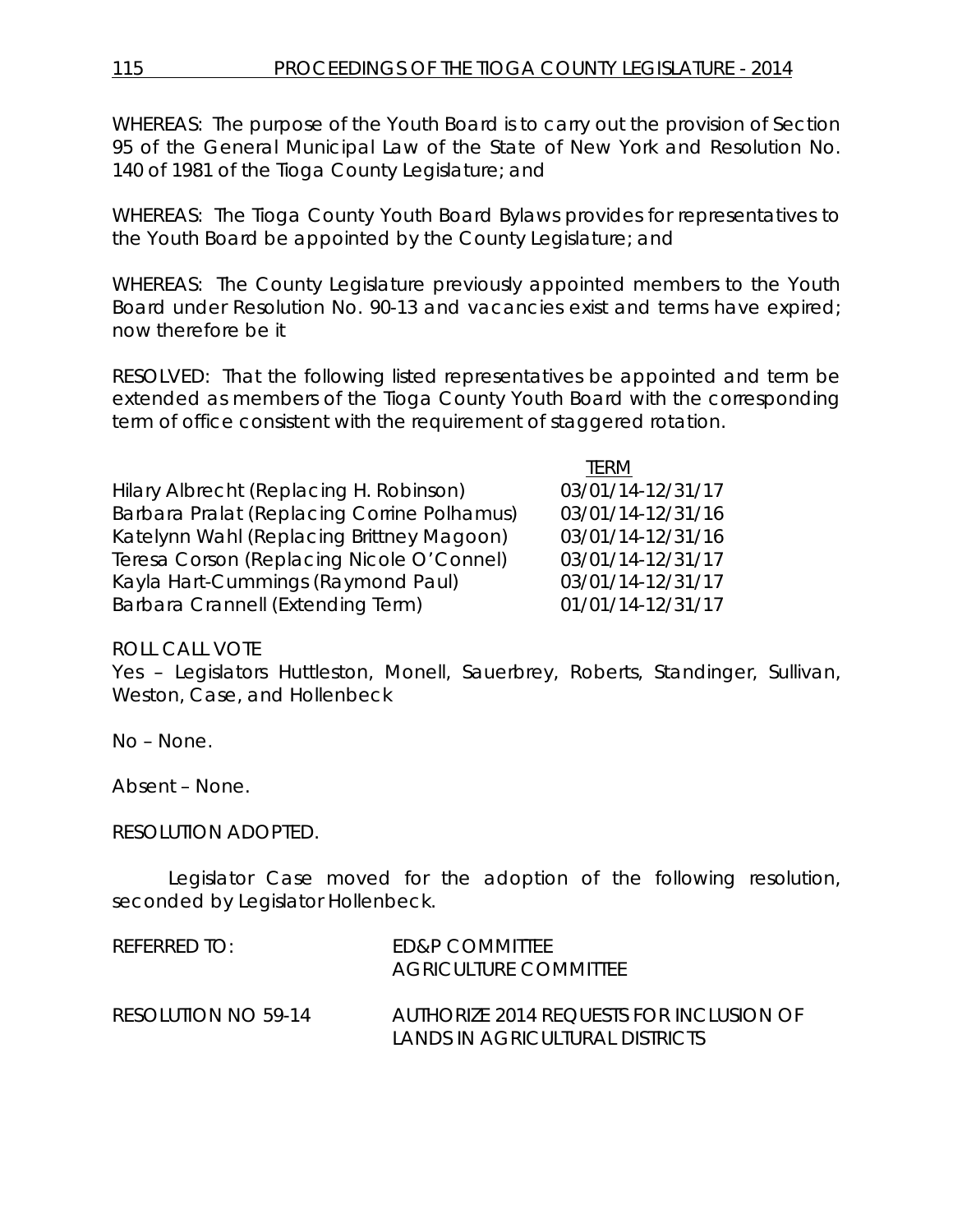WHEREAS: In accordance with §303-B of the NYS Agricultural and Markets Law 25-AA, the Tioga County Planning Department has solicited agricultural land owners to request inclusion of lands in agricultural districts; and

WHEREAS: Tioga County Planning has received requests for inclusion of land in agricultural districts and prepared the required report listing these requests, which are located within the Spencer, Owego/Nichols and North Tioga Agricultural Districts, and just over 410 acres; and

WHEREAS: The Tioga County Agricultural and Farmland Protection Board has reviewed said report and determined that the land to be included consists of viable agricultural land and its inclusion will serve the public interest by helping to maintain a viable agricultural industry within the district and therefore recommends County Legislature approval of inclusion of lands into their respective agricultural districts; and

WHEREAS: The Tioga County Legislature has held the required public hearing and no opposition was heard; therefore be it

RESOLVED: That the Tioga County Legislature approve the 2014 requests for inclusion of land listed in said report into the Spencer, Owego/Nichols and North Tioga Agricultural Districts, and be it further

RESOLVED: That the Tioga County Legislature directs the Tioga County Planning Department to submit said report to the Commissioner of NYS Department of Agriculture and Markets for final certification.

# ROLL CALL VOTE

Yes – Legislators Huttleston, Monell, Sauerbrey, Roberts, Standinger, Sullivan, Weston, Case, and Hollenbeck

No – None.

Absent – None.

RESOLUTION ADOPTED.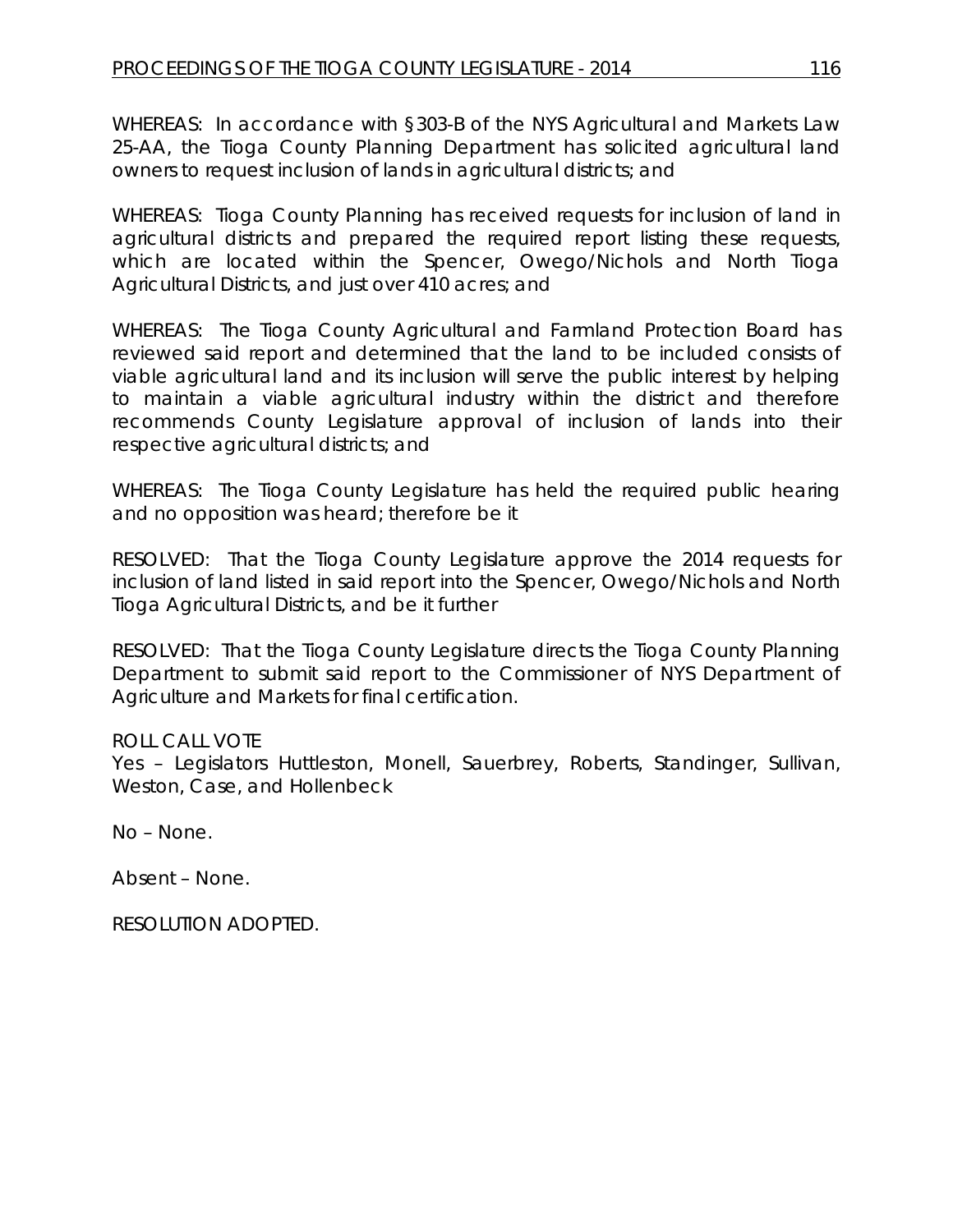Legislator Weston moved for the adoption of the following resolution, seconded by Legislator Monell.

| REFERRING TO:        | PUBLIC SAFFTY COMMITTEF<br><b>FINANCE COMMITTEE</b>            |
|----------------------|----------------------------------------------------------------|
| RESOLUTION NO. 60-14 | JAIL SECURITY SYSTEM UPGRADE –<br><b>PROCUREMENT EXEMPTION</b> |

WHEREAS: The Jail Security System electronically controls all security functions at the Jail and Public Safety Building; and

WHEREAS: The majority of the original Jail Security system was replaced and retrofitted in 2006 by Black Creek Inc., with hardware and software specific to Black Creek's security system design; and

WHEREAS: It has been determined that the remaining equipment, original to the buildings' construction be replaced and upgraded to avoid a potential catastrophic failure; and

WHEREAS: The estimated cost of the system upgrade will exceed \$20,000, thus requiring that the upgrade be put out for public bidding, or that an exemption by act of the County Legislature be granted; and

WHEREAS: This system upgrade will require that the contractor possess an intimate knowledge of the Security System, and interoperability with Black Creek hardware and software so as to warranty successful completion of the upgrade and successful operation of the security system; and

WHEREAS: Black Creek, Inc. has served as the sole contractor for troubleshooting and maintenance of the security system at the Jail since 2006 and the majority of the existing system is Black Creek equipment and/or specific to Black Creek operating design, and that it is financially and practically in the best interest of the Jail to continue with this relationship; and

WHEREAS: The County has consulted with an independent Engineering firm to review the feasibility of obtaining the software and hardware through the competitive bidding process, and has been advised that Black Creek has specific equipment required to drive its operating system, making it the sole source for the equipment, since no other software and hardware would provide substantially equivalent or similar benefits to the County and that the cost of the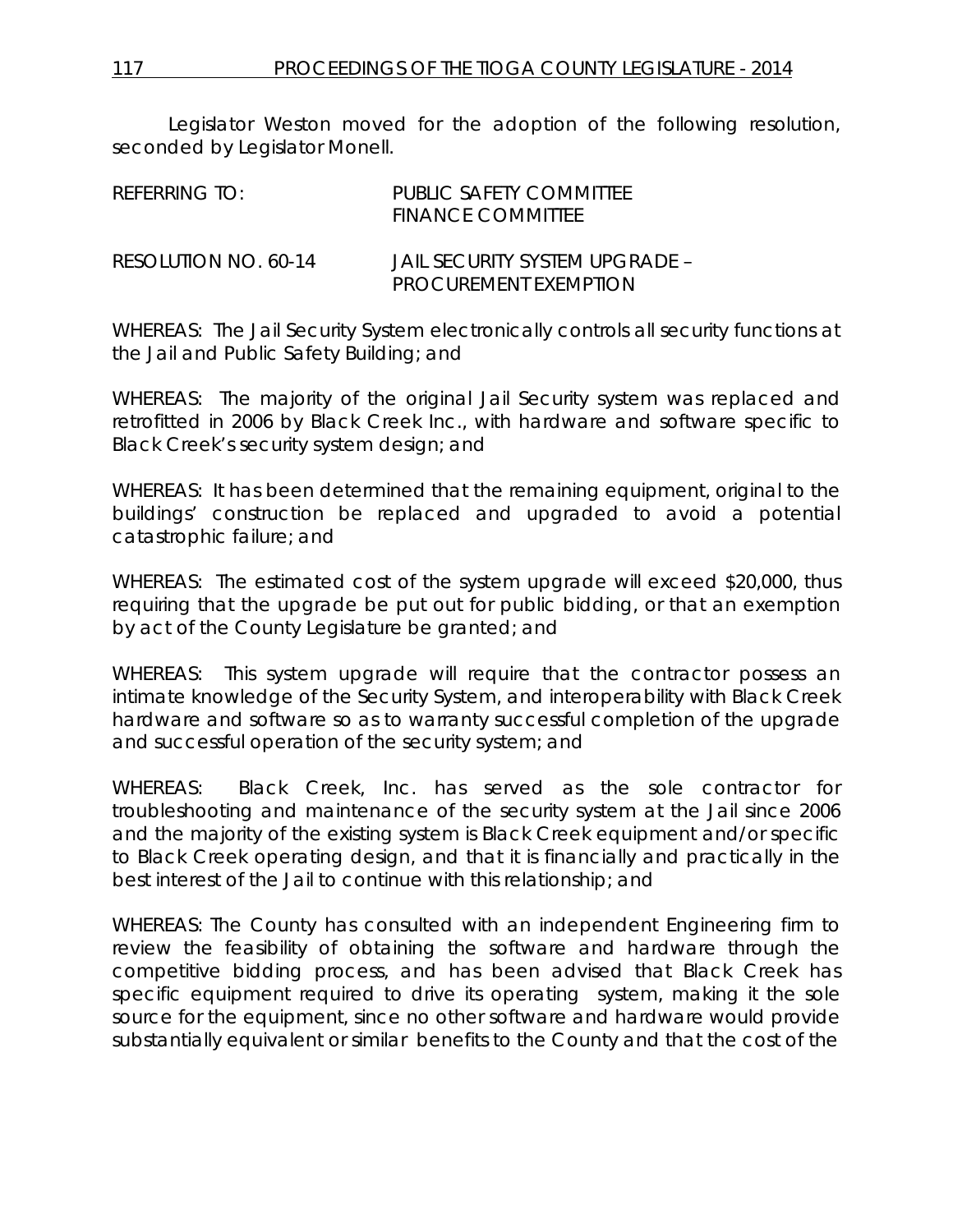software and hardware is reasonable in comparison to other software and hardware; therefore be it

RESOLVED: That a "sole source" procurement exception is hereby found for the reasons set forth above and that it is in the public interest of the County to contract with Black Creek, Inc. to complete this work; and be it further

RESOLVED: That the Chair of the Tioga County Legislature be authorized to sign any and all documents to effectuate this contract with Black Creek, Inc. upon approval by the County Attorney.

ROLL CALL VOTE

Yes – Legislators Huttleston, Monell, Sauerbrey, Roberts, Weston, Case, and Hollenbeck

No – Legislators Standinger and Sullivan.

Absent – None.

RESOLUTION ADOPTED.

Legislator Weston moved for the adoption of the following resolution, seconded by Legislator Monell.

| REFERRED TO:         | PUBLIC SAFETY COMMITTEE<br><b>INFORMATION TECHNOLOGY COMMITTEE</b><br><b>FINANCE COMMITTEE</b>  |
|----------------------|-------------------------------------------------------------------------------------------------|
| RESOLUTION NO. 61-14 | <b>TRANSFER OF FUNDS FROM</b><br>CAPITAL HARDWARE RESERVE FUND<br>CAPITAL SOFTWARE RESERVE FUND |

WHEREAS: Resolution No. 119-13 and 120-13 established a Capital Hardware Reserve Fund and a Capital Software Reserve Fund; and

*BUILDINGS CAPITAL EQUIPMENT (JAIL RENOVATION) EQUIPMENT ACCOUNT*

WHEREAS: Black Creek Inc., has presented a proposal to acquire and install both hardware and software upgrades to the existing Black Creek jail security system; and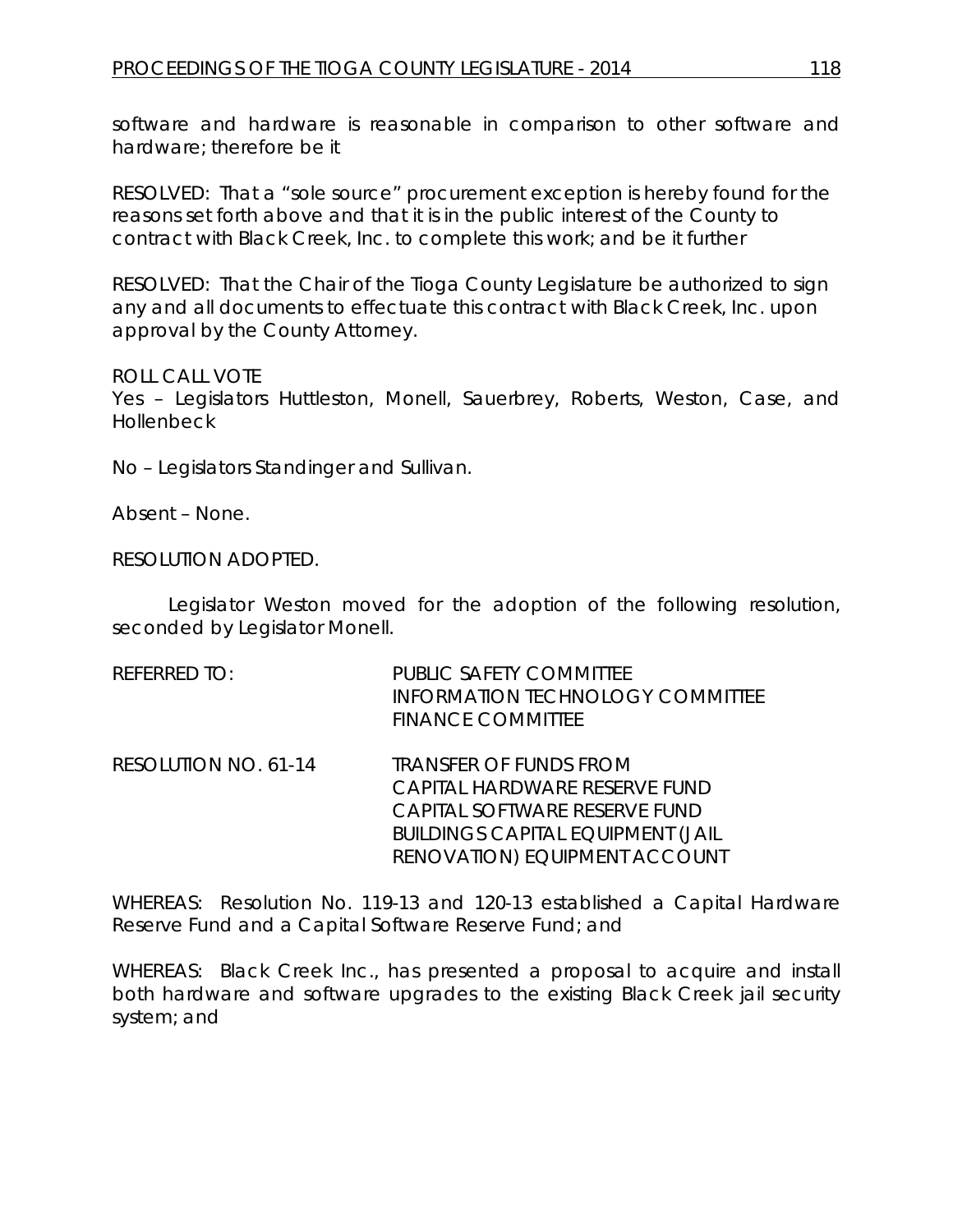WHEREAS: Funds for said purchase need to be transferred from the Capital Hardware Reserve Fund, Capital Software Reserve Fund, and the Buildings Capital Equipment (Jail Renovation) Account; therefore be it

RESOLVED: That sums be transferred as follows:

|     | From: H878.05-Capital Hardware Reserve Fund                       | \$50,000  |
|-----|-------------------------------------------------------------------|-----------|
|     | From: H878.04-Capital Software Reserve Fund                       | \$193,266 |
|     | From: H1620.21-913-Buildings Capital Equipment (Jail renovations) |           |
|     |                                                                   | \$21.133  |
|     |                                                                   |           |
| To: | H3150.21-Jail Capital Equipment Account                           | \$264,399 |

ROLL CALL VOTE

Yes – Legislators Huttleston, Monell, Sauerbrey, Roberts, Weston, Case, and **Hollenbeck** 

No – Legislators Standinger and Sullivan.

Absent – None.

RESOLUTION ADOPTED.

Legislator Weston moved for the adoption of the following resolution, seconded by Legislator Monell.

| REFERRED TO:         | PUBLIC SAFETY COMMITTEE<br><b>FINANCE COMMITTEE</b> |
|----------------------|-----------------------------------------------------|
| RESOLUTION NO. 62-14 | FUND SHERIFF'S GRANT – NYS<br>PSAP GRANT            |

WHEREAS: The Sheriff's Office has been awarded a 2012 NYS PSAP (Public Service Answering Point) Grant in the amount of \$28,711; and

WHEREAS: This funding now needs to be appropriated; therefore be it

RESOLVED: That the 2012 NYS PSAP Grant be appropriated as follows:

From: State Aid-Sheriff (2012 PSAP Grant) A3388.00 \$28,711

To: Sheriff (2012 PSAP Grant)-Equipment A3122.20.130 \$28,711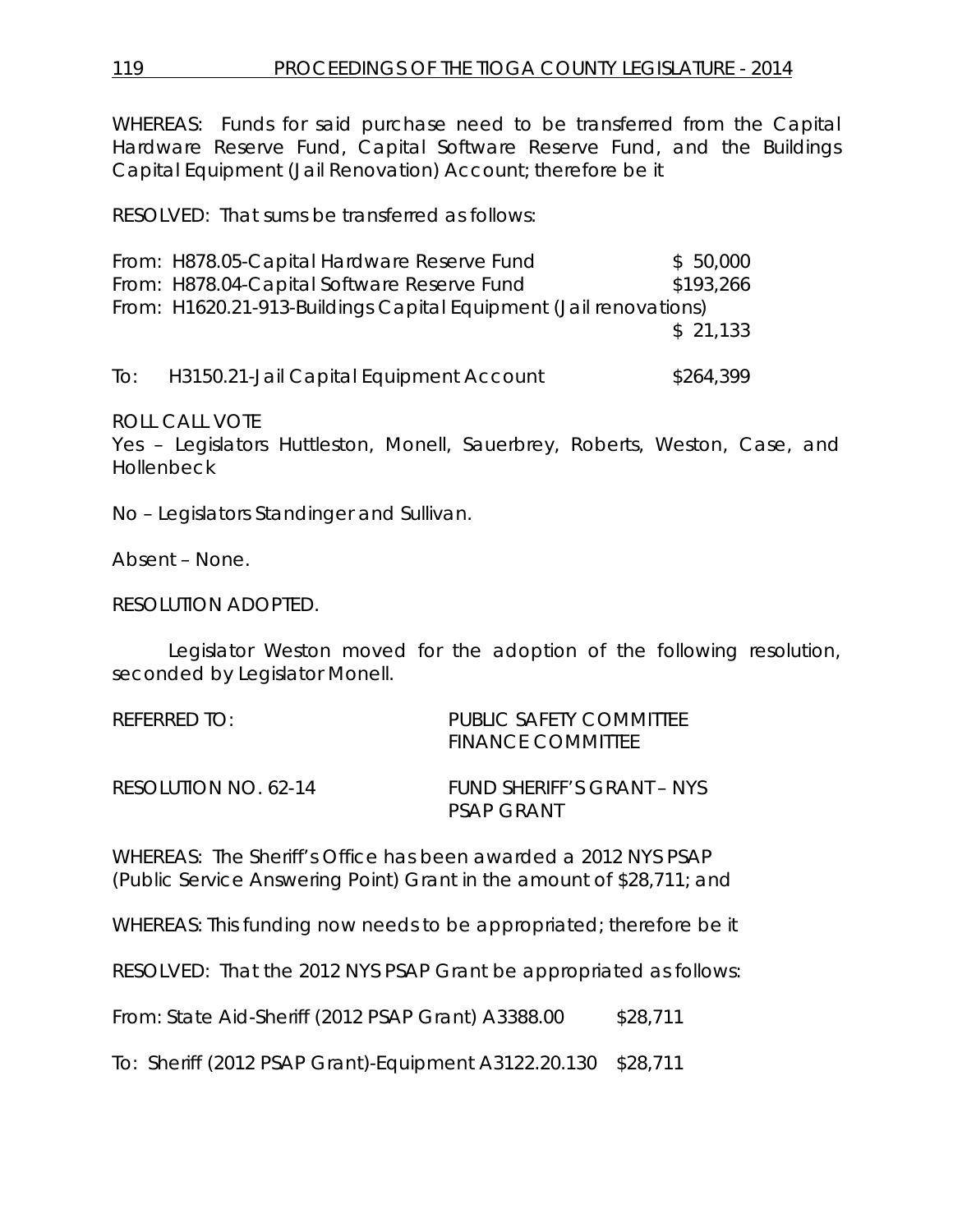ROLL CALL VOTE

Yes – Legislators Huttleston, Monell, Sauerbrey, Roberts, Standinger, Sullivan, Weston, Case, and Hollenbeck

No – None.

Absent – None.

RESOLUTION ADOPTED.

Legislator Standinger moved for the adoption of the following resolution, seconded by Legislator Sullivan.

| REFERRED TO:         | <b>HEALTH &amp; HUMAN SERVICES COMMITTEE</b><br>FINANCE COMMITTEE |
|----------------------|-------------------------------------------------------------------|
| RESOLUTION NO. 63-14 | APPROPRIATION OF FUNDS<br>PUBLIC HEALTH                           |

WHEREAS: New York State Child Passenger Safety Program funding has been awarded to the Tioga County Public Health Department; and

WHEREAS: The funding is specifically designated for the purchase of program deliverables; and

WHEREAS: Appropriation of Funds requires Legislative approval; therefore be it

RESOLVED: That funding be appropriated as follows:

|     | From: A3401.12 State Aid – Health Education | \$7.000 |
|-----|---------------------------------------------|---------|
| To: | A4012.40-640 Health Education: Supplies     | \$7,000 |

ROLL CALL VOTE

Yes – Legislators Huttleston, Monell, Sauerbrey, Roberts, Standinger, Sullivan, Weston, Case, and Hollenbeck

No – None.

Absent – None.

RESOLUTION ADOPTED.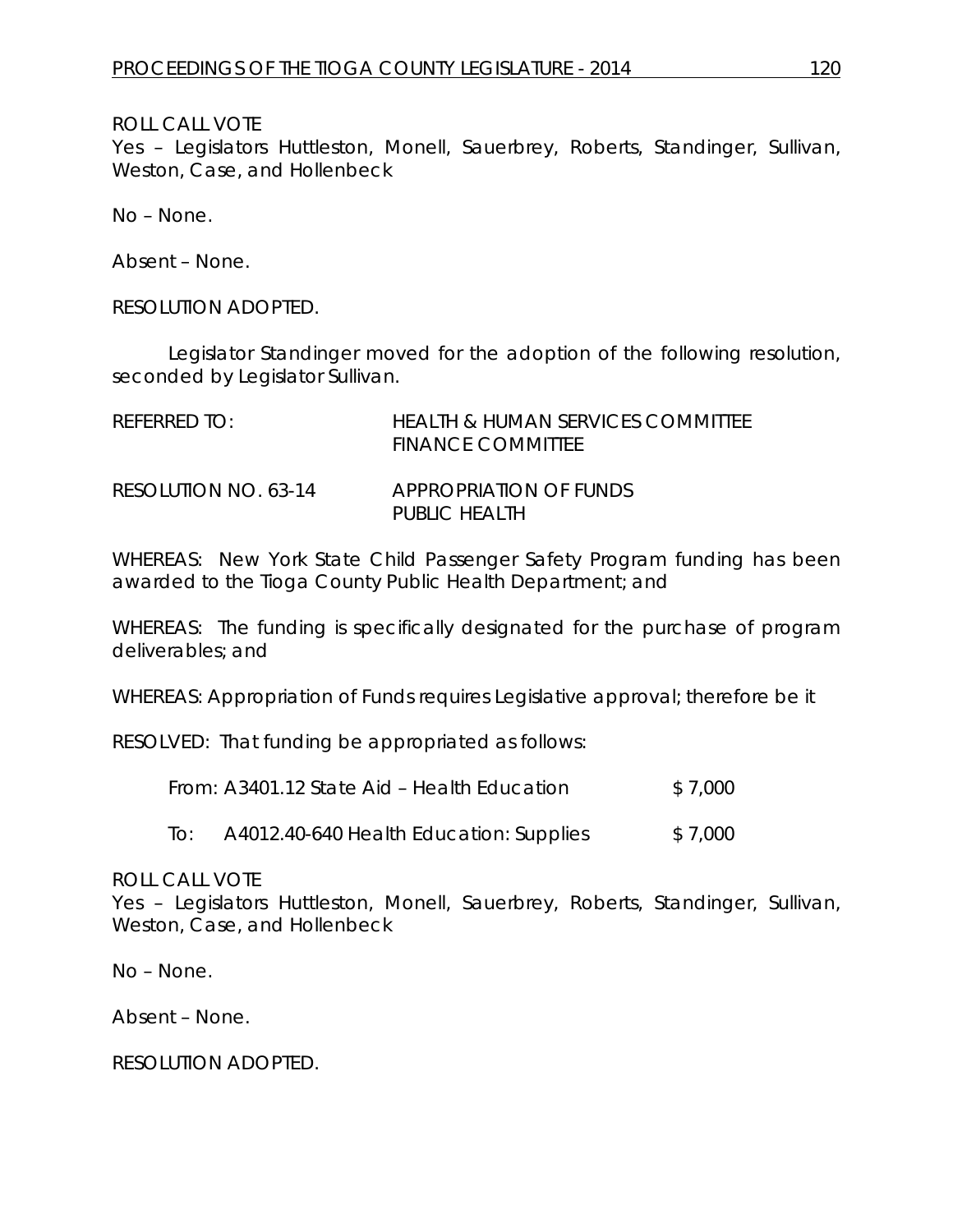Legislator Standinger moved for the adoption of the following resolution, seconded by Legislator Sullivan.

| REFERRED TO:         | HEALTH & HUMAN SERVICES COMMITTEE<br>FINANCE COMMITTEE |
|----------------------|--------------------------------------------------------|
| RESOLUTION NO. 64-14 | APPROPRIATION OF FUNDS<br>PUBLIC HEALTH                |

WHEREAS: New York State Highway Safety Program funding has been awarded to the Tioga County Public Health Department; and

WHEREAS: The funding is specifically designated for the purchase of program deliverables; and

WHEREAS: Appropriation of Funds requires Legislative approval; therefore be it

RESOLVED: That funding be appropriated as follows:

|     | From: A3401.12 State Aid – Health Education | \$3,000 |
|-----|---------------------------------------------|---------|
| To: | A4012.40-640 Health Education: Supplies     | \$3,000 |

ROLL CALL VOTE

Yes – Legislators Huttleston, Monell, Sauerbrey, Roberts, Standinger, Sullivan, Weston, Case, and Hollenbeck

No – None.

Absent – None.

RESOLUTION ADOPTED.

Legislator Hollenbeck moved for the adoption of the following resolution, seconded by Legislator Sullivan.

| REFERRED TO:         | <b>FINANCE/LEGAL COMMITTEE</b>     |
|----------------------|------------------------------------|
| RESOLUTION NO. 65–14 | TRANSFER OF FUNDS                  |
|                      | <b>TROPICAL STORM LEE DISASTER</b> |

WHEREAS: There are mitigation repairs that have been approved by FEMA to the three County buildings in the Village of Owego caused by the Tropical Storm Lee Disaster; and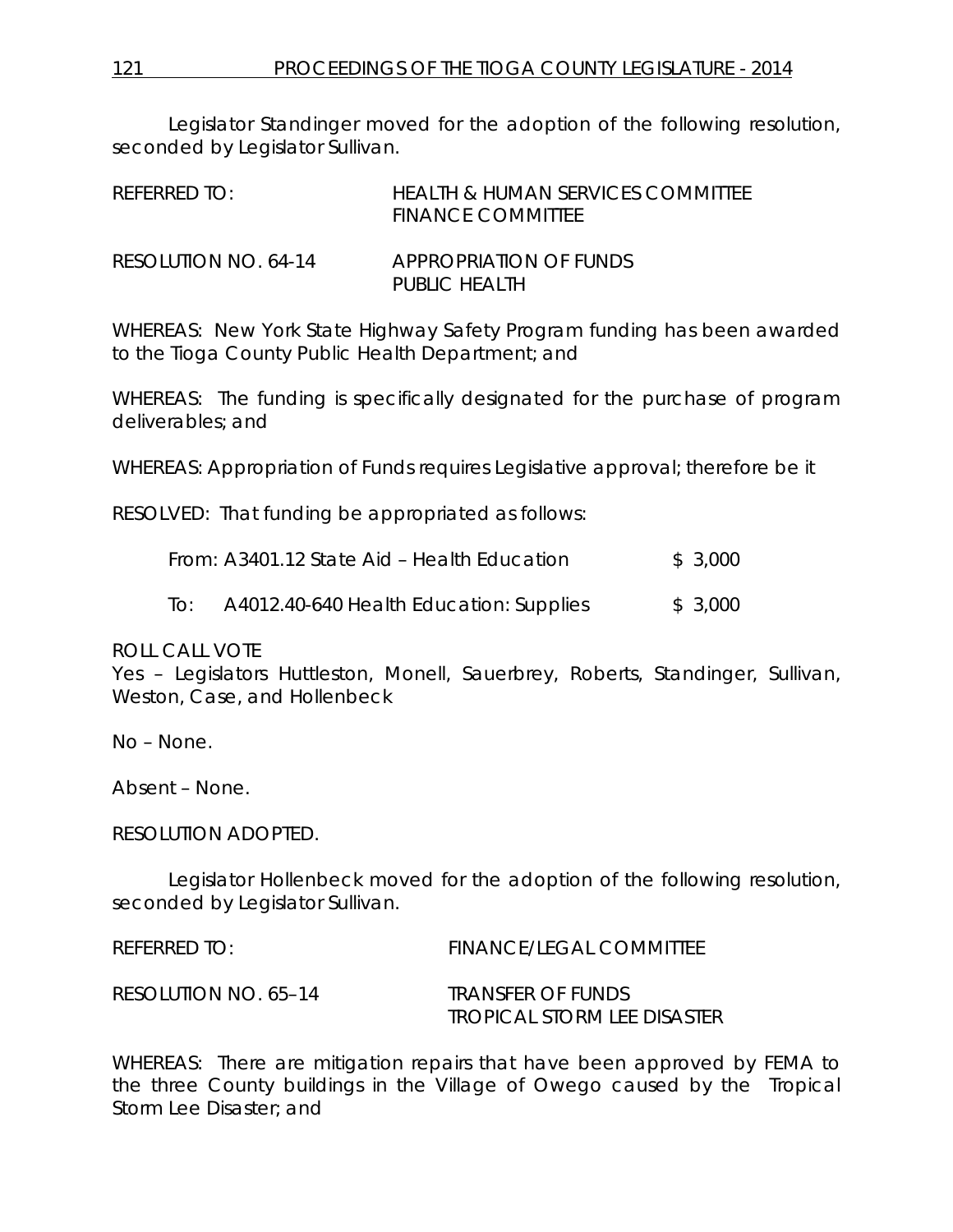WHEREAS: Funds need to be spent before we can get reimbursed from FEMA and/or the State; and

WHEREAS: Department of Public Works is in the process of securing contracts to complete the projects; and

WHEREAS: Funds need to be allocated to the flood accounts from monies we will receive from FEMA and the State Homeland Security to cover these expenses; therefore be it

RESOLVED: That the following sums be transferred:

| From: | H3510.00 State Aid-FEMA<br>H4510.00 Federal Aid-FEMA                 | \$200,000<br>\$600,000 |
|-------|----------------------------------------------------------------------|------------------------|
| To:   | H1624.20-400 Tropical Storm Lee Disaster (Mitigation 56 Main Street) | \$300,000              |
| To:   | H1624.20-401 Tropical Storm Lee Disaster (Mitigation Court House)    | \$200,000              |
| To:   | H1624.20-402 Tropical Storm Lee Disaster (Mitigation County Clerk)   | \$300,000              |

ROLL CALL VOTE

Yes – Legislators Huttleston, Monell, Sauerbrey, Roberts, Standinger, Sullivan, Weston, Case, and Hollenbeck

No – None.

Absent – None.

RESOLUTION ADOPTED.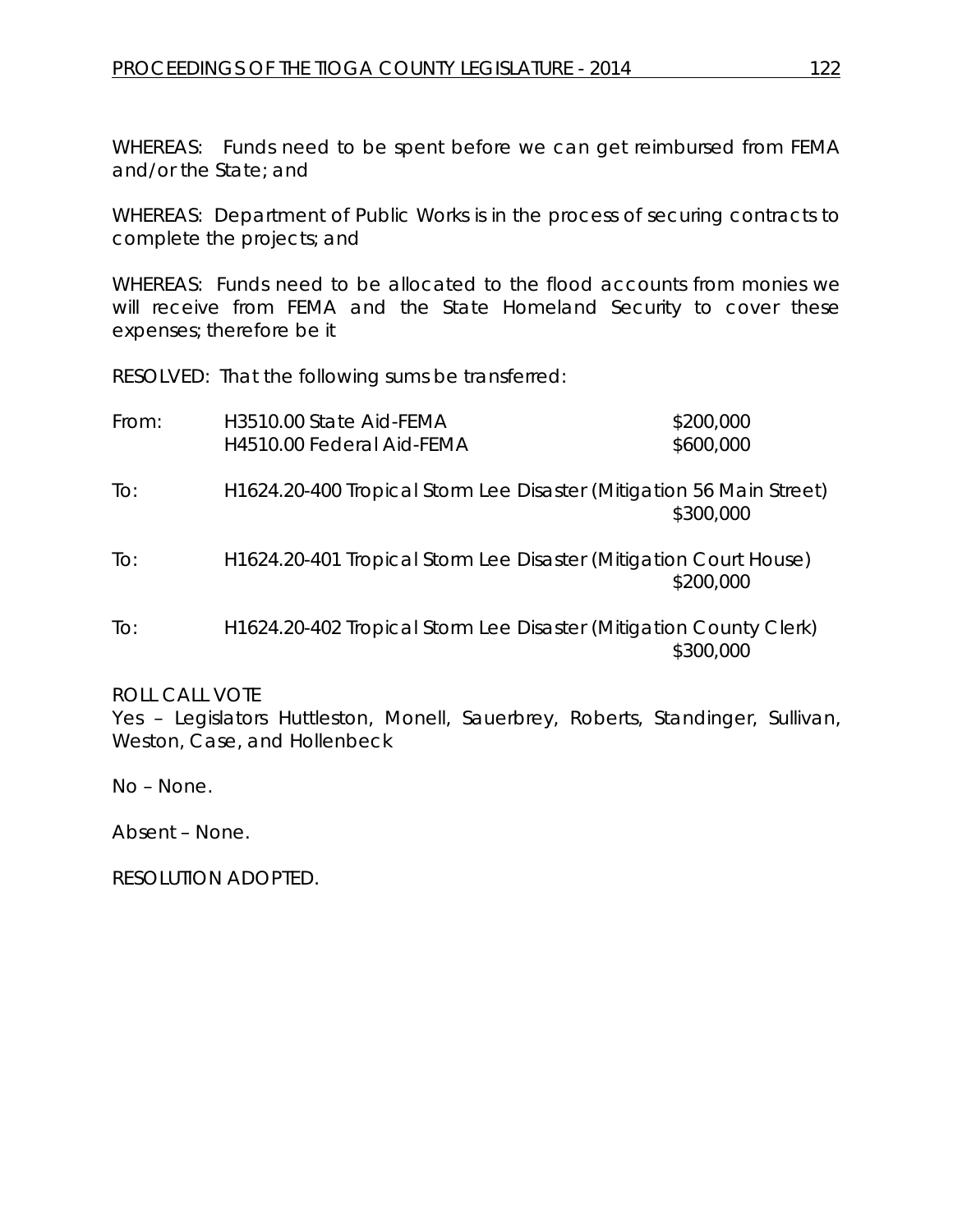Legislator Standinger moved for the adoption of the following resolution, seconded by Legislator Monell.

REFERRED TO HEALTH & HUMAN SERVICES COMMITTEE RESOLUTION NO. 66-14 *AUTHORIZATION TO APPLY FOR GRANT TIOGA COUNTY MENTAL HYGIENE*

WHEREAS: Mental Health Association of New York State (MHANYS) has released grant opportunities to communities titled "New York State Suicide Prevention Initiative MHANYS Local Mini-grants 2014"; and

WHEREAS: The Tioga County Department of Mental Hygiene desires to pursue this grant opportunity to assist in the Coalition Building efforts in Tioga County; and

WHEREAS: The maximum amount of the grant funding is 10,000, as it will be based upon projects directly related to suicide prevention; and

WHEREAS: The grant does not require matching expenditures; and

WHEREAS: The Tioga County Department of Mental Hygiene is the lead agency of the Tioga County Suicide Prevention Coalition on this potential grant opportunity; and

WHEREAS: County Policy 47 requires Legislative approval for grant applications that will require the signature of the Chief Elected Official; therefore be it

RESOLVED: That the Tioga County Department of Mental Hygiene is authorized to submit a grant application for the "New York State Suicide Prevention Initiative MHANYS Local Mini-grants 2014" grant.

ROLL CALL VOTE

Yes – Legislators Huttleston, Monell, Sauerbrey, Roberts, Standinger, Sullivan, Weston, Case, and Hollenbeck

No – None.

Absent – None.

RESOLUTION ADOPTED.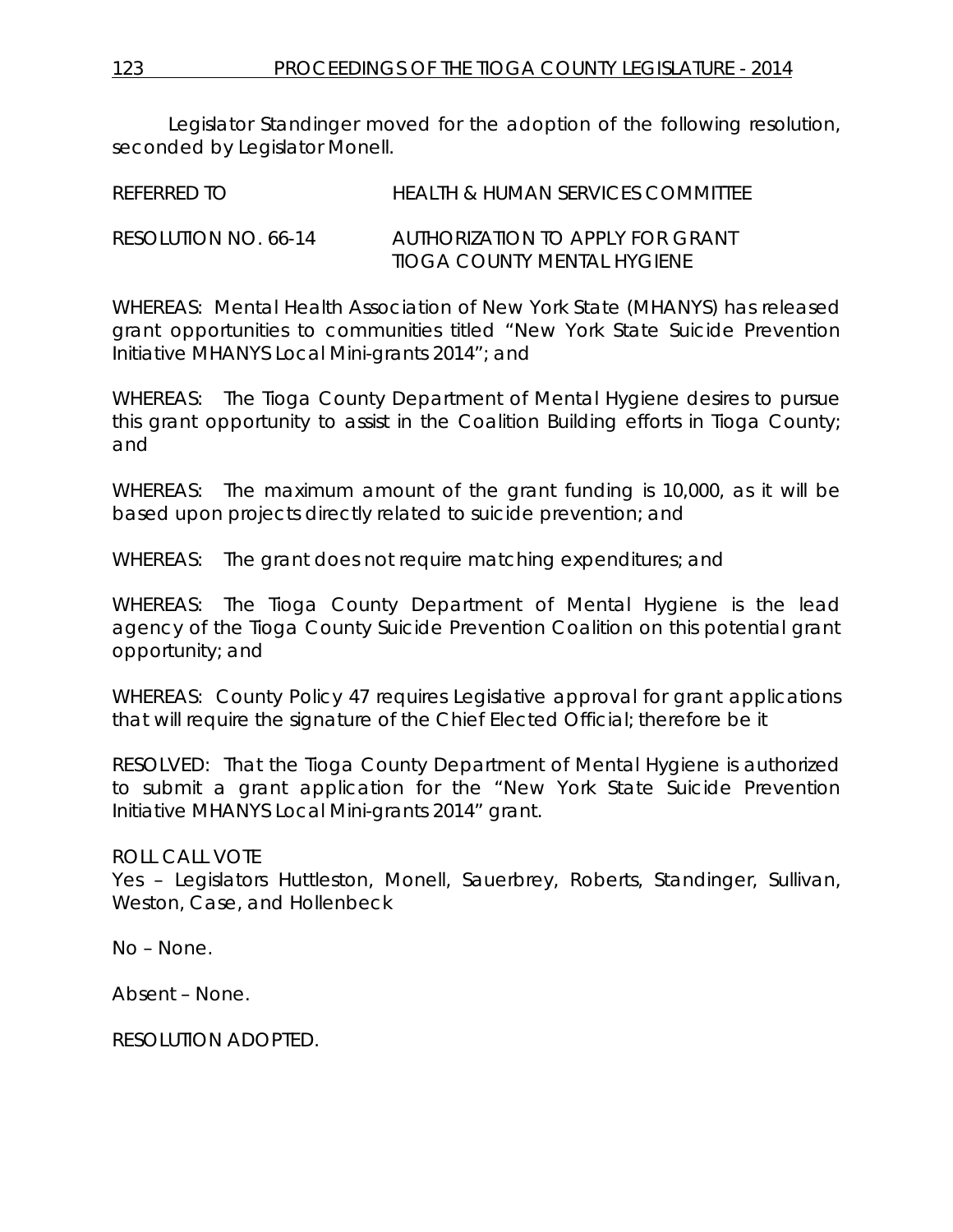Legislator Standinger moved for the adoption of the following resolution, seconded by Legislator Monell.

| REFERRED TO:         | HEALTH & HUMAN SERVICES COMMITTEE          |
|----------------------|--------------------------------------------|
| RESOLUTION NO. 67-14 | INCREASE MONTHLY BUS PASS FARES FOR PUBLIC |

WHEREAS: The Tioga County public transportation system, Ride Tioga, faces a serious shortfall in revenue due to the loss of Medicaid funding; and

*TRANSPORTATION*

WHEREAS: The monthly bus pass rates have not been increased in over ten years; now therefore be it

RESOLVED: That the monthly rate for an in county pass be increased from \$30 to \$45 and the rate for an out of county pass be increased from \$60 to \$90 effective April 27, 2014.

ROLL CALL VOTE Yes – Legislators Monell, Sauerbrey, Roberts, Standinger, Sullivan, Weston, Case, and Hollenbeck

No – Legislator Huttleston.

Absent – None.

RESOLUTION ADOPTED.

Legislator Sullivan moved for the adoption of the following resolution, seconded by Legislator Monell.

| REFERRED TO:         | <b>COUNTY CLERK COMMITTEE</b>                                                                                                                                  |
|----------------------|----------------------------------------------------------------------------------------------------------------------------------------------------------------|
| RESOLUTION NO. 68-14 | AUTHORIZE INCREASE IN ADMINISTERING<br>MORIGAGE TAX BY<br>THE TIOGA COUNTY CLERK AS APPROVED BY NEW<br>YORK STATE DEPARTMENT OF TAXATION AND<br><b>FINANCE</b> |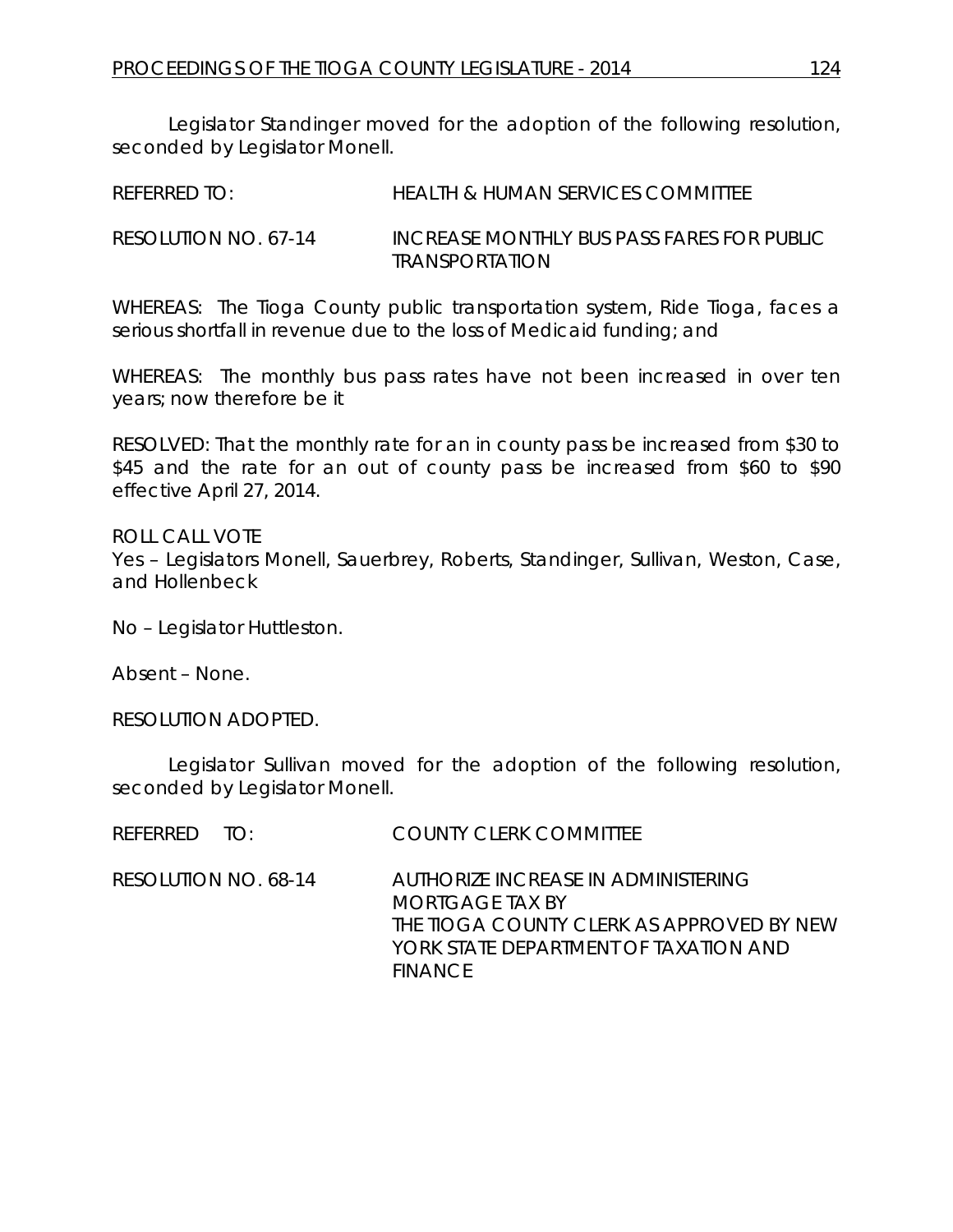# 125 PROCEEDINGS OF THE TIOGA COUNTY LEGISLATURE - 2014

WHEREAS: Section 262 (Article 11) of the New York State Tax Law mandates that recording officers are entitled to receive for the county all necessary expenses for the purpose of administration of the mortgage tax in their office and approved allowance by the New York State Department of Taxation and Finance; and

WHEREAS: The Tioga County Clerk has requested proper compensation that are reasonable and necessary allowances to cover county expenditures for collection, disbursements of the mortgage tax; and

WHEREAS: The Tioga County Clerk's Office has submitted to the New York State Department of Taxation and Finance a mortgage expense request of \$102,882.00 per year; and

WHEREAS: The Tioga County Clerk has been authorized by New York State Department of Taxation and Finance to increase the mortgage expense to be \$102,882.00 for the period of April 2014 – April 2015; be it therefore

RESOLVED: That the County Clerk be authorized to collect or withhold from its disbursements in twelve (12) equal monthly installments of \$8,573.50 at a total annum amount of \$102,882.00.

ROLL CALL VOTE

Yes – Legislators Huttleston, Monell, Sauerbrey, Roberts, Standinger, Sullivan, Weston, Case, and Hollenbeck

No – None.

Absent – None.

RESOLUTION ADOPTED.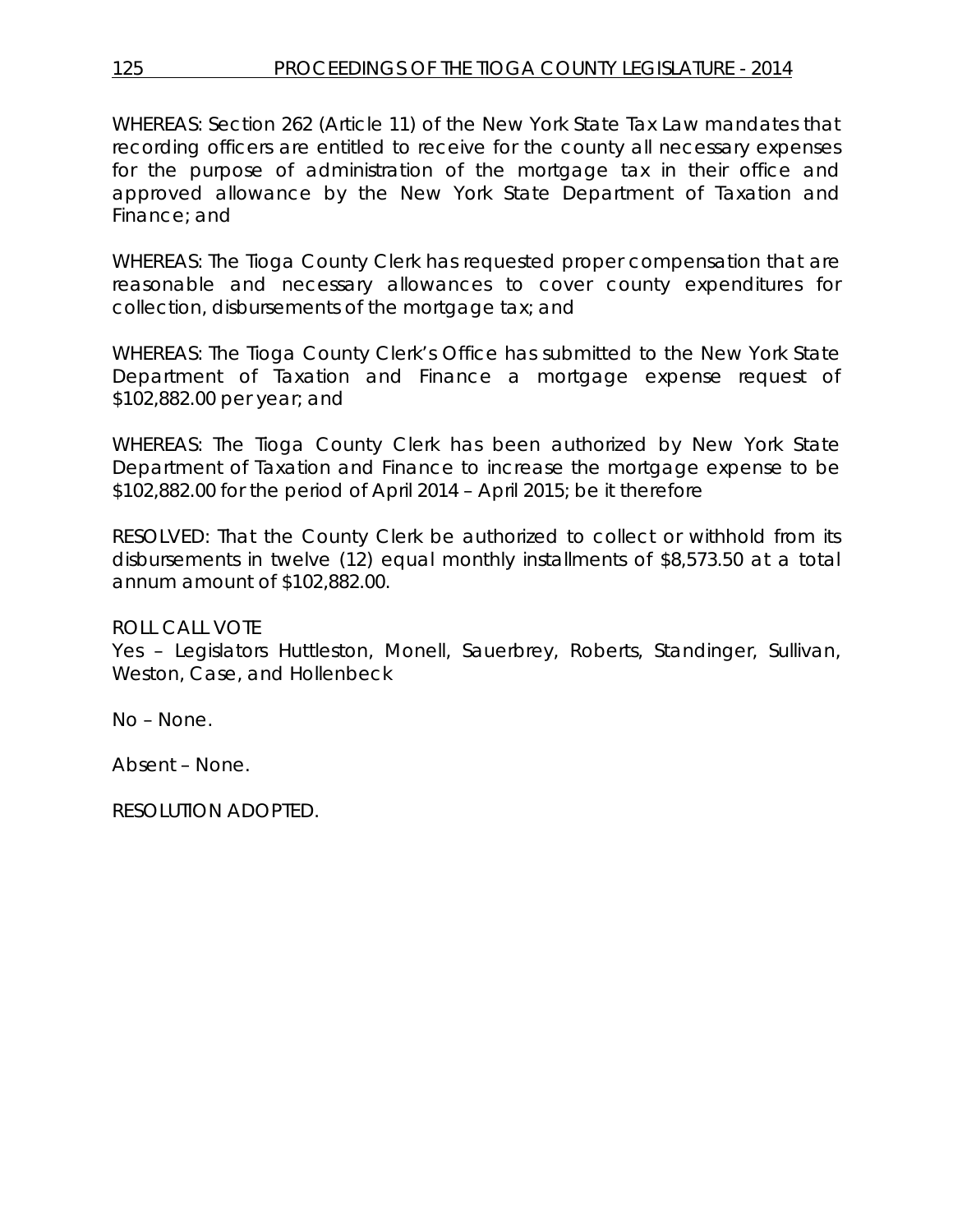Legislator Roberts moved for the adoption of the following resolution, seconded by Legislator Standinger.

REFERRED TO: PUBLIC WORKS

RESOLUTION NO. 69-14 *AUTHORIZING THE IMPLEMENTATION AND FUNDING IN THE FIRST INSTANCE 100% OF THE FEDERAL AID-ELIGIBLE COSTS OF A TRANSPORTATION FEDERAL–AID EMERGENCY RELIEF PROJECT TO FULLY FUND THE LOCAL SHARE OF FEDERAL-AID ELIGIBLE AND INELIGIBLE PROJECT COSTS AND APPROPRIATING FUNDS THEREFORE*

WHEREAS: A project for the Storm of September 7-11, 2011, Pennsylvania Ave Bridge (County Route 41) in Tioga County, PIN 9L97.17(the "Project") is eligible for funding under Title 23 U.S. Code, as amended, for Federal emergency relief that calls for the apportionment of the costs of such project to be borne at the ratio of 100% Federal Funds; and

WHEREAS: Tioga County desires to advance the Project by making a commitment of 100% of the Federal share of the costs thereof; and

WHEREAS: Tioga County has previously executed Federal Emergency Relief Project Agreement for the Construction and Construction Supervision, and Inspection work for \$469,084.00 (Reso#127-12); therefore be it

RESOLVED: That the Tioga County Legislature hereby approves the Project; and be it further

RESOLVED: That the Tioga County Legislature hereby authorizes the Chair of the Legislature to pay in the first instance 100% of the Federal share of the cost of Construction and Construction Inspection work for the Project or portions thereof; and be it further

RESOLVED: That in the event the full Federal and Non-Federal share costs of the Project exceeds the amount appropriated above, the Tioga County Legislature shall convene as soon as possible to appropriate said excess amount immediately upon the notification by the New York State Department of Transportation thereof; and be it further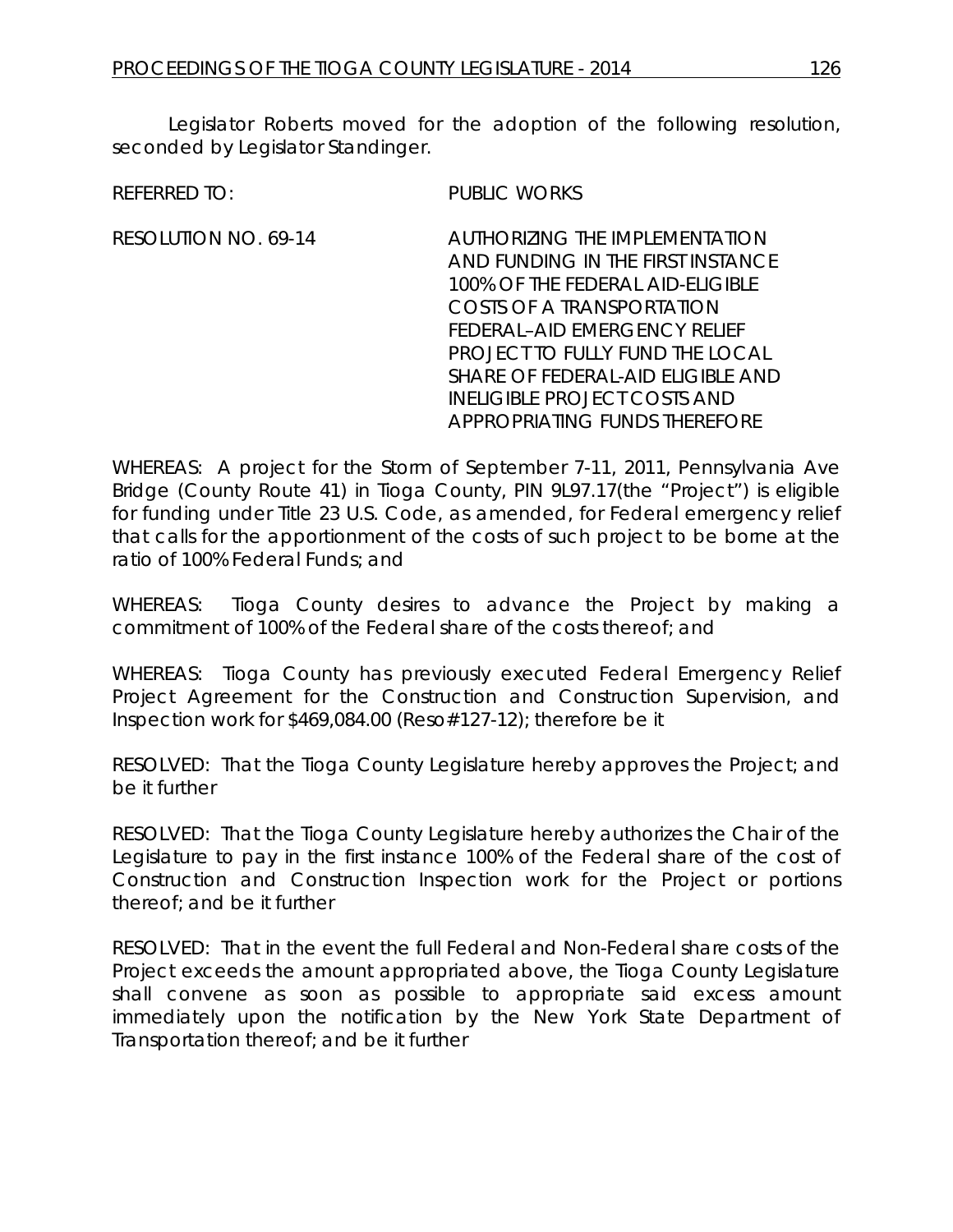RESOLVED: That the Chair of the Legislature of Tioga County be and is hereby authorized to execute all necessary Agreements, certifications or reimbursement requests for Federal Aid on behalf of Tioga County with the New York State Department of Transportation in connection with the advancement or approval of the Project and providing for the administration of the Project and the Municipality's first instance funding of Project costs and permanent funding of the local share of Federal-aid-eligible; and be it further

RESOLVED: That a certified copy of this Resolution be filed with the New York State Commissioner of Transportation by attaching it to any necessary Agreement in connection with the Project; and be it further

RESOLVED: That this Resolution shall take effect immediately.

ROLL CALL VOTE

Yes – Legislators Huttleston, Monell, Sauerbrey, Roberts, Standinger, Sullivan, Weston, Case, and Hollenbeck

No – None.

Absent – None.

RESOLUTION ADOPTED.

Legislator Roberts moved for the adoption of the following resolution, seconded by Legislator Standinger.

REFERRED TO: PUBLIC WORKS COMMITTEE RESOLUTION NO. 70-14 *INTER-MUNICIPAL AGREEMENT* 

*HAZARDOUS WASTE*

WHEREAS: Tioga County has had a contract and inter-municipal agreement for the disposal of hazardous waste with Broome County over the last fourteen years; and

WHEREAS: Broome County has developed a proposal plus an inter-municipal agreement allowing Tioga County to utilize Broome County's Hazardous Waste Facility for the year 2014; therefore be it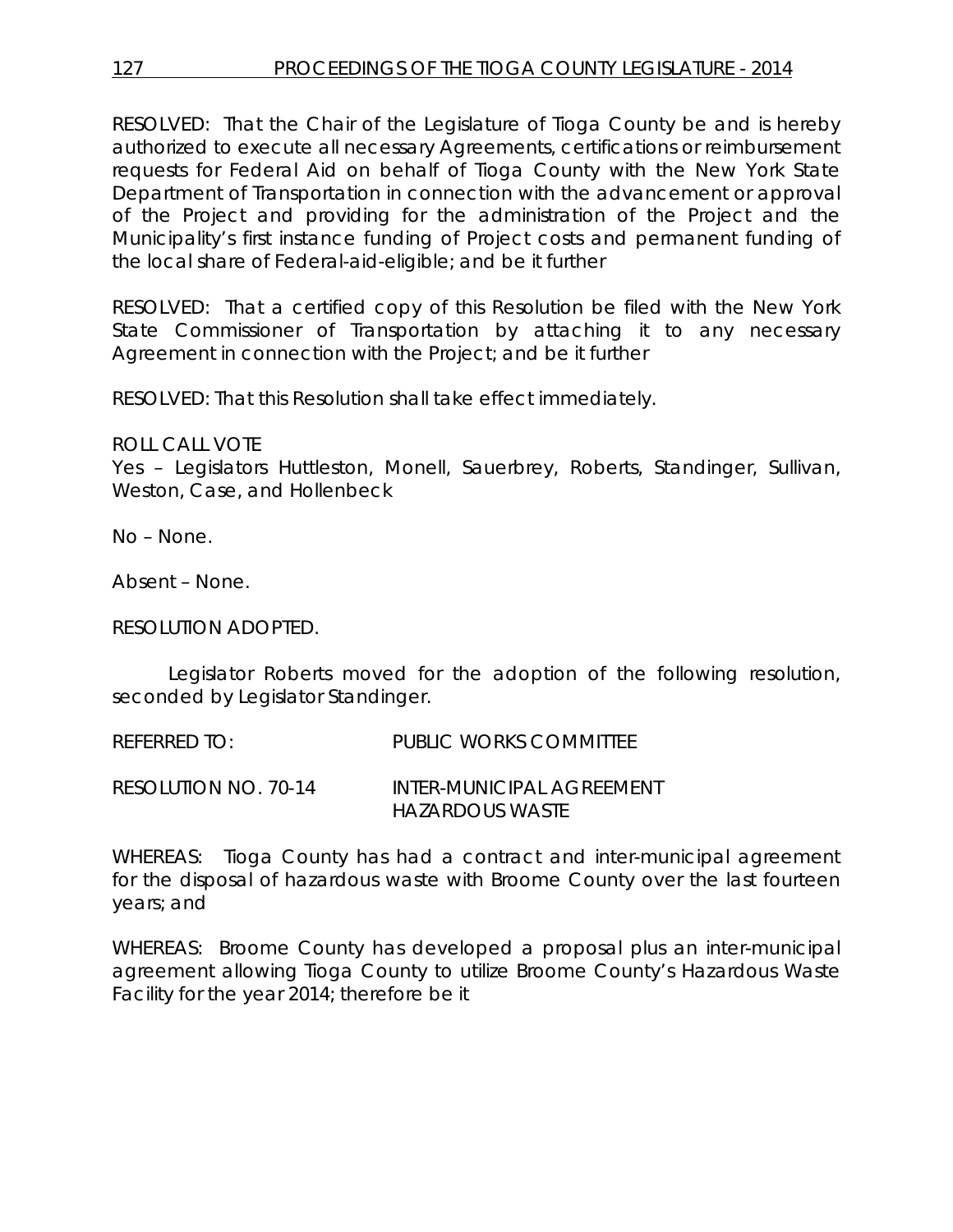RESOLVED: That the Tioga County Legislature authorizes and directs the Chair or their designee to renew the contract and inter-municipal agreement for the disposal of hazardous waste with Broome County for the year 2014.

ROLL CALL VOTE

Yes – Legislators Huttleston, Monell, Sauerbrey, Roberts, Standinger, Sullivan, Weston, Case, and Hollenbeck

No – None.

Absent – None.

RESOLUTION ADOPTED.

Legislator Roberts moved for the adoption of the following resolution, seconded by Legislator Sullivan.

REFERRED TO: PUBLIC WORKS COMMITTEE

RESOLUTION NO. 71-14 *AUTHORIZE TIOGA COUNTY DEPARTMENT OF PUBLIC WORKS TO HAVE COLES & ASSOCIATES TO COMPLETE AN APPRAISAL OF COUNTY'S OLD GRAVEL PIT ON CORPORATE DRIVE, OWEGO, NEW YORK*

WHEREAS: The Material Recovery Manager received verbal quotes to conduct an appraisal on the County's old gravel pit on Corporate Drive from the following:

Armstrong, \$1,900.00 with a 3 week turn-around

Coles & Associates \$1,500.00 with a 2-3 week turn-around

therefore be it

RESOLVED: That the Tioga County Legislature authorizes the Department of Public Works to have Coles & Associates conduct an appraisal on the County's old gravel pit not to exceed \$1,500.00 and to be paid for out of the Public Works Account.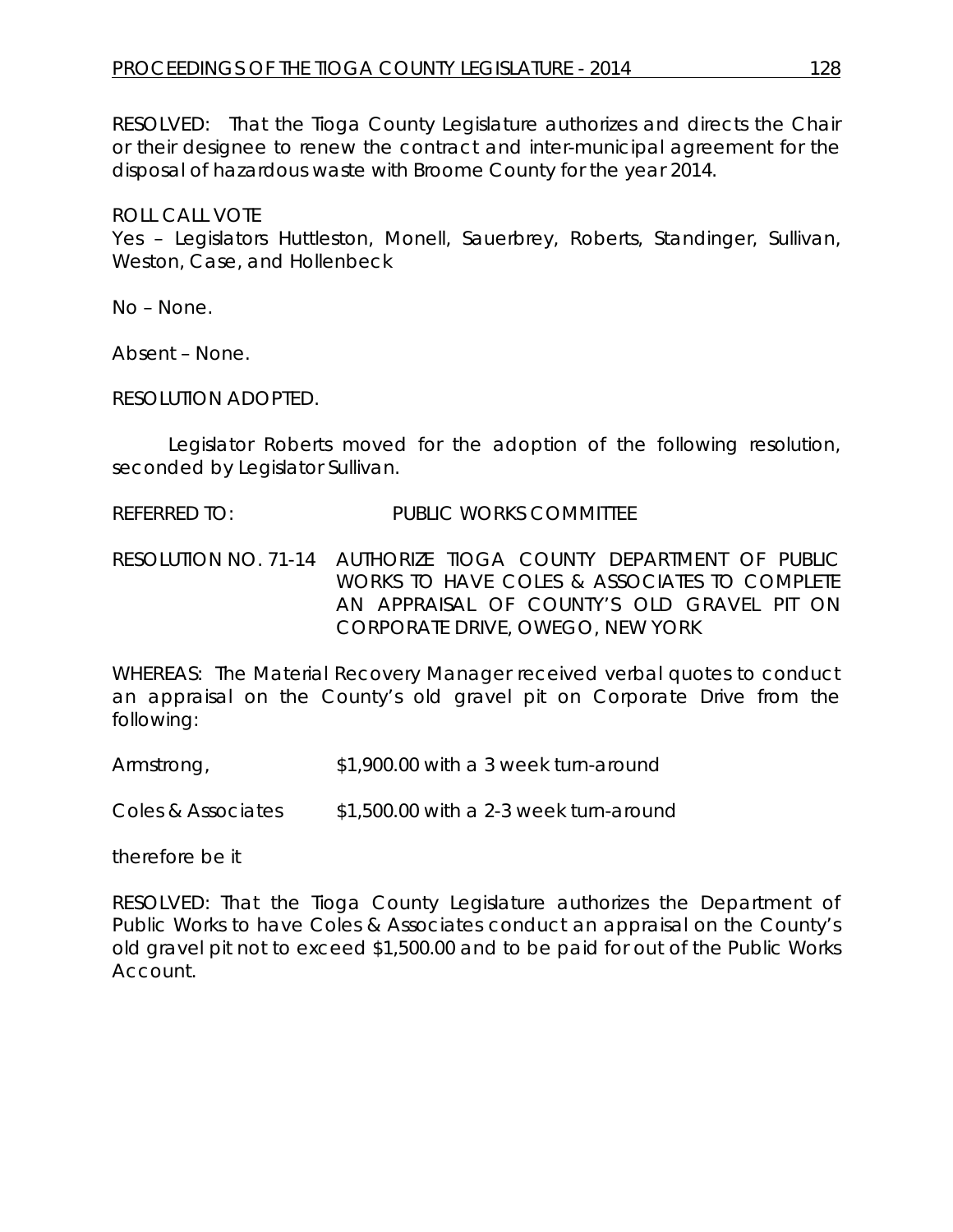ROLL CALL VOTE

Yes – Legislators Monell, Sauerbrey, Roberts, Standinger, Sullivan, Weston, Case, and Hollenbeck

No – None.

Abstain – Legislator Huttleston.

Absent – None.

RESOLUTION ADOPTED.

Legislator Hollenbeck moved for the adoption of the following resolution, seconded by Legislator Sullivan.

| REFERRED TO:         | FINANCE/LEGAL COMMITTEE                                                                                            |
|----------------------|--------------------------------------------------------------------------------------------------------------------|
| RESOLUTION NO. 72–14 | RESOLUTION IN SUPPORT OF STATEWIDE<br>INDIGENT DEFENSE LEGAL SYSTEM AND<br>SETTLEMENT OF HURRELL-HARRING ET AL. V. |
|                      | STATE OF NEW YORK                                                                                                  |

WHEREAS: In 1963 the United States Supreme Court held in Gideon v. Wainwright that the right to counsel for one charged with crime is fundamental and that states need to supply lawyers for those unable to afford them; and

WHEREAS: In 1965 the State of New York delegated this state responsibility to counties; and

WHEREAS: The decision to entrench responsibility at the county level in the State of New York has resulted in the inefficient patchwork of services provided at the county level which are deficient; and

WHEREAS: Implementation of the Constitutional right to counsel under Gideon is a state, not county, obligation; and

WEHREAS: Public defense services are inadequately financed by the State of New York; and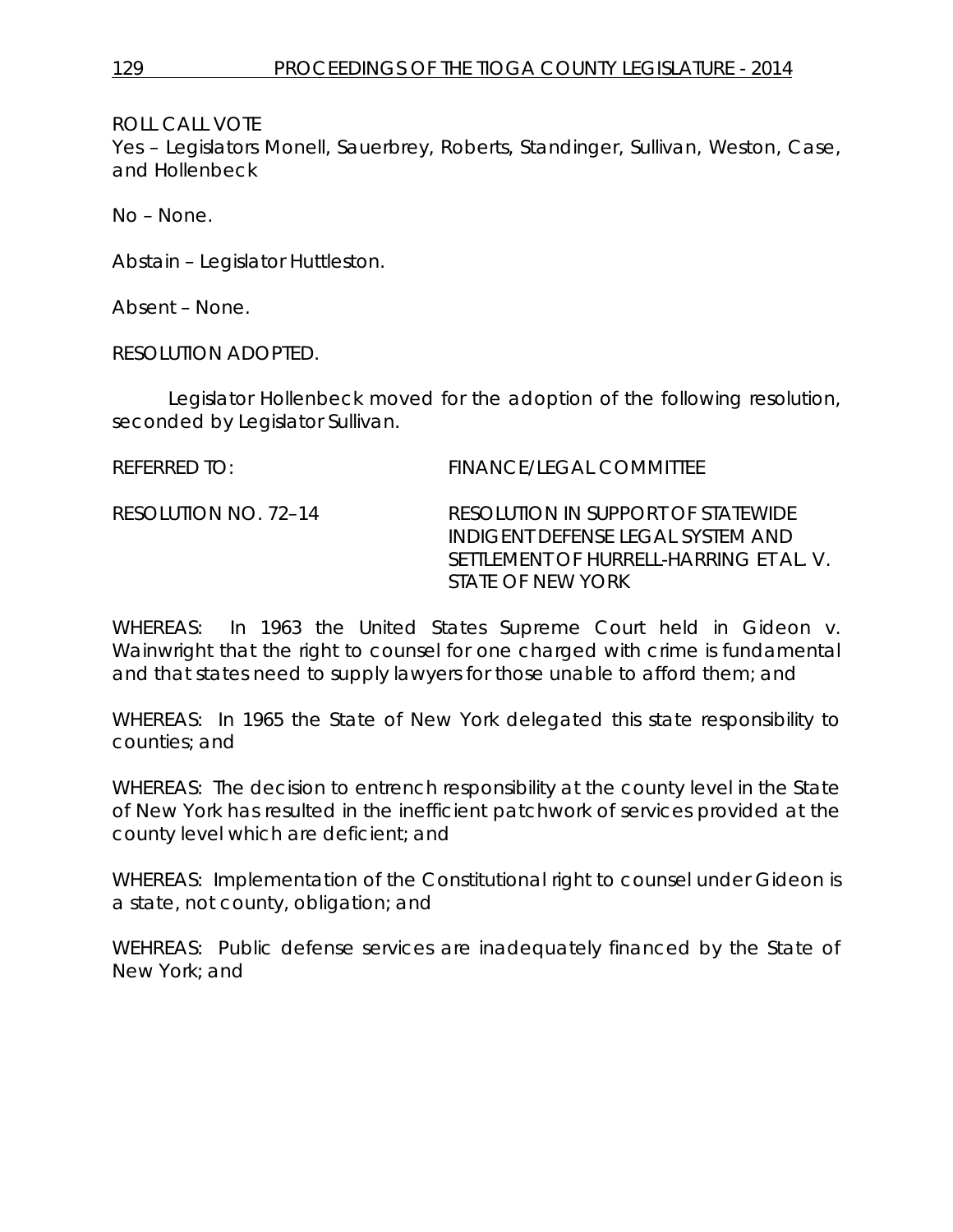WHEREAS: In 2006 the Kaye Commission on the Future of Indigent Defense Services declared the New York State System of County-Delivered Indigent Services in crisis and urged the expeditious establishment of an Independent Public Defense Commission overseeing a state-funded, statewide defender system; and

WHEREAS: The State of New York is now a defendant in Hurrell-Harring, et. al. v. State of New York, a systemic lawsuit similar to many that have been successful across the country seeking to transform the indigent defense system into a statewide defender system; and

WHEREAS: Governor Cuomo is in a position to be a powerful, persuasive, and moving voice for the creation of a statewide defender system; and

WHEREAS: Governor Cuomo can fix the public defense system, incrementally develop a state funded model for the nation, design a cost-effective way to finance that system over time, and relieve counties of a responsibility originally delegated to them in 1965; now therefore be it

RESOLVED: That the Tioga County Legislature supports the transformation of the current County provided indigent defense system into a New York statewide defender system and calls upon the State of New York and Governor Cuomo settle the pending litigation of Hurrell-Harring, et. al. v. State of New York; and be it further

RESOLVED: That this resolution be forwarded to Governor Andrew Cuomo, Senator Thomas Libous, Assembly Chris Friend, Congressman Tom Reed, New York State Defenders' Association, New York State Office of Indigent Legal Services, New York State Association of Counties, and all counties in New York State.

# ROLL CALL VOTE

Yes – Legislators Huttleston, Monell, Sauerbrey, Roberts, Standinger, Sullivan, Weston, Case, and Hollenbeck

No – None.

Absent – None.

RESOLUTION ADOPTED.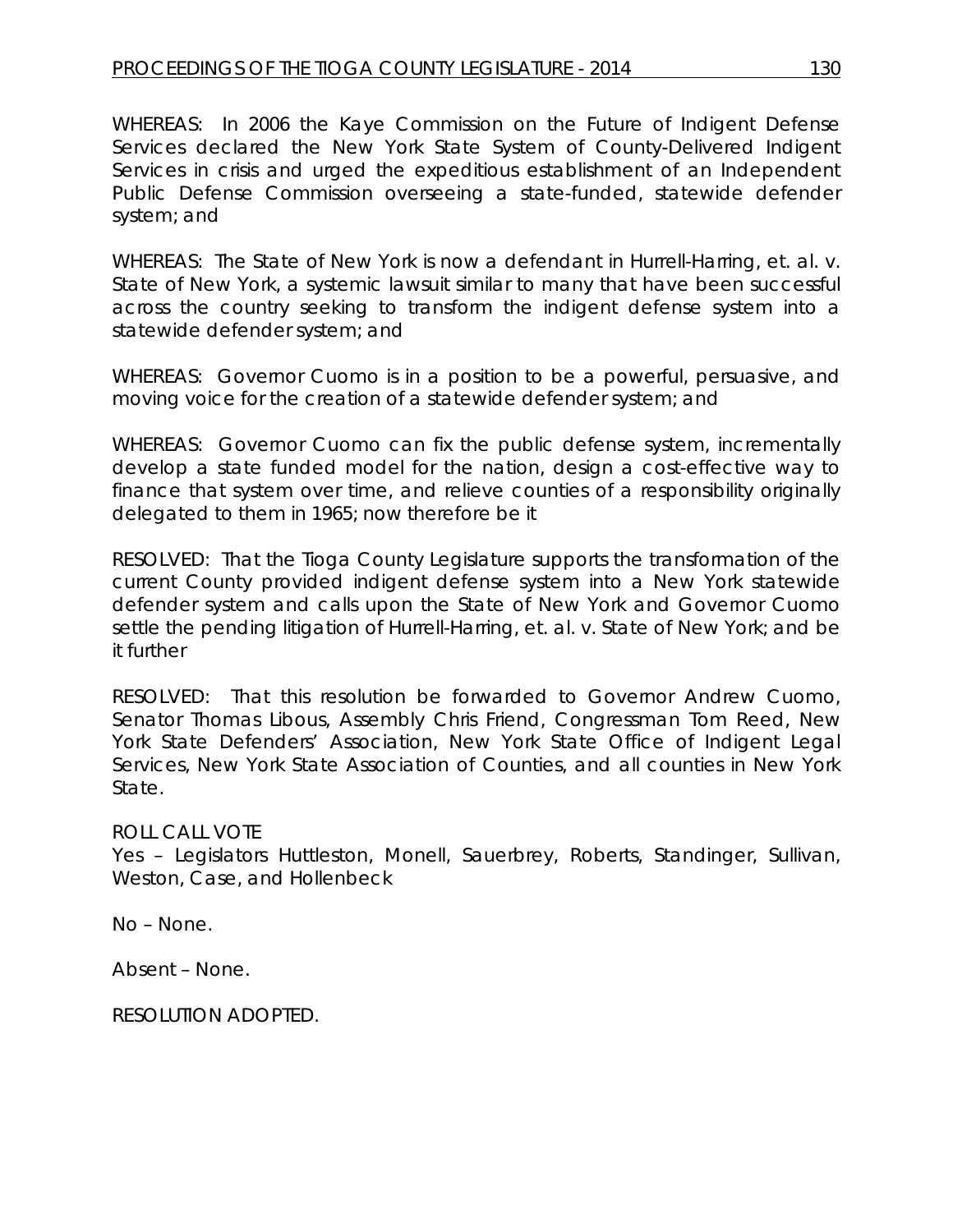131 PROCEEDINGS OF THE TIOGA COUNTY LEGISLATURE - 2014

Legislator Standinger moved for the adoption of the following resolution, seconded by Legislator Case.

| REFERRED TO:         | HEALTH AND HUMAN SERVICES COMMITTEE<br>PERSONNEL COMMITTEE          |
|----------------------|---------------------------------------------------------------------|
| RESOLUTION NO. 73-14 | ABOLISH VACANT CASEWORKER POSITION<br>DEPARIMENT OF SOCIAL SERVICES |

WHEREAS: Resolution 160-13 authorized that a vacant full-time Social Welfare Examiner position be reclassified to the title of full-time Caseworker; and

WHEREAS: Said resolution required the Commissioner of Social Services to abolish, upon the next occurrence, a full-time Caseworker vacancy in an effort to maintain his headcount budget figures; and

WHEREAS: A full-time vacant Caseworker position presently exists; now therefore be it

RESOLVED: That the Commissioner of Social Services is hereby authorized to abolish one (1) full-time Caseworker position (CSEA Salary Grade XI) effective March 12, 2014.

ROLL CALL VOTE

Yes – Legislators Huttleston, Monell, Sauerbrey, Roberts, Standinger, Sullivan, Weston, Case, and Hollenbeck

No – None.

Absent – None.

RESOLUTION ADOPTED.

Legislator Roberts moved for the adoption of the following resolution, seconded by Legislator Monell.

REFERRED TO: PUBLIC WORKS PERSONNEL RESOLUTION NO. 74-14 *CREATE AND FILL HIGHWAY WORKER (SEASONAL) POSITION; WAIVE 90-DAY HIRING DELAY – PUBLIC WORKS*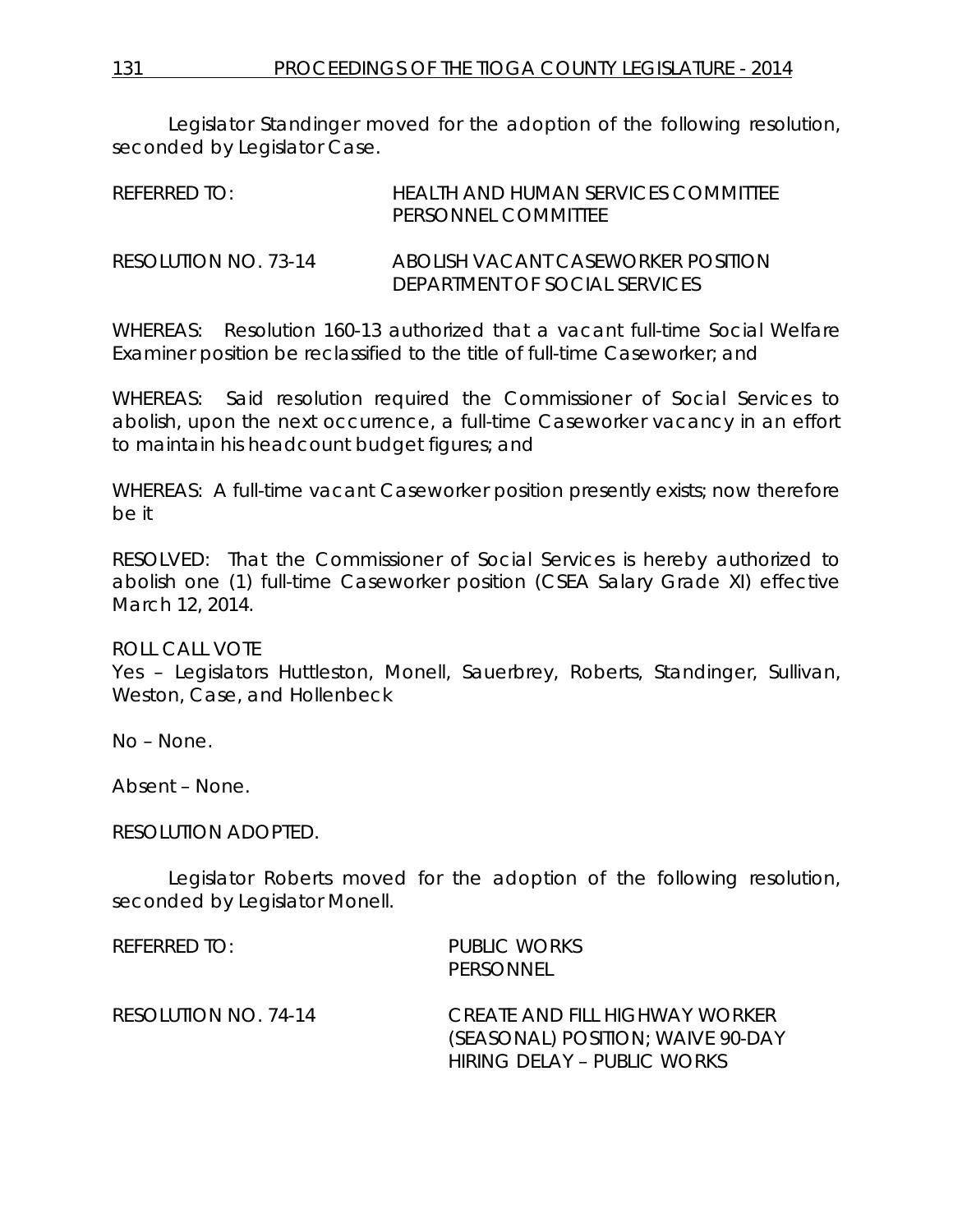WHEREAS: There will be a need for the Highway Department to employ one seasonal Highway Worker (Seasonal) for 2014; and

WHEREAS: The Commissioner of Public Works has budgeted money to cover expenditures of such employment; and

WHEREAS: A delay in filling the Highway Worker (Seasonal) position beyond April will hinder the Public Works Department's ability to complete various projects during the 2014 season; therefore be it

RESOLVED: That the Commissioner is hereby authorized to create one (1) temporary full-time Highway Worker (Seasonal) position effective April 7, 2014 through November 26, 2014 at an hourly rate of \$9.40, however no more than 1248 hours may be worked April 7 - October 14, 2014; and be it further

RESOLVED: That the Tioga County Legislature authorizes the Commissioner of Public Works a waiver from the 90-day hiring delay upon the creation of the Highway Worker (Seasonal) position.

ROLL CALL VOTE Yes – Legislators Huttleston, Monell, Sauerbrey, Roberts, Standinger, Sullivan, Weston, Case, and Hollenbeck

No – None.

Absent – None.

RESOLUTION ADOPTED.

Legislator Case made a motion to have the following late-filed resolution considered, seconded by Legislator Monell and carried.

Legislator Hollenbeck moved for the adoption of the following resolution, seconded by Legislator Monell.

REFERRED TO: The Second Second Second Second Second Second Second Second Second Second Second Second Second Second Second Second Second Second Second Second Second Second Second Second Second Second Second Second Second Se

RESOLUTION NO. 75-14 *INSURANCE FUND TRANSFER-REPLACE SHERIFF'S PATROL CAR*

WHEREAS: A Sheriff's patrol car was involved in a motor vehicle accident and the damage was estimated to be beyond repair; and